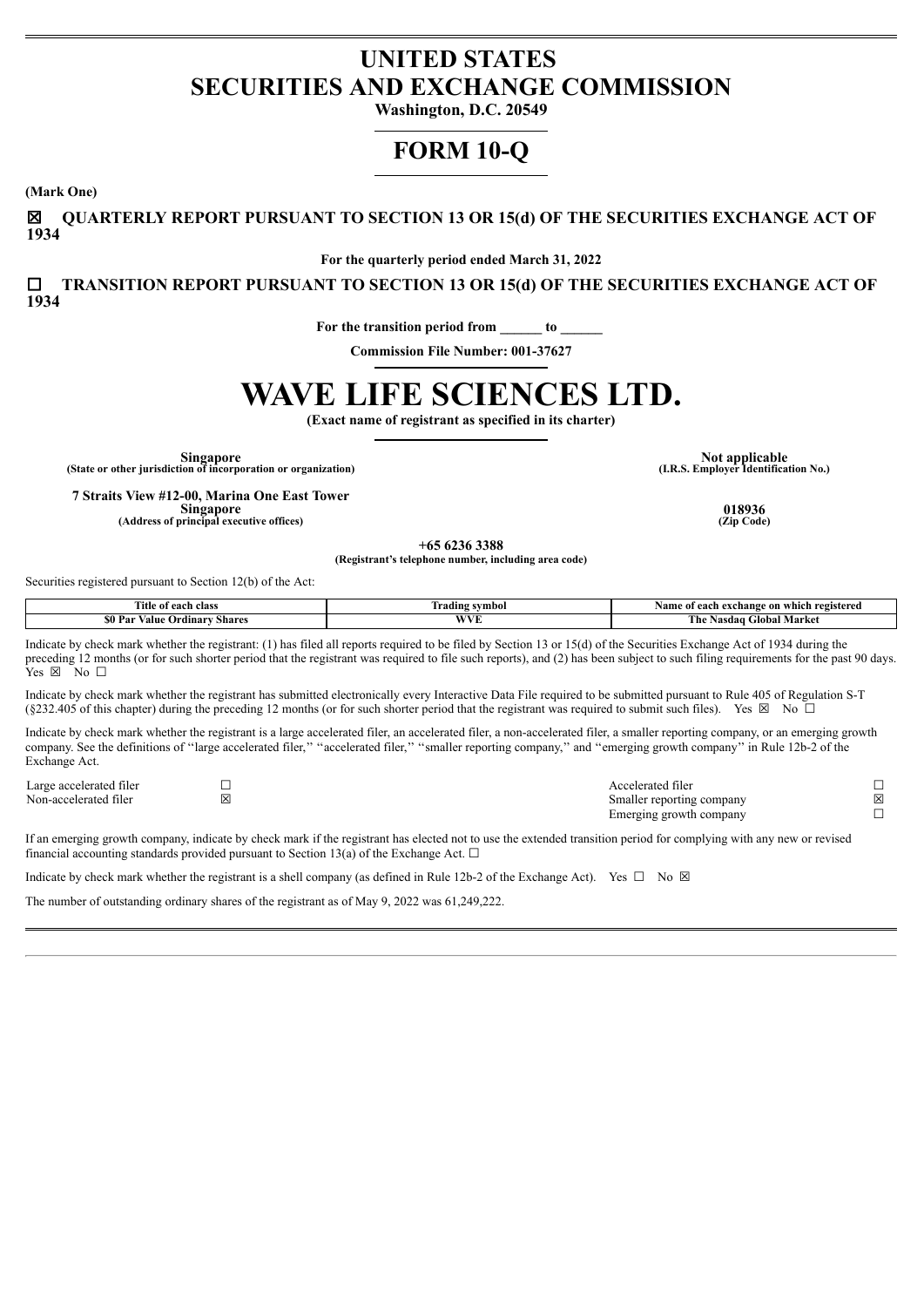## **WAVE LIFE SCIENCES LTD. QUARTERLY REPORT ON FORM 10-Q TABLE OF CONTENTS**

|                                                                                                      | Page |
|------------------------------------------------------------------------------------------------------|------|
| <b>PART I - FINANCIAL INFORMATION</b>                                                                | 5    |
| <b>Item 1. Financial Statements</b>                                                                  | 5    |
| <b>Unaudited Consolidated Balance Sheets</b>                                                         | 5    |
| Unaudited Consolidated Statements of Operations and Comprehensive Loss                               | 6    |
| Unaudited Consolidated Statements of Series A Preferred Shares and Shareholders' Equity (Deficit)    | 7    |
| <b>Unaudited Consolidated Statements of Cash Flows</b>                                               | 8    |
| <b>Notes to Unaudited Consolidated Financial Statements</b>                                          | 9    |
| <u>Item 2. Management's Discussion and Analysis of Financial Condition and Results of Operations</u> | 16   |
| Item 3. Quantitative and Qualitative Disclosures About Market Risk                                   | 27   |
| Item 4. Controls and Procedures                                                                      | 27   |
| <b>PART II - OTHER INFORMATION</b>                                                                   | 28   |
| Item 1. Legal Proceedings                                                                            | 28   |
| Item 1A. Risk Factors                                                                                | 28   |
| Item 2. Unregistered Sales of Equity Securities and Use of Proceeds                                  | 28   |
| Item 3. Defaults Upon Senior Securities                                                              | 28   |
| <b>Item 4. Mine Safety Disclosures</b>                                                               | 28   |
| Item 5. Other Information                                                                            | 28   |
| Item 6. Exhibits                                                                                     | 29   |
|                                                                                                      |      |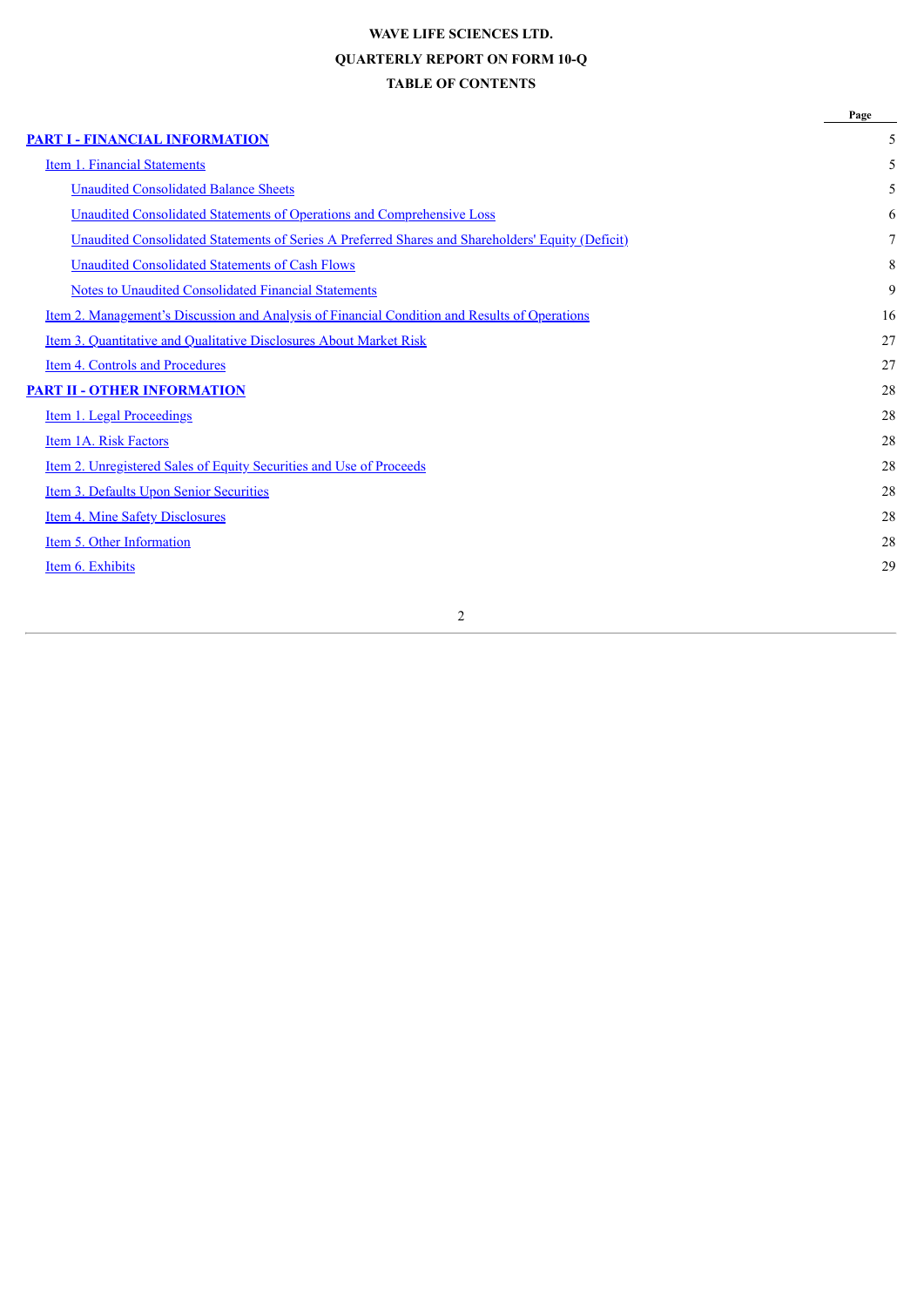As used in this Quarterly Report on Form 10-Q, unless otherwise stated or the context otherwise indicates, references to "Wave," the "Company," "we," "our," "us" or similar terms refer to Wave Life Sciences Ltd. and our wholly-owned subsidiaries.

#### **Special Note Regarding Forward-Looking Statements**

This Quarterly Report on Form 10-Q contains forward-looking statements within the meaning of Section 27A of the Securities Act of 1933, as amended (the "Securities Act"), and Section 21E of the Securities Exchange Act of 1934, as amended (the "Exchange Act"), that relate to future events or to our future operations or financial performance. Any forward-looking statement involves known and unknown risks, uncertainties and other factors that may cause our actual results, levels of activity, performance or achievements to differ materially from any future results, levels of activity, performance or achievements expressed or implied by such forward-looking statement. In some cases, forward-looking statements are identified by the words "anticipate," "believe," "continue," "could," "estimate," "expect," "future," "goals," "intend," "likely," "may," "might," "ongoing," "objective," "plan," "potential," "predict," "project," "seek," "should," "strategy," "target," "will" and "would" or the negative of these terms, or other comparable terminology intended to identify statements about the future, although not all forward-looking statements contain these identifying words. Forward-looking statements include statements, other than statements of historical fact, about, among other things: our ability to fund our future operations; our financial position, revenues, costs, expenses, uses of cash and capital requirements; our need for additional financing or the period for which our existing cash resources will be sufficient to meet our operating requirements; the success, progress, number, scope, cost, duration, timing or results of our research and development activities, preclinical studies and clinical trials, including the timing for initiation or completion of or availability of results from any preclinical studies and clinical trials or for submission, review or approval of any regulatory filing; the timing of, and our ability to, obtain and maintain regulatory approvals for any of our product candidates; the potential benefits that may be derived from any of our product candidates; our strategies, prospects, plans, goals, expectations, forecasts or objectives; the success of our collaborations with third parties; any payment that our collaboration partners may make to us; our ability to identify and develop new product candidates; our intellectual property position; our commercialization, marketing and manufacturing capabilities and strategy; our ability to develop sales and marketing capabilities; our ability to identify, recruit and retain key personnel; our financial performance; developments and projections relating to our competitors in the industry; our liquidity and working capital requirements; the expected impact of new accounting standards; and our expectations regarding the impact of COVID-19, and variants thereof on our business, including on our research and development activities, preclinical studies and clinical trials, supply of drug product, and workforce.

Although we believe that we have a reasonable basis for each forward-looking statement contained in this report, we caution you that these statements are based on our estimates or projections of the future that are subject to known and unknown risks and uncertainties and other important factors that may cause our actual results, level of activity, performance or achievements expressed or implied by any forward-looking statement to differ. These risks, uncertainties and other factors include, among other things, our critical accounting policies; the ability of our preclinical studies to produce data sufficient to support the filing of global clinical trial applications and the timing thereof; our ability to continue to build and maintain the company infrastructure and personnel needed to achieve our goals; the clinical results and timing of our programs, which may not support further development of our product candidates; actions of regulatory agencies, which may affect the initiation, timing and progress of clinical trials; our effectiveness in managing current and future clinical trials and regulatory processes; the success of our platform in identifying viable candidates; the continued development and acceptance of nucleic acid therapeutics as a class of drugs; our ability to demonstrate the therapeutic benefits of our stereopure candidates in clinical trials, including our ability to develop candidates across multiple therapeutic modalities; our ability to obtain, maintain and protect intellectual property; our ability to enforce our patents against infringers and defend our patent portfolio against challenges from third parties; our ability to fund our operations and to raise additional capital as needed; competition from others developing therapies for similar uses; the severity and duration of the COVID-19 pandemic; the COVID-19 pandemic, and variants thereof, may negatively impact the conduct of, and the timing of enrollment, completion and reporting with respect to, our clinical trials; any other impacts on our business as a result of or related to the COVID-19 pandemic, as well as other risks and uncertainties under the caption "Risk Factors" contained in this Quarterly Report on Form 10-Q and in other filings we make with the Securities and Exchange Commission.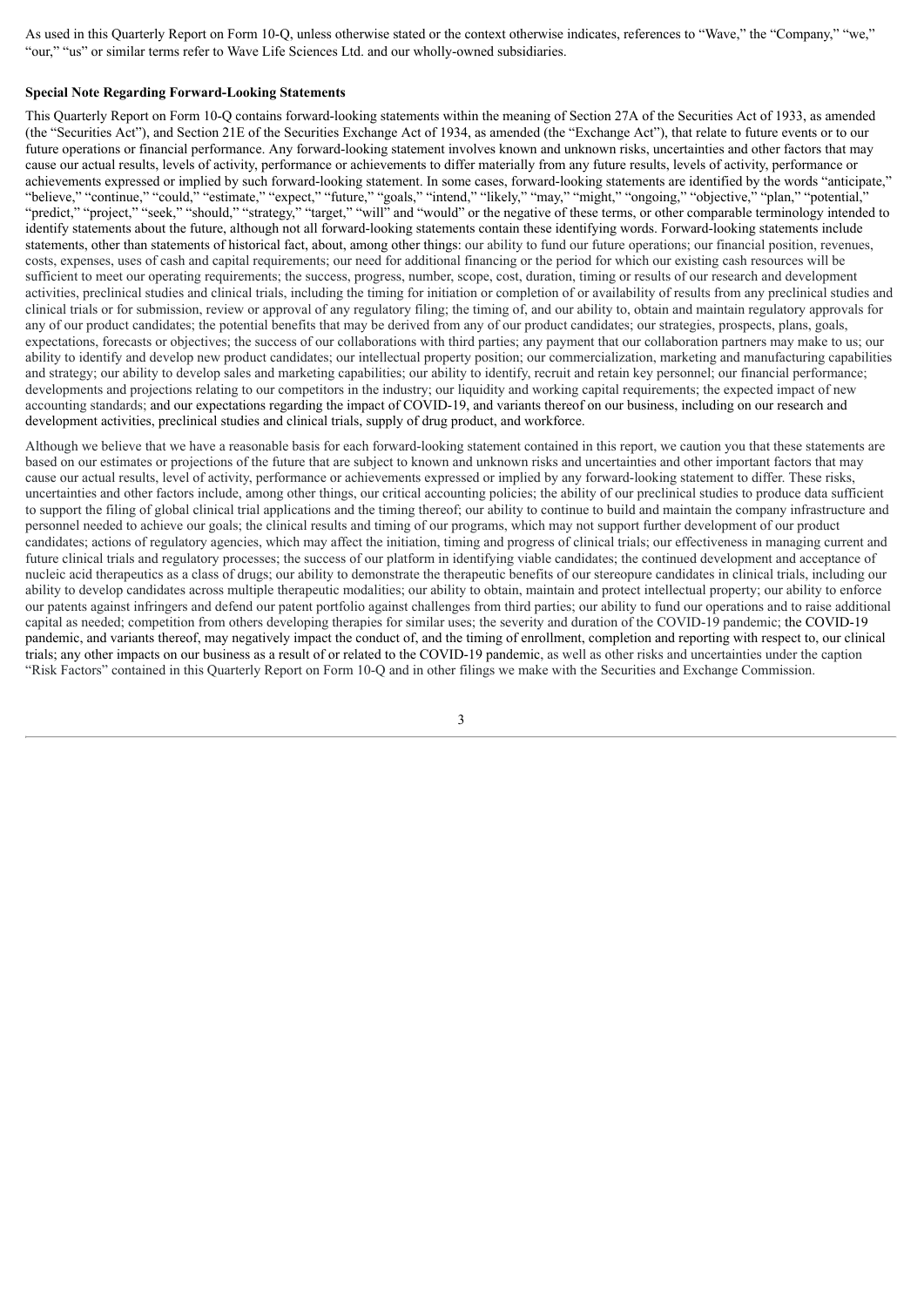Each forward-looking statement contained in this report is based on a combination of facts and factors currently known by us and our expectations of the future, about which we cannot be certain. As a result of these factors, we cannot assure you that the forward-looking statements in this report will prove to be accurate. Furthermore, if our forward-looking statements prove to be inaccurate, the inaccuracy may be material. In light of the significant uncertainties in these forward-looking statements, these statements should not be regarded as representations or warranties by us or any other person that we will achieve our objectives and plans in any specified timeframe, or at all. We caution you not to place undue reliance on any forward-looking statement.

In addition, any forward-looking statement in this report represents our views only as of the date of this report and should not be relied upon as representing our views as of any subsequent date. We anticipate that subsequent events and developments may cause our views to change. Although we may elect to update these forward-looking statements publicly at some point in the future, we undertake no obligation to publicly update any forward-looking statements, whether as a result of new information, future events or otherwise, except as required by applicable law. Our forward-looking statements do not reflect the potential impact of any future acquisitions, mergers, dispositions, joint ventures or investments we may make.

The Wave Life Sciences Ltd. and Wave Life Sciences Pte. Ltd. names, the Wave Life Sciences mark, PRISM and the other registered and pending trademarks, trade names and service marks of Wave Life Sciences Ltd. appearing in this Form 10-Q are the property of Wave Life Sciences Ltd. This Form 10-Q also contains additional trade names, trademarks and service marks belonging to Wave Life Sciences Ltd. and to other companies. We do not intend our use or display of other parties' trademarks, trade names or service marks to imply, and such use or display should not be construed to imply, a relationship with, or endorsement or sponsorship of us by, these other parties. Solely for convenience, the trademarks and trade names in this Form 10-Q are referred to without the ® and ™ symbols, but such reference should not be construed as any indicator that their respective owners will not assert, to the fullest extent under applicable law, their rights thereto.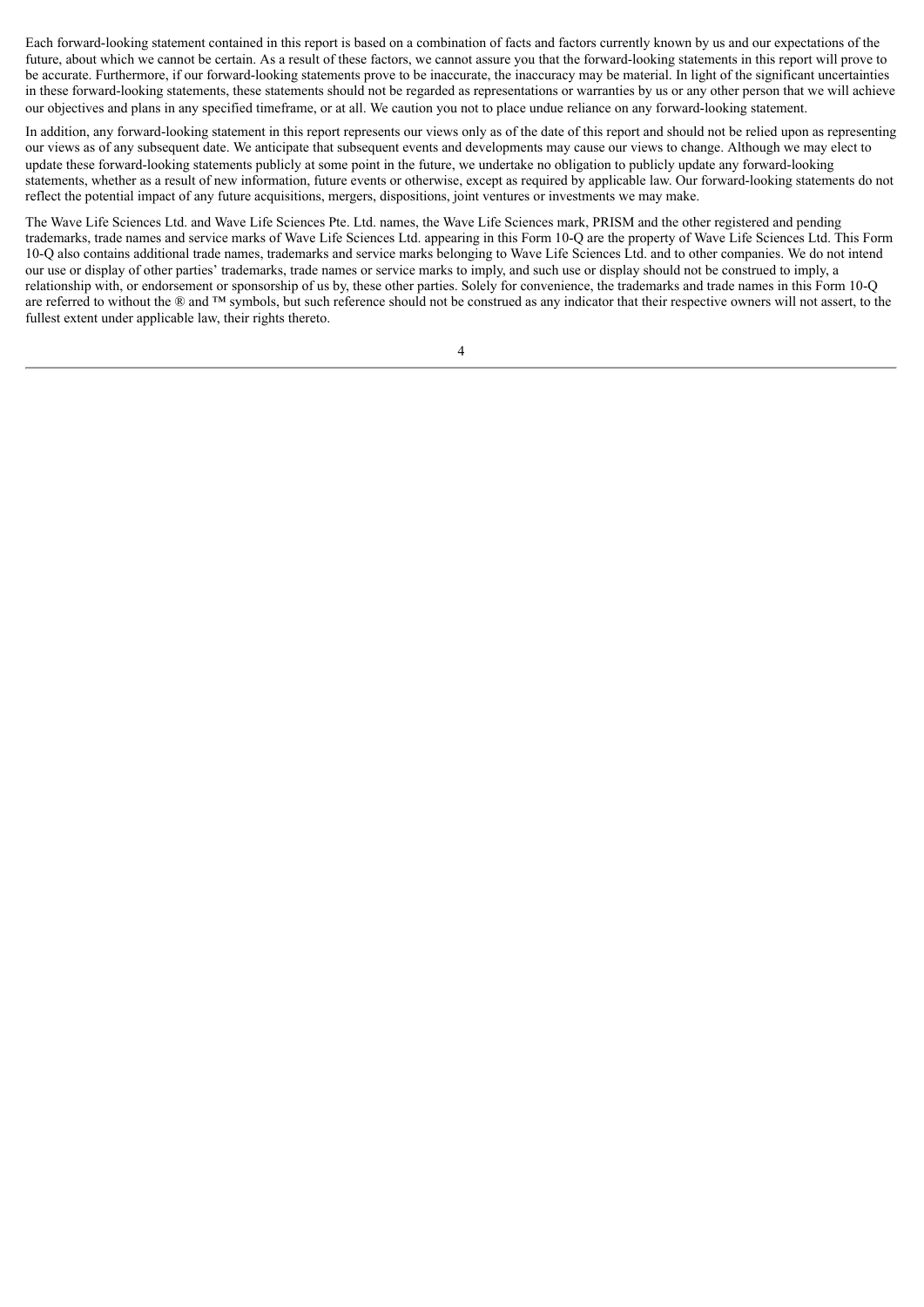#### <span id="page-4-2"></span><span id="page-4-1"></span><span id="page-4-0"></span>**Item 1. Financial Statements**

#### **WAVE LIFE SCIENCES LTD. UNAUDITED CONSOLIDATED BALANCE SHEETS**

*(In thousands, except share amounts)*

| <b>Assets</b><br>Current assets:<br>\$<br>\$<br>150,564<br>Cash and cash equivalents<br>61,713<br>Short-term investments<br>50.000                                                |        |
|-----------------------------------------------------------------------------------------------------------------------------------------------------------------------------------|--------|
|                                                                                                                                                                                   |        |
|                                                                                                                                                                                   |        |
|                                                                                                                                                                                   |        |
|                                                                                                                                                                                   |        |
| Prepaid expenses<br>6,940                                                                                                                                                         | 6,584  |
| Other current assets<br>5,730                                                                                                                                                     | 5,416  |
| 124,383<br>162,564<br>Total current assets                                                                                                                                        |        |
| Long-term assets:                                                                                                                                                                 |        |
| 21,046<br>Property and equipment, net                                                                                                                                             | 22,266 |
| Operating lease right-of-use assets<br>17,594                                                                                                                                     | 18,378 |
| Restricted cash<br>3,651                                                                                                                                                          | 3,651  |
| Other assets<br>685                                                                                                                                                               | 148    |
| 42,976<br>Total long-term assets                                                                                                                                                  | 44,443 |
| Total assets<br>\$<br>167,359<br>\$<br>207,007                                                                                                                                    |        |
| Liabilities, Series A preferred shares and shareholders' equity (deficit)                                                                                                         |        |
| Current liabilities:                                                                                                                                                              |        |
| \$<br>\$<br>9,853<br>Accounts payable                                                                                                                                             | 7,281  |
| Accrued expenses and other current liabilities<br>7,087                                                                                                                           | 14,861 |
| Current portion of deferred revenue<br>36,426                                                                                                                                     | 37,098 |
| Current portion of operating lease liability<br>5,120                                                                                                                             | 4,961  |
| Total current liabilities<br>58,486                                                                                                                                               | 64,201 |
| Long-term liabilities:                                                                                                                                                            |        |
| Deferred revenue, net of current portion<br>76,567                                                                                                                                | 77,479 |
| Operating lease liability, net of current portion<br>23,617                                                                                                                       | 24,955 |
| Other liabilities<br>868                                                                                                                                                          |        |
| \$<br>101,052<br>\$<br>102,434<br>Total long-term liabilities                                                                                                                     |        |
| $\overline{\$}$<br>$\mathsf{\$}$<br><b>Total liabilities</b><br>159,538<br>166,635                                                                                                |        |
| Series A preferred shares, no par value; 3,901,348 shares<br>\$<br>\$<br>7,874<br>issued and outstanding at March 31, 2022 and December 31, 2021                                  | 7,874  |
| Shareholders' equity (deficit):                                                                                                                                                   |        |
| Ordinary shares, no par value; 60,859,968 and 59,841,116 shares<br>\$<br>issued and outstanding at March 31, 2022 and December 31, 2021, respectively<br>751,229<br>\$<br>749,851 |        |
| Additional paid-in capital<br>91,951                                                                                                                                              | 87,980 |
| Accumulated other comprehensive income<br>95                                                                                                                                      | 181    |
| Accumulated deficit<br>(843,328)<br>(805, 514)                                                                                                                                    |        |
| $\overline{\$}$<br>\$<br>Total shareholders' equity (deficit)<br>(53)                                                                                                             | 32,498 |
| $\overline{\$}$<br>$\overline{\$}$<br>167,359<br>207,007<br>Total liabilities, Series A preferred shares and shareholders' equity (deficit)                                       |        |

*The accompanying notes are an integral part of the unaudited consolidated financial statements.*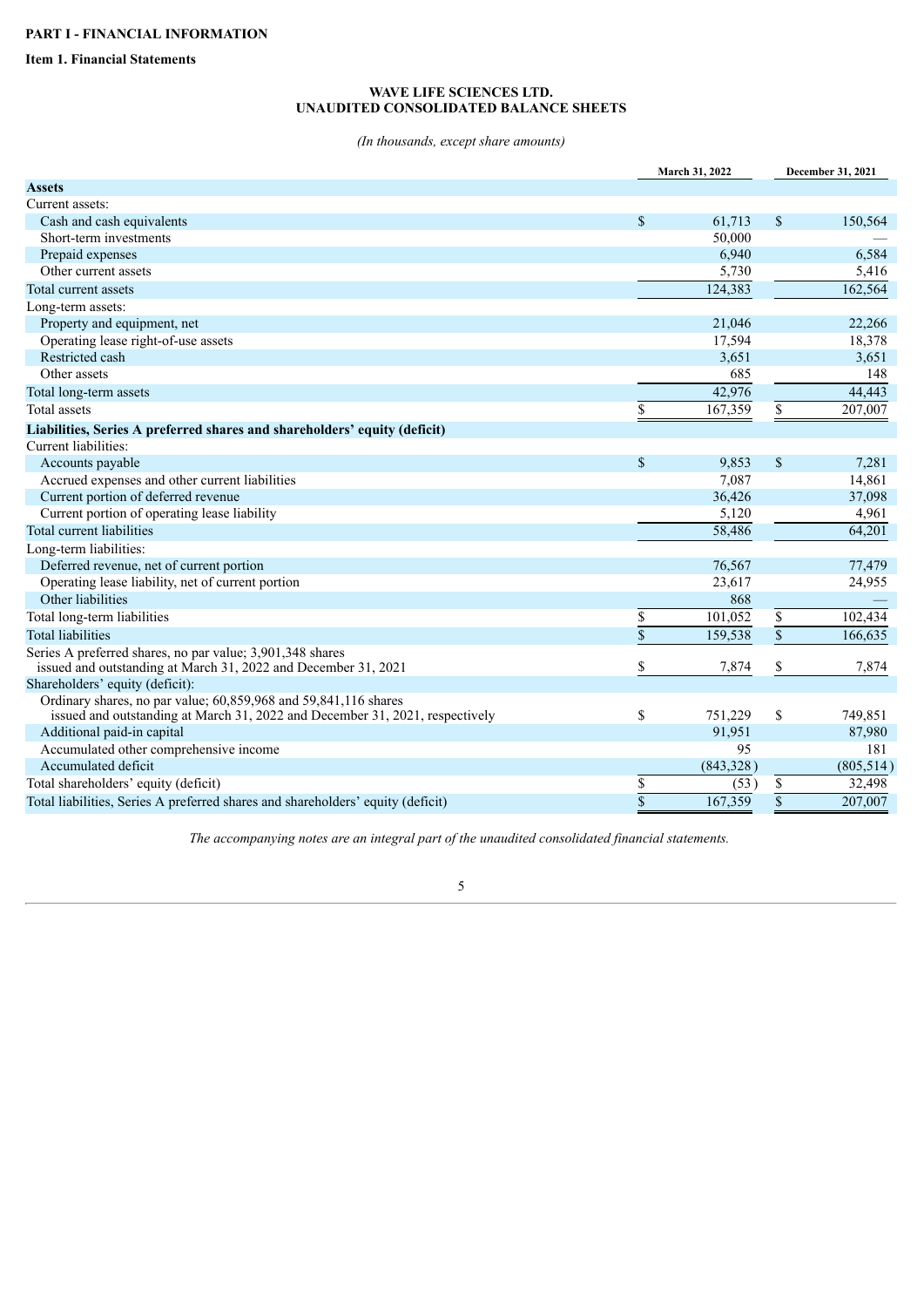#### **WAVE LIFE SCIENCES LTD. UNAUDITED CONSOLIDATED STATEMENTS OF OPERATIONS AND COMPREHENSIVE LOSS**

*(In thousands, except share and per share amounts)*

<span id="page-5-0"></span>

|                                                                                                                                     |                 | Three Months Ended March 31, |              |  |  |  |
|-------------------------------------------------------------------------------------------------------------------------------------|-----------------|------------------------------|--------------|--|--|--|
|                                                                                                                                     | 2022            |                              | 2021         |  |  |  |
| Revenue                                                                                                                             | 1,750<br>\$     | \$                           |              |  |  |  |
| Operating expenses:                                                                                                                 |                 |                              |              |  |  |  |
| Research and development                                                                                                            | 27,470          |                              | 33,393       |  |  |  |
| General and administrative                                                                                                          | 12,374          |                              | 10,078       |  |  |  |
| Total operating expenses                                                                                                            | 39,844          |                              | 43,471       |  |  |  |
| Loss from operations                                                                                                                | (38,094)        |                              | (43, 471)    |  |  |  |
| Other income, net:                                                                                                                  |                 |                              |              |  |  |  |
| Dividend income and interest income, net                                                                                            | 26              |                              | 11           |  |  |  |
| Other income, net                                                                                                                   | 254             |                              | 996          |  |  |  |
| Total other income, net                                                                                                             | 280             |                              | 1,007        |  |  |  |
| Loss before income taxes                                                                                                            | (37, 814)       |                              | (42, 464)    |  |  |  |
| Income tax provision                                                                                                                |                 |                              |              |  |  |  |
| Net loss                                                                                                                            | (37, 814)       | \$                           | (42, 464)    |  |  |  |
| Net loss per share attributable to ordinary<br>shareholders—basic and diluted                                                       | (0.62)          |                              | (0.86)       |  |  |  |
| Weighted-average ordinary shares used in<br>computing net loss per share attributable to<br>ordinary shareholders-basic and diluted | 60,516,616      |                              | 49, 101, 606 |  |  |  |
| Other comprehensive loss:                                                                                                           |                 |                              |              |  |  |  |
| Net loss                                                                                                                            | \$<br>(37, 814) | S                            | (42, 464)    |  |  |  |
| Foreign currency translation                                                                                                        | (86)            |                              | (120)        |  |  |  |
| Comprehensive loss                                                                                                                  | \$<br>(37,900)  | S                            | (42, 584)    |  |  |  |

*The accompanying notes are an integral part of the unaudited consolidated financial statements.*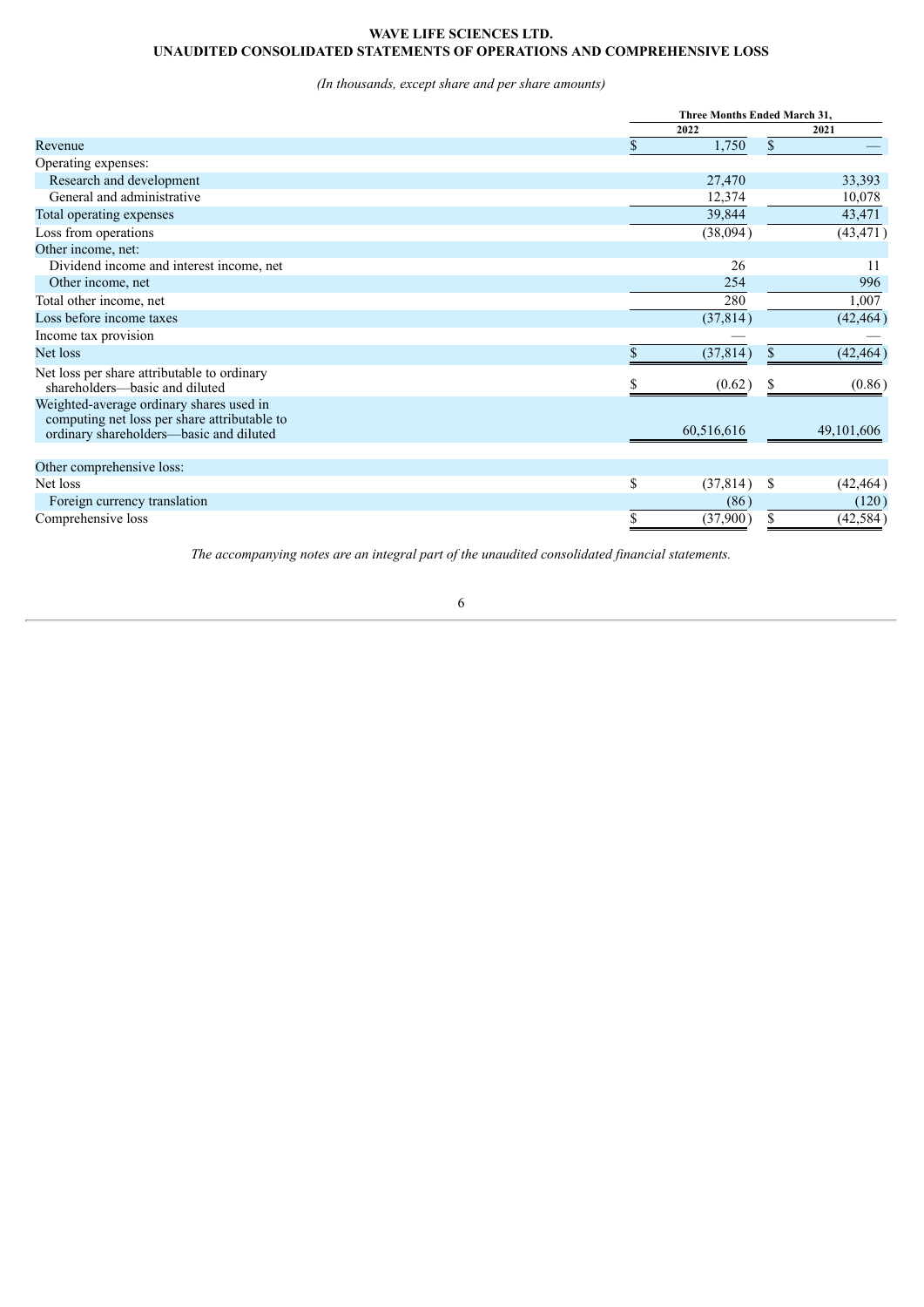#### <span id="page-6-0"></span>**WAVE LIFE SCIENCES LTD. UNAUDITED CONSOLIDATED STATEMENTS OF SERIES A PREFERRED SHARES AND SHAREHOLDERS' EQUITY (DEFICIT)**

*(In thousands, except share amounts)*

|                                                                                     | <b>Series A</b> | <b>Preferred Shares</b> |               | <b>Ordinary Shares</b> | <b>Additional</b><br>Paid-In- | Accumulated<br>Other<br>Comprehensi<br>ve | Accumulated          | Total<br><b>Shareholders</b> |
|-------------------------------------------------------------------------------------|-----------------|-------------------------|---------------|------------------------|-------------------------------|-------------------------------------------|----------------------|------------------------------|
|                                                                                     | <b>Shares</b>   | Amount                  | <b>Shares</b> | Amount                 | Capital                       | Income                                    | Deficit              | Equity                       |
| <b>Balance at December 31,</b><br>2020                                              | 3,901,348       | 7,874<br>S              | 48,778,678    | 694,085                | 71,573<br>S                   | 389<br>S                                  | $(683,269)$ \$<br>\$ | 82,778                       |
| Issuance of ordinary shares<br>pursuant to the at-the-market<br>equity program, net |                 |                         | 844,796       | 8,028                  |                               |                                           |                      | 8,028                        |
| Share-based compensation                                                            |                 |                         |               |                        | 4,063                         |                                           |                      | 4,063                        |
| Vesting of RSUs                                                                     |                 |                         | 155,184       |                        |                               |                                           |                      |                              |
| Option exercises                                                                    |                 |                         | 31,957        | <b>200</b>             |                               |                                           |                      | 200                          |
| Issuance of ordinary shares<br>under the ESPP                                       |                 |                         | 44,036        | 336                    |                               |                                           |                      | 336                          |
| Other comprehensive loss                                                            |                 |                         |               |                        |                               | (120)                                     |                      | (120)                        |
| Net loss                                                                            |                 |                         |               |                        |                               |                                           | (42, 464)            | (42, 464)                    |
| <b>Balance at March 31, 2021</b>                                                    | 3,901,348       | 7,874                   | 49,854,651    | 702,649                | 75,636                        | 269                                       | (725, 733)           | 52,821                       |

|                                                                                     | <b>Series A</b><br><b>Preferred Shares</b> |             | Accumulated<br>Other<br>Comprehensi<br><b>Additional</b><br><b>Ordinary Shares</b><br>Paid-In-<br>ve |               |             |            | Accumulated          | Total<br><b>Shareholders</b><br>Equity |
|-------------------------------------------------------------------------------------|--------------------------------------------|-------------|------------------------------------------------------------------------------------------------------|---------------|-------------|------------|----------------------|----------------------------------------|
|                                                                                     | <b>Shares</b>                              | Amount      | <b>Shares</b>                                                                                        | Amount        | Capital     | Income     | Deficit              | (Deficit)                              |
| <b>Balance at December 31,</b><br>2021                                              | 3,901,348                                  | 7,874<br>\$ | 59,841,116                                                                                           | 749,851<br>S. | 87,980<br>S | 181<br>\$. | $(805,514)$ \$<br>\$ | 32,498                                 |
| Issuance of ordinary shares<br>pursuant to the at-the-market<br>equity program, net |                                            |             | 458,092                                                                                              | 1,167         |             |            |                      | 1,167                                  |
| Share-based compensation                                                            |                                            |             |                                                                                                      |               | 3.971       |            |                      | 3,971                                  |
| Vesting of RSUs                                                                     |                                            |             | 468,226                                                                                              |               |             |            |                      |                                        |
| Option exercises                                                                    |                                            |             | 15,000                                                                                               | 37            |             |            |                      | 37                                     |
| Issuance of ordinary shares<br>under the ESPP                                       |                                            |             | 77,534                                                                                               | 174           |             |            |                      | 174                                    |
| Other comprehensive loss                                                            |                                            |             |                                                                                                      |               |             | (86)       |                      | (86)                                   |
| Net loss                                                                            |                                            |             |                                                                                                      |               |             |            | (37, 814)            | (37, 814)                              |
| <b>Balance at March 31, 2022</b>                                                    | 3,901,348                                  | 7,874       | 60,859,968                                                                                           | 751,229       | 91,951      | 95         | (843,328)            | (53)                                   |

*The accompanying notes are an integral part of the consolidated financial statements.*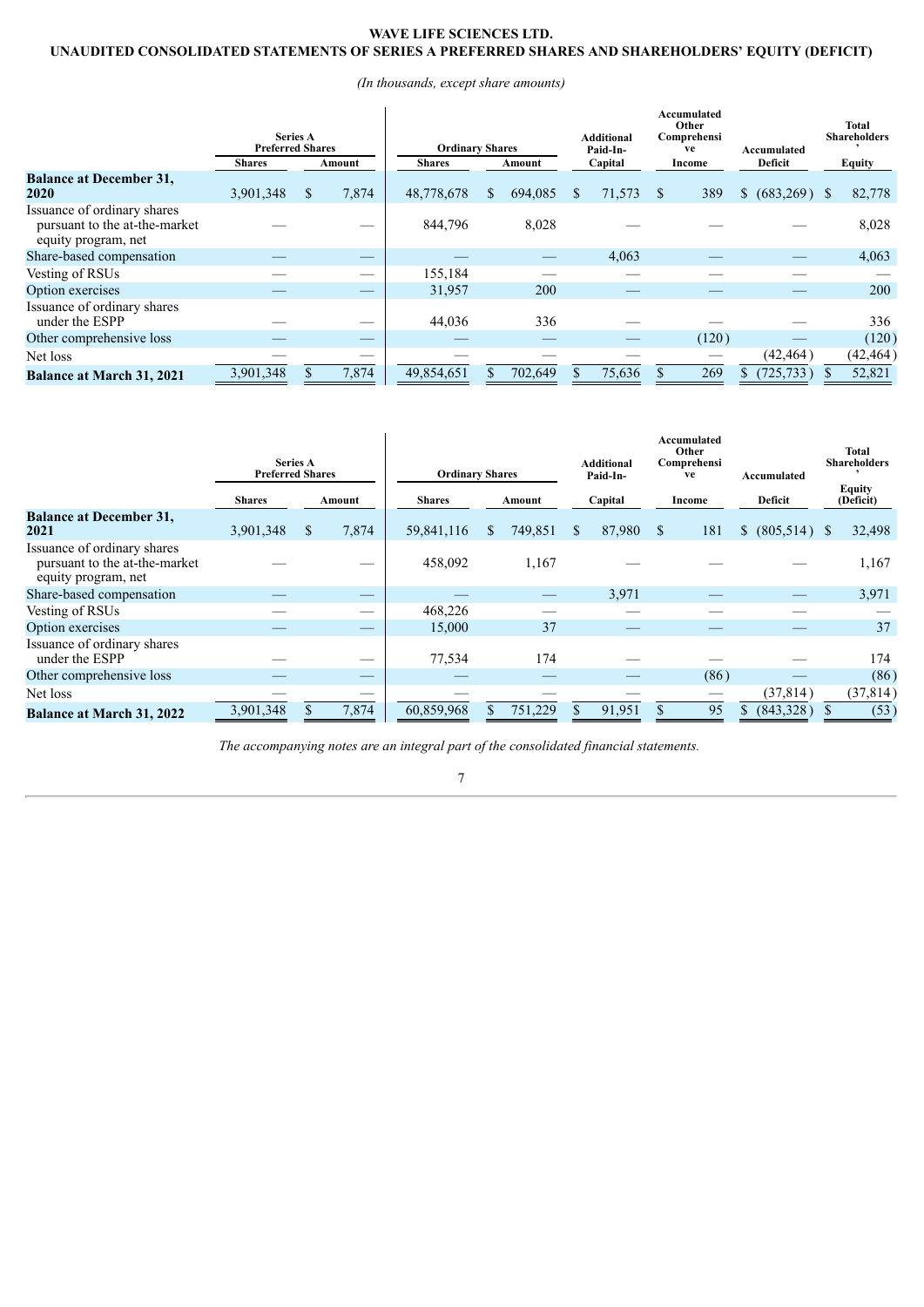#### **WAVE LIFE SCIENCES LTD. UNAUDITED CONSOLIDATED STATEMENTS OF CASH FLOWS**

*(In thousands)*

<span id="page-7-0"></span>

|                                                                                                | Three Months Ended March 31, |           |    |           |
|------------------------------------------------------------------------------------------------|------------------------------|-----------|----|-----------|
|                                                                                                |                              | 2022      |    | 2021      |
| <b>Cash flows from operating activities</b>                                                    |                              |           |    |           |
| Net loss                                                                                       | <sup>\$</sup>                | (37, 814) | -S | (42, 464) |
| Adjustments to reconcile net loss to net cash used in operating activities:                    |                              |           |    |           |
| Amortization of right-of-use assets                                                            |                              | 784       |    | 512       |
| Depreciation of property and equipment                                                         |                              | 1,730     |    | 1,948     |
| Share-based compensation expense                                                               |                              | 3,971     |    | 4,063     |
| Changes in operating assets and liabilities:                                                   |                              |           |    |           |
| Prepaid expenses                                                                               |                              | (356)     |    | 4         |
| Other assets                                                                                   |                              | (851)     |    | (1,715)   |
| Accounts payable                                                                               |                              | 2,490     |    | (466)     |
| Accrued expenses and other current liabilities                                                 |                              | (7,932)   |    | (5,310)   |
| Deferred revenue                                                                               |                              | (1,584)   |    |           |
| Operating lease liabilities                                                                    |                              | (1,179)   |    | (880)     |
| Other non-current liabilities                                                                  |                              | 868       |    | (67)      |
| Net cash used in operating activities                                                          |                              | (39, 873) |    | (44, 375) |
| <b>Cash flows from investing activities</b>                                                    |                              |           |    |           |
| Purchases of property and equipment                                                            |                              | (208)     |    | (108)     |
| Purchase of short-term investments                                                             |                              | (50,000)  |    |           |
| Net cash used in investing activities                                                          |                              | (50,208)  |    | (108)     |
| <b>Cash flows from financing activities</b>                                                    |                              |           |    |           |
| Proceeds from issuance of ordinary shares pursuant to the<br>at-the-market equity program, net |                              | 1,105     |    | 8,105     |
| Proceeds from the exercise of share options                                                    |                              | 37        |    | 200       |
| Proceeds from the ESPP                                                                         |                              | 174       |    | 336       |
| Net cash provided by financing activities                                                      |                              | 1,316     |    | 8,641     |
| Effect of foreign exchange rates on cash, cash equivalents and restricted cash                 |                              | (86)      |    | (120)     |
| Net decrease in cash, cash equivalents and restricted cash                                     |                              | (88, 851) |    | (35,962)  |
| Cash, cash equivalents and restricted cash, beginning of period                                |                              | 154,215   |    | 188,148   |
| Cash, cash equivalents and restricted cash, end of period                                      | \$                           | 65,364    | \$ | 152,186   |
| Supplemental disclosure of cash flow information:                                              |                              |           |    |           |
| At-the-market offering costs in accounts payable at period end                                 | \$                           |           | \$ | 77        |

*The accompanying notes are an integral part of the unaudited consolidated financial statements.*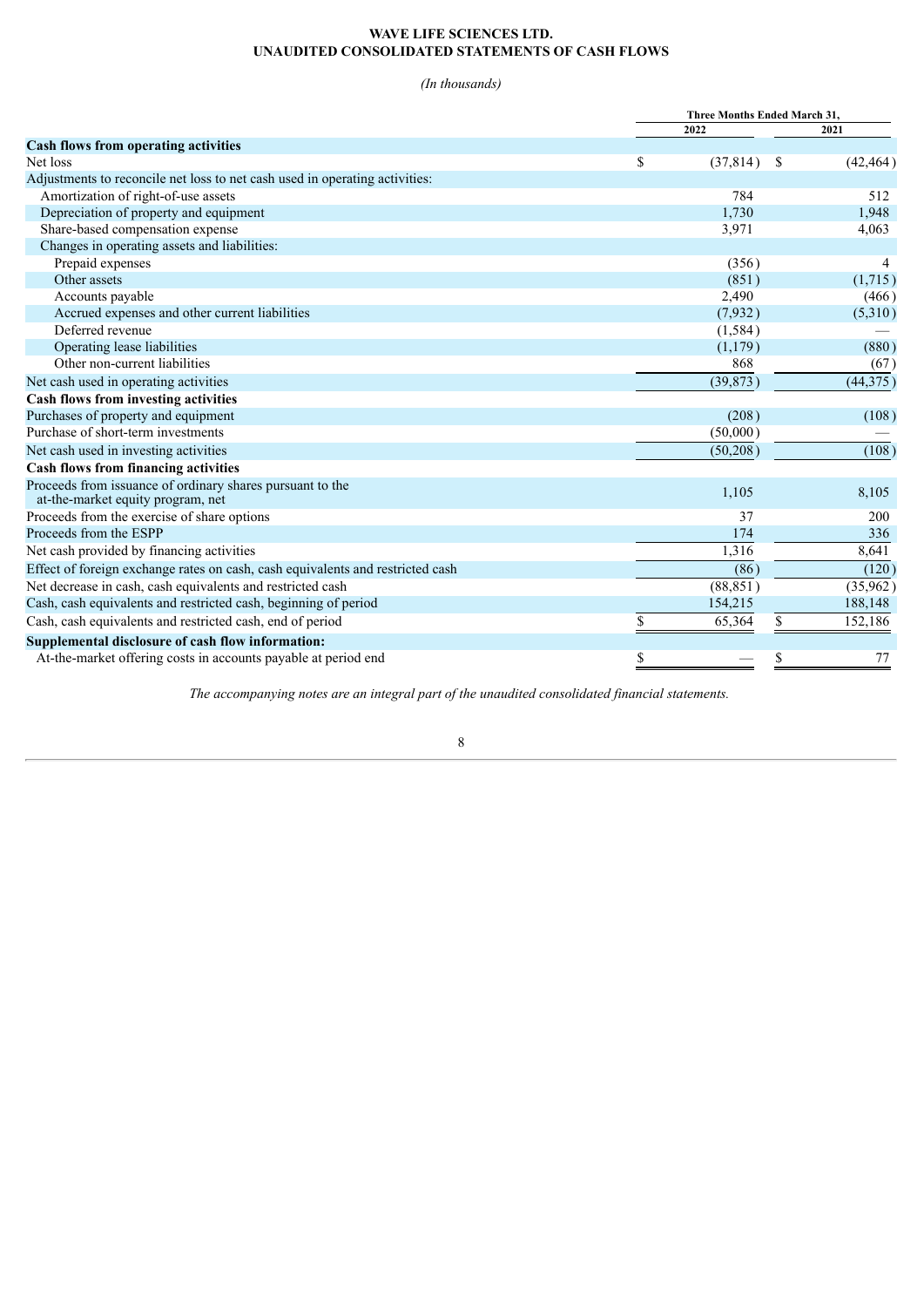#### **Wave Life Sciences Ltd.**

#### **Notes to Unaudited Consolidated Financial Statements**

#### <span id="page-8-0"></span>**1. THE COMPANY**

#### *Organization*

Wave Life Sciences Ltd. (together with its subsidiaries, "Wave" or the "Company") is a clinical-stage genetic medicines company committed to delivering life-changing treatments for people battling devastating diseases. PRISM, Wave's proprietary discovery and drug development platform, enables the precise design, optimization and production of novel stereopure oligonucleotides. Wave has built a genetic toolkit comprised of multiple therapeutic modalities, including RNase-H mediated silencing, RNAi, splicing, and RNA base editing, all of which leverage learnings and optimizations from the PRISM platform and allow Wave to design built-for-purpose molecules to optimally address disease biology.

The Company was incorporated in Singapore on July 23, 2012 and has its principal U.S. office in Cambridge, Massachusetts. The Company was incorporated with the purpose of combining two commonly held companies, Wave Life Sciences USA, Inc. ("Wave USA"), a Delaware corporation (formerly Ontorii, Inc.), and Wave Life Sciences Japan, Inc. ("Wave Japan"), a company organized under the laws of Japan (formerly Chiralgen., Ltd.), which occurred on September 13, 2012. On May 31, 2016, Wave Life Sciences Ireland Limited ("Wave Ireland") was formed as a wholly**-**owned subsidiary of Wave Life Sciences Ltd. On April 3, 2017, Wave Life Sciences UK Limited ("Wave UK") was formed as a wholly**-**owned subsidiary of Wave Life Sciences Ltd.

The Company's primary activities since inception have been developing and evolving PRISM to design, develop and commercialize oligonucleotide therapeutics, advancing the Company's differentiated neurology portfolio, as well as exploring other therapeutic areas of interest, building the Company's research, development and manufacturing capabilities, advancing programs into the clinic, furthering clinical development of such clinical-stage programs, building the Company's intellectual property, and assuring adequate capital to support these activities.

#### *Liquidity*

Since its inception, the Company has not generated any product revenue and has incurred recurring net losses. To date, the Company has primarily funded its operations through private placements of debt and equity securities, public offerings of its ordinary shares and collaborations with third parties. Until the Company can generate significant revenue from product sales, if ever, the Company expects to continue to finance operations through a combination of public or private equity or debt financings or other sources, which may include collaborations with third parties. Adequate additional financing may not be available to the Company on acceptable terms, or at all. The inability to raise capital as and when needed would have a negative impact on the Company's financial condition and ability to pursue its business strategy.

As of March 31, 2022, the Company had cash, cash equivalents and short-term investments of \$111.7 million. The Company expects that its existing cash, cash equivalents and short-term investments will be sufficient to fund its operations for at least the next twelve months. The Company has based this expectation on assumptions that may prove to be incorrect, and the Company may use its available capital resources sooner than it currently expects. If the Company's anticipated operating results are not achieved in future periods, planned expenditures may need to be further reduced in order to extend the time period over which the then-available resources would be able to fund the Company's operations. In addition, the Company may elect to raise additional funds before it needs them if the conditions for raising capital are favorable due to market conditions or strategic considerations, even if the Company expects it has sufficient funds for its current or future operating plans.

#### *Risks and Uncertainties*

The Company is subject to risks common to companies in the biotechnology industry including, but not limited to, new technological innovations, protection of proprietary technology, maintaining internal manufacturing capabilities, dependence on key personnel, compliance with government regulations and the need to obtain additional financing. The Company's therapeutic programs will require significant additional research and development efforts, including extensive preclinical and clinical testing and regulatory approval, prior to commercialization of any product candidates. These efforts require significant amounts of additional capital, adequate personnel infrastructure and extensive compliance-reporting capabilities. There can be no assurance that the Company's research and development efforts will be successful, that adequate protection for the Company's intellectual property will be obtained, that any products developed will obtain necessary government regulatory approval or that any approved products will be commercially viable. Even if the Company's product development efforts are successful, it is uncertain when, if ever, the Company will generate significant revenue from product sales. The Company operates in an environment of rapid change in technology and substantial competition from pharmaceutical and biotechnology companies.

 $\overline{9}$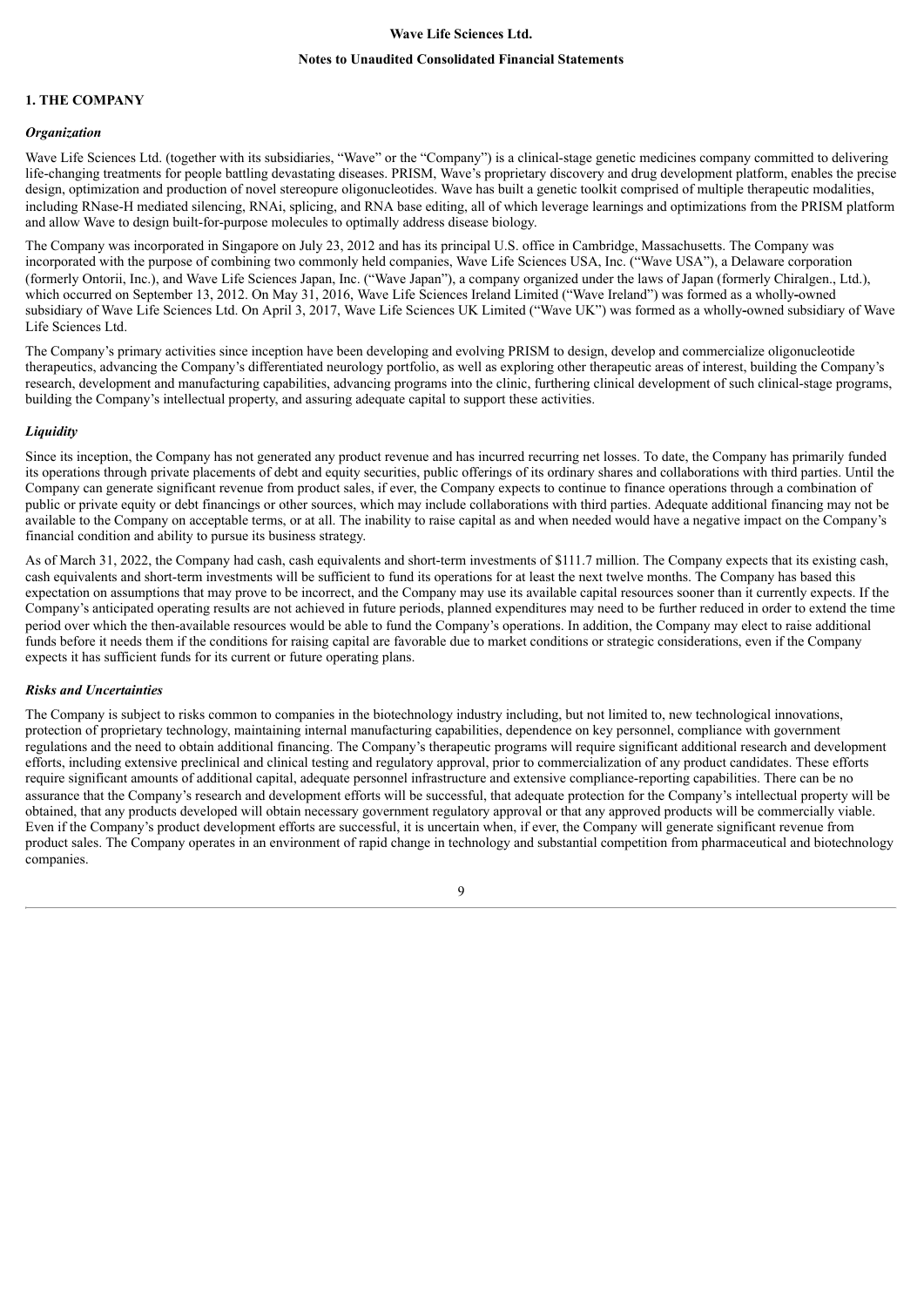#### *Basis of Presentation*

The Company has prepared the accompanying consolidated financial statements in conformity with generally accepted accounting principles in the United States ("U.S. GAAP") and in U.S. dollars.

#### **2. SIGNIFICANT ACCOUNTING POLICIES**

The significant accounting policies described in the Company's audited financial statements as of and for the year ended December 31, 2021, and the notes thereto, which are included in the Company's Annual Report on Form 10-K for the year ended December 31, 2021, filed with the Securities and Exchange Commission ("SEC") on March 3, 2022, as amended (the "2021 Annual Report on Form 10-K"), have had no material changes during the three months ended March 31, 2022, except as described below.

#### *Fair Value of Financial Instruments*

The Company is required to disclose information on all assets and liabilities reported at fair value that enables an assessment of the inputs used in determining the reported fair values. The fair value hierarchy is a hierarchy of inputs used in measuring fair value that maximizes the use of observable inputs and minimizes the use of unobservable inputs by requiring that the observable inputs be used when available. Observable inputs are inputs that market participants would use in pricing the financial instrument based on market data obtained from sources independent of the Company. Unobservable inputs are inputs that reflect the Company's assumptions about the inputs that market participants would use in pricing the financial instrument and are developed based on the information available in the circumstances. The fair value hierarchy applies only to the valuation inputs used in determining the reported fair value of the investments and is not a measure of the investment credit quality. The hierarchy defines three levels of valuation inputs:

Level 1—Unadjusted quoted prices in active markets that are accessible at the measurement date of identical, unrestricted assets.

Level 2—Quoted prices for similar assets, or inputs that are observable, either directly or indirectly, for substantially the full term through corroboration with observable market data. Level 2 includes investments valued at quoted prices adjusted for legal or contractual restrictions specific to the security.

Level 3—Pricing inputs are unobservable for the asset, that is, inputs that reflect the reporting entity's own assumptions about the assumptions market participants would use in pricing the asset. Level 3 includes private investments that are supported by little or no market activity.

#### *Cash and Cash Equivalents*

The Company considers all highly liquid securities with original final maturities of three months or less from the date of purchase to be cash equivalents. Cash and cash equivalents are comprised of funds in cash and money market accounts.

#### *Short-Term Investments*

The Company considers all time deposits with original maturities of more than three months from the date of purchase to be short-term investments.

#### *Concentration of Credit Risk*

Cash, cash equivalents, restricted cash and short-term investments are financial instruments that potentially subject the Company to concentration of credit risk. The Company uses several financial institutions to maintain its cash, cash equivalents, restricted cash and short-term investments, all of which are high quality, accredited financial institutions and, accordingly, such funds are subject to minimal credit risk. The Company has not experienced any losses in such accounts and management believes that the Company is not exposed to significant credit risk due to the financial position of the depository institutions in which those deposits are held. The Company has no financial instruments with off-balance sheet risk of loss.

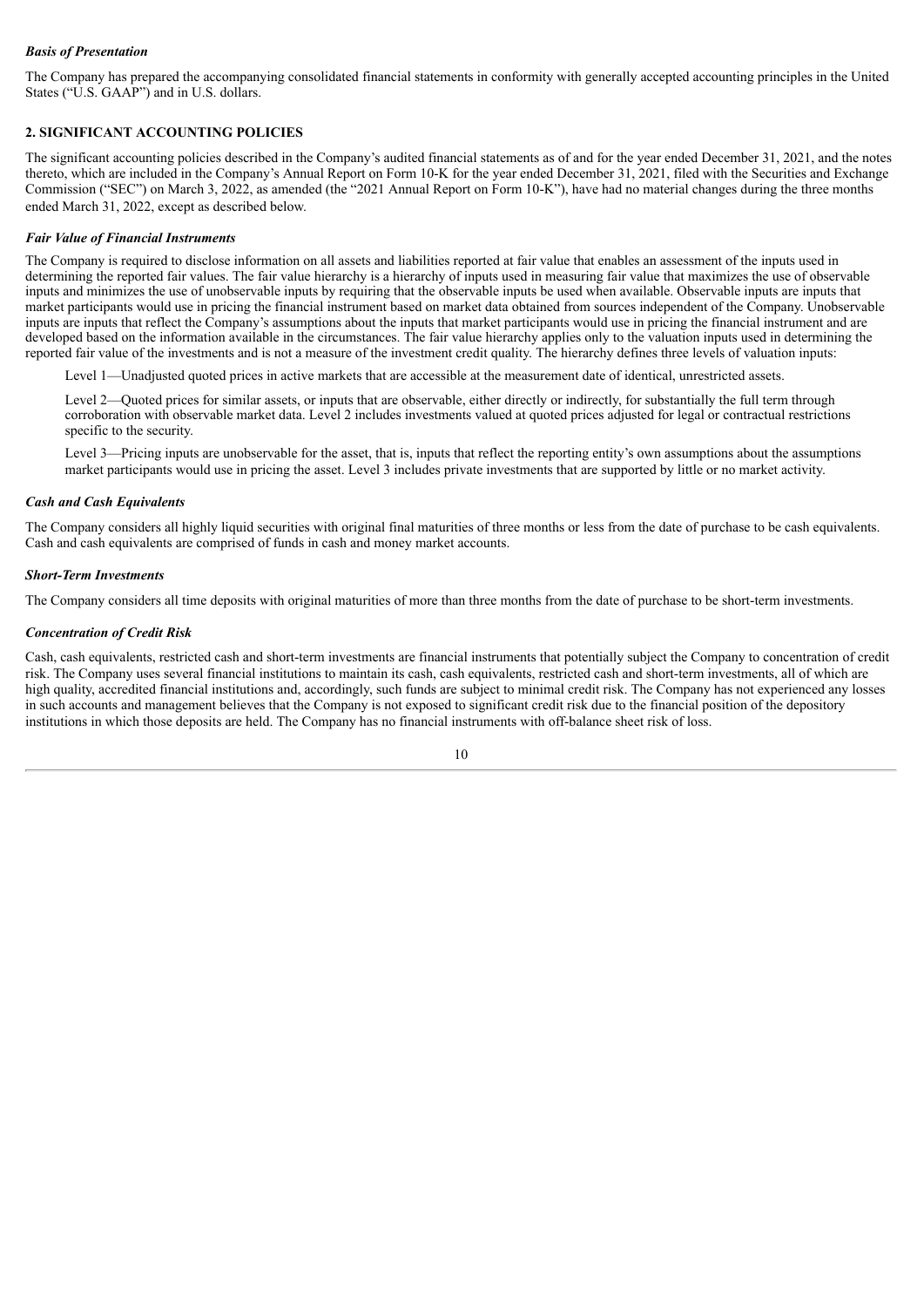#### *Unaudited Interim Financial Data*

The accompanying interim consolidated balance sheet as of March 31, 2022, the related interim consolidated statements of operations and comprehensive loss for the three months ended March 31, 2022 and 2021, the consolidated statements of Series A preferred shares and shareholders' equity (deficit) for the three months ended March 31, 2022 and 2021, the consolidated statements of cash flows for the three months ended March 31, 2022 and 2021, and the related interim information contained within the notes to the unaudited consolidated financial statements have been prepared in accordance with the rules and regulations of the SEC for interim financial information. Accordingly, they do not include all of the information and the notes required by U.S. GAAP for complete financial statements. The financial data and other information disclosed in these notes related to the three months ended March 31, 2022 and 2021 are unaudited. In the opinion of management, the unaudited interim consolidated financial statements reflect all adjustments, consisting of normal and recurring adjustments, necessary for the fair presentation of the Company's financial position and results of operations for the three months ended March 31, 2022 and 2021. The results of operations for the interim periods are not necessarily indicative of the results to be expected for the year ending December 31, 2022 or any other interim period or future year or period.

#### **3. FAIR VALUE MEASUREMENTS**

The following table sets forth the Company's financial assets that are measured at fair value on a recurring basis:

|                           | Total<br><b>Level 1</b> |    |           | Level 2 |                          |               | Level 3 |
|---------------------------|-------------------------|----|-----------|---------|--------------------------|---------------|---------|
|                           | (in thousands)          |    |           |         |                          |               |         |
| <b>March 31, 2022</b>     |                         |    |           |         |                          |               |         |
| Cash and cash equivalents | 61,713                  | -S | 61,713 \$ |         | $\overline{\phantom{0}}$ |               |         |
| Short-term investments    | 50,000                  |    |           |         | 50,000                   |               |         |
| Restricted cash           | 3,651                   |    | 3,651     |         |                          |               |         |
| Total                     | 115,364                 |    | 65,364    |         | 50,000                   |               |         |
| December 31, 2021         |                         |    |           |         |                          |               |         |
| Cash and cash equivalents | 150,564                 | S  | 150,564   | -S      | $\overline{\phantom{m}}$ | <sup>\$</sup> |         |
| Short-term investments    |                         |    |           |         |                          |               |         |
| Restricted cash           | 3,651                   |    | 3,651     |         |                          |               |         |
| Total                     | 154,215                 |    | 154,215   |         |                          |               |         |
|                           |                         |    |           |         |                          |               |         |

There have been no transfers between fair value levels during the three months ended March 31, 2022.

Cash, cash equivalents and restricted cash are Level 1 assets which are comprised of funds held in checking and money market accounts. Short-term investments are Level 2 assets which are comprised of time deposits with original maturities of more than three months. The Company determined that the fair value of its short-term investments is \$50.0 million as of March 31, 2022, which approximates the carrying value of the term deposits. There were no short-term investments as of December 31, 2021, as the term deposits that constitute the Company's short-term investments were purchased during the three months ended March 31, 2022. The carrying amounts of accounts payable and accrued expenses approximate their fair values due to their short-term maturities.

#### **4. SHARE-BASED COMPENSATION**

The Wave Life Sciences Ltd. 2021 Equity Incentive Plan (the "2021 Plan") was approved by the Company's shareholders and went into effect on August 10, 2021. The 2021 Plan serves as the successor to the Wave Life Sciences Ltd. 2014 Equity Incentive Plan, as amended (the "2014 Plan"), such that outstanding awards granted under the 2014 Plan continue to be governed by the terms of the 2014 Plan, but no awards may be made under the 2014 Plan after August 10, 2021. The aggregate number of ordinary shares authorized for issuance of awards under the 2021 Plan is 5,450,000 ordinary shares, plus the number of ordinary shares underlying any awards under the 2014 Plan that are forfeited, cancelled or otherwise terminated (other than by exercise or withheld by the Company to satisfy any tax withholding obligation) on or after August 10, 2021.

The 2021 Plan authorizes (and the 2014 Plan previously authorized) the Company's board of directors or a committee of the board of directors to, among other things, grant non-qualified share options, restricted awards, which include restricted shares and restricted share units ("RSUs"), and performance awards to eligible employees and directors of the Company.

Options generally vest over periods of one to four years, and any options that are forfeited or cancelled are available to be granted again. The contractual life of options is generally five or ten years from the grant date. RSUs can be time-based or performance-based. Time-based RSUs generally vest over a period of one to four years. The vesting of performance-based RSUs is contingent on the achievement of certain performance milestones. Any RSUs that are forfeited are available to be granted again.

In March 2021, the compensation committee of the Company's board of directors approved an amendment and restatement of the Company's outstanding 2019 performance-based RSUs to add an additional milestone to the existing milestones. In 2021, the Company also granted performance-based RSUs with the same terms to certain employees who did not receive the 2019

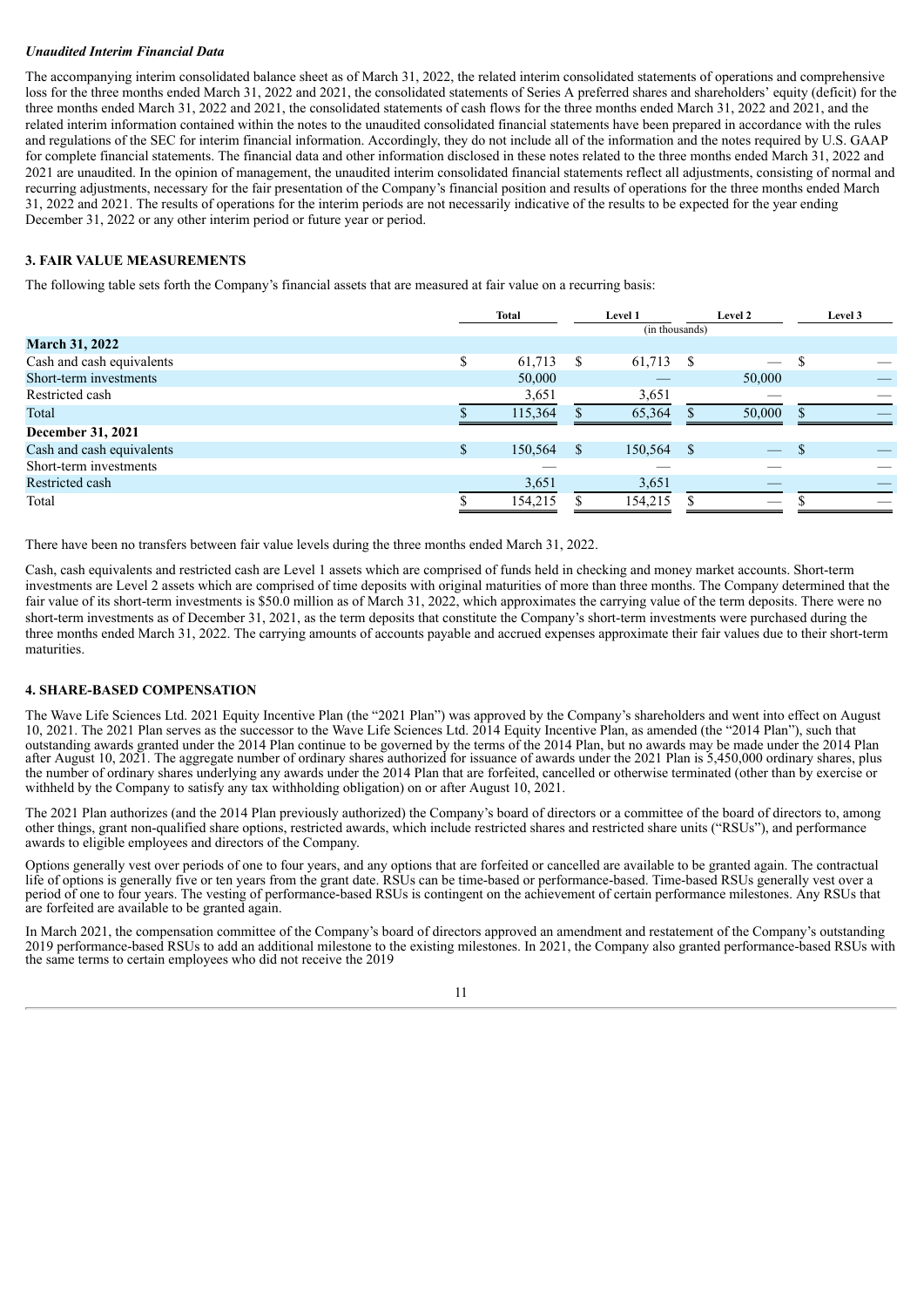performance-based RSUs. This modification did not result in any incremental expense. The Company did not recognize any expense related to the performance-based RSUs during the three months ended March 31, 2022, as the related milestones were not considered probable of achievement as of March 31, 2022.

During the three months ended March 31, 2022, the Company granted 1,989,025 options and 24,025 time-based RSUs to employees.

As of March 31, 2022, 1,286,637 ordinary shares remained available for future grant under the 2021 Plan.

The Wave Life Sciences Ltd. 2019 Employee Share Purchase Plan ("ESPP") allows all full-time and certain part-time employees to purchase the Company's ordinary shares at a discount to fair market value. Eligible employees may enroll in a six-month offering period beginning on or about January 15<sup>th</sup> and July 15<sup>th</sup> every year. Shares are purchased at a price equal to 85% of the lower of the fair market value of the Company's ordinary shares on the first business day or the last business day of an offering period. During the three months ended March 31, 2022, 77,534 ordinary shares were issued under the ESPP. As of March 31, 2022, there were 804,940 ordinary shares available for issuance under the ESPP.

Subsequent to March 31, 2022, the Company determined that a performance-based RSU milestone was achieved and consequently 50% of the outstanding performance-based RSUs vested, which resulted in the issuance of 384,646 ordinary shares. During the three months ending June 30, 2022, the Company plans to record share-based compensation expense of approximately \$3.8 million, which represents all of the expense related to the achievement of this performance-based RSU milestone.

#### **5. COLLABORATION AGREEMENTS**

#### *Takeda Collaboration and Equity Agreements*

In February 2018, Wave USA and Wave UK entered into a global strategic collaboration (the "Takeda Collaboration") with Takeda Pharmaceutical Company Limited ("Takeda"), pursuant to which Wave USA, Wave UK and Takeda agreed to collaborate on the research, development and commercialization of oligonucleotide therapeutics for disorders of the Central Nervous System ("CNS"). The Takeda Collaboration provides the Company with at least \$230.0 million in committed cash and Takeda with the option to co-develop and co-commercialize the Company's CNS development programs in (1) Huntington's disease ("HD"); (2) amyotrophic lateral sclerosis ("ALS") and frontotemporal dementia ("FTD"); and (3) the Company's discoverystage program targeting *ATXN3* for the treatment of spinocerebellar ataxia 3 ("SCA3") (collectively, "Category 1 Programs"). In addition, the Takeda Collaboration provided Takeda the right to exclusively license multiple preclinical programs for CNS disorders, including Alzheimer's disease and Parkinson's disease (collectively, "Category 2 Programs"). In April 2018, the Takeda Collaboration became effective and Takeda paid the Company \$110.0 million as an upfront payment. Takeda also agreed to fund the Company's research and preclinical activities in the amount of \$60.0 million during the fouryear research term and to reimburse the Company for any collaboration-budgeted research and preclinical expenses incurred by the Company that exceed that amount.

Simultaneously with Wave USA and Wave UK's entry into the collaboration and license agreement with Takeda (the "Takeda Collaboration Agreement"), the Company entered into a share purchase agreement with Takeda (the "Takeda Equity Agreement," and together with the Takeda Collaboration Agreement, the "Takeda Agreements") pursuant to which it agreed to sell to Takeda 1,096,892 of its ordinary shares at a purchase price of \$54.70 per share. In April 2018, the Company closed the Takeda Equity Agreement and received aggregate cash proceeds of \$60.0 million. The Company did not incur any material costs in connection with the issuance of shares.

With respect to Category 1 Programs, the Company will be responsible for researching and developing products and companion diagnostics for Category 1 Programs through completion of the first proof of mechanism study for such products. Takeda will have an exclusive option for each target and all associated products and companion diagnostics for such target, which it may exercise at any time through completion of the proof of mechanism study. If Takeda exercises this option, the Company will receive an opt-in payment and will lead manufacturing and joint clinical co-development activities and Takeda will lead joint co-commercial activities in the United States and all commercial activities outside of the United States. Global costs and potential profits will be shared 50:50 and the Company will be eligible to receive development and commercial milestone payments. In addition to its 50% profit share, the Company is eligible to receive option exercise fees and development and commercial milestone payments for each of the Category 1 Programs.

With respect to Category 2 Programs, the Company granted Takeda the right to exclusively license multiple preclinical programs during a four-year research term (subject to limited extension for programs that were initiated prior to the expiration of the research term, in accordance with the Takeda Collaboration Agreement) ("Category 2 Research Term"). During that term, the Takeda Collaboration provided that the parties may collaborate on preclinical programs for up to six targets at any one time. The Company was responsible for researching and preclinically developing products and companion diagnostics directed to the agreed upon targets through completion of Investigational New Drug application ("IND")-enabling studies in the first major market country. Thereafter, Takeda would have an exclusive worldwide license to develop and commercialize products and companion diagnostics directed to such targets, subject to the Company's retained rights to lead manufacturing activities for products directed to such targets. Takeda agreed to fund the Company's research and preclinical activities in the amount of \$60.0 million during the research term and

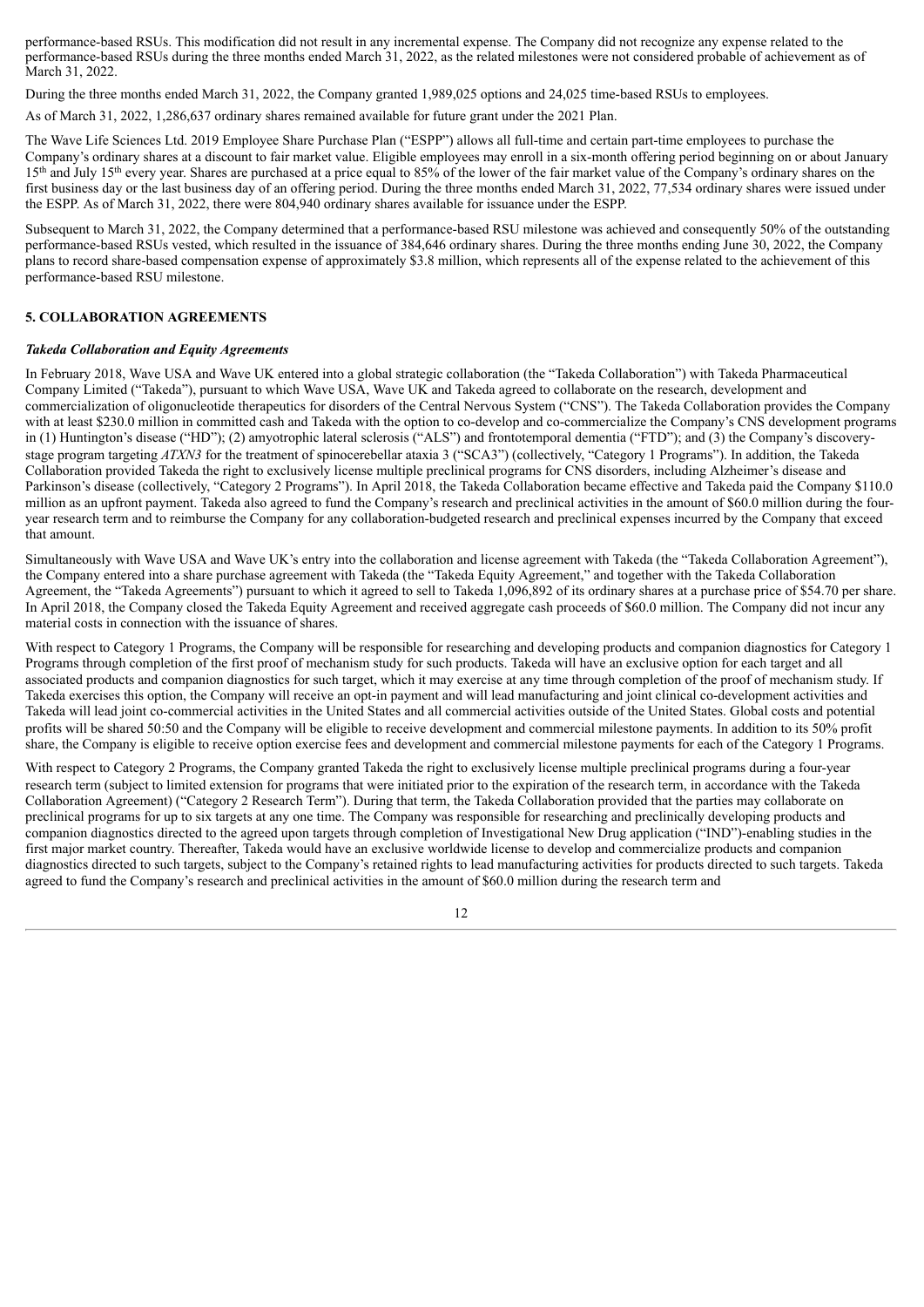reimburse the Company for any collaboration-budgeted research and preclinical expenses incurred by the Company that exceeded that amount. The Company was also eligible to receive tiered high single-digit to mid-teen royalties on Takeda's global commercial sales of products from each Category 2 Program.

Under the Takeda Collaboration Agreement, each party granted to the other party specific intellectual property licenses to enable the other party to perform its obligations and exercise its rights under the Takeda Collaboration Agreement, including license grants to enable each party to conduct research, development and commercialization activities pursuant to the terms of the Takeda Collaboration Agreement.

The term of the Takeda Collaboration Agreement commenced on April 2, 2018 and, unless terminated earlier, will continue until the date on which: (i) with respect to each Category 1 Program target for which Takeda does not exercise its option, the expiration or termination of the development program with respect to such target; (ii) with respect to each Category 1 Program target for which Takeda exercises its option, the date on which neither party is researching, developing or manufacturing any products or companion diagnostics directed to such target; or (iii) with respect to each Category 2 Program target, the date on which royalties are no longer payable with respect to products directed to such target.

Takeda may terminate the Takeda Collaboration Agreement for convenience on 180 days' notice, in its entirety or on a target-by-target basis. Subject to certain exceptions, each party has the right to terminate the Takeda Collaboration Agreement on a target-by-target basis if the other party, or a third party related to such party, challenges the patentability, enforceability or validity of any patents within the licensed technology that cover any product or companion diagnostic that is subject to the Takeda Collaboration Agreement. In the event of any material breach of the Takeda Collaboration Agreement by a party, subject to cure rights, the other party may terminate the Takeda Collaboration Agreement in its entirety if the breach relates to all targets or on a target-by-target basis if the breach relates to a specific target. In the event that Takeda and its affiliates cease development, manufacturing and commercialization activities with respect to compounds or products subject to the Takeda Collaboration Agreement and directed to a particular target, the Company may terminate the Takeda Collaboration Agreement with respect to such target. Either party may terminate the Takeda Collaboration Agreement for the other party's insolvency. In certain termination circumstances, the Company would receive a license from Takeda to continue researching, developing and manufacturing certain products, and companion diagnostics.

The Takeda Collaboration is managed by a joint steering committee ("JSC") in which both parties are represented equally. The JSC is tasked with overseeing the scientific progression of each Category 1 Program and, prior to the Amendment (discussed below), the Category 2 Programs.

The Company assessed this arrangement in accordance with ASC Topic 606, Revenue from Contracts with Customers ("ASC 606") and concluded that the contract counterparty, Takeda, is a customer for Category 1 Programs prior to Takeda exercising its option, and for Category 2 Programs during the Category 2 Research Term. The Company identified the following material promises under the arrangement: (1) the non-exclusive, royalty-free research and development license for each Category 1 Program; (2) the research and development services for each Category 1 Program through completion of the first proof of mechanism study; (3) the exclusive option to license, co-develop and co-commercialize each Category 1 Program; (4) the right to exclusively license the Category 2 Programs; and (5) the research and preclinical development services of the Category 2 Programs through completion of INDenabling studies. The research and development services for each Category 1 Program were determined to not be distinct from the research and development license and should therefore be combined into a single performance obligation for each Category 1 Program. The research and preclinical development services for the Category 2 Programs were determined to not be distinct from the exclusive licenses for the Category 2 Programs and should therefore be combined into a single performance obligation.

Additionally, the Company determined that the exclusive option for each Category 1 Program was priced at a discount, and, as such, provide material rights to Takeda, representing three separate performance obligations. Based on these assessments, the Company identified seven performance obligations in the Takeda Collaboration Agreement: (1) research and development services through completion of the first proof of mechanism and non-exclusive research and development license for HD; (2) research and development services through completion of the first proof of mechanism and non-exclusive research and development license for ALS and FTD; (3) research and development services through completion of the first proof of mechanism and non-exclusive research and development license for SCA3; (4) the material right provided for the exclusive option to license, co-develop and co-commercialize HD; (5) the material right provided for the exclusive option to license, co-develop and co-commercialize ALS and FTD; (6) the material right provided for the exclusive option to license, co-develop and co-commercialize SCA3; and (7) the research and preclinical development services and right to exclusively license the Category 2 Programs.

At the outset of the arrangement, the transaction price included the \$110.0 million upfront consideration received and the \$60.0 million of committed research and preclinical funding for the Category 2 Programs. The Company determined that the Takeda Collaboration Agreement did not contain a significant financing component. The option exercise fees to license, co-develop and co-commercialize each Category 1 Program that may be received are excluded from the transaction price until each customer option is exercised. The potential milestone payments were excluded from the transaction price, as all milestone amounts were fully constrained at the inception of the Takeda Collaboration Agreement. The Company will reevaluate the transaction price at the end of each reporting period and as uncertain events are resolved or other changes in circumstances occur, if necessary, will adjust its estimate of the transaction price.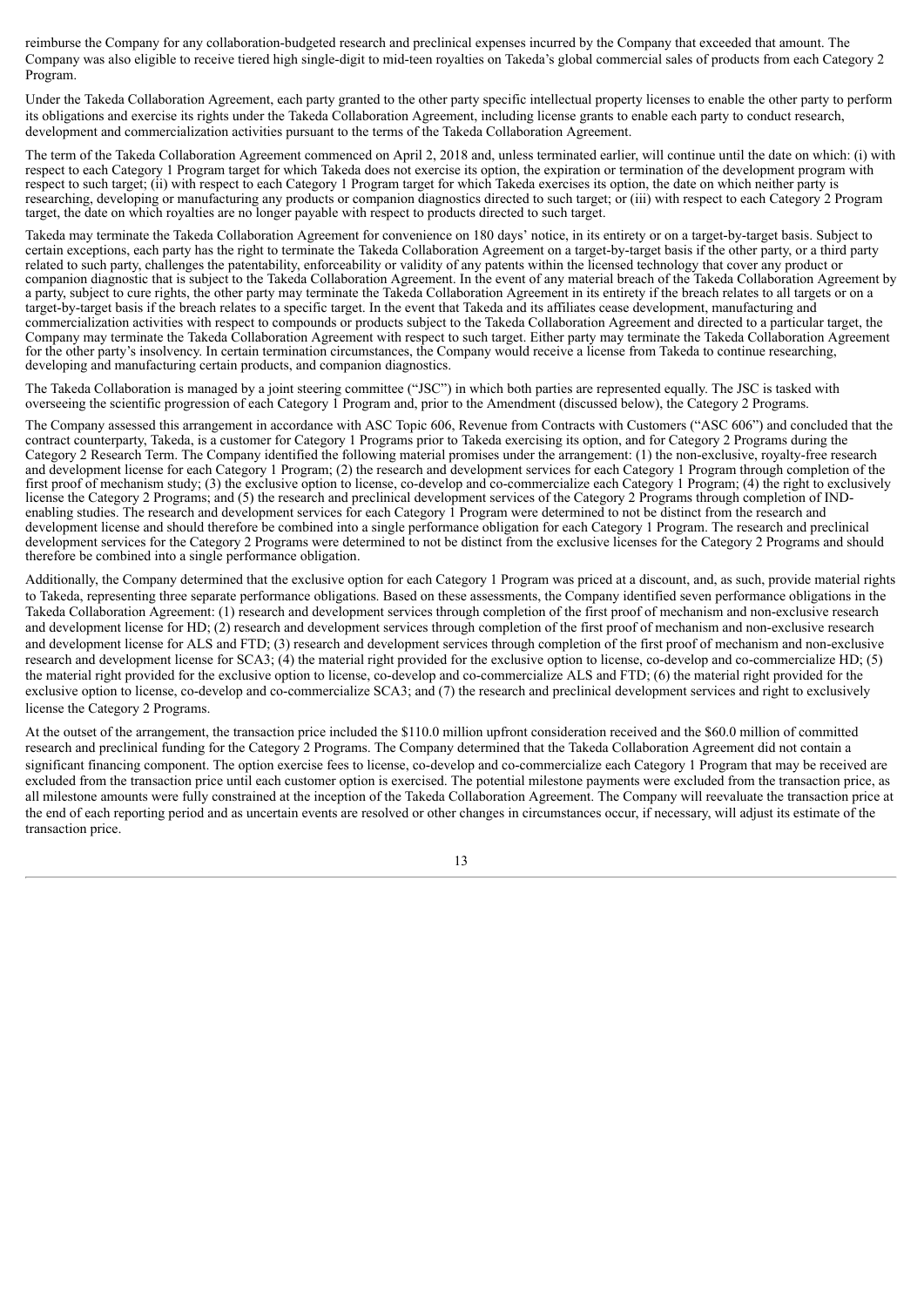The Company allocated the transaction price to the performance obligations on a relative standalone selling price basis. For the performance obligations associated with the research and development services through completion of the first proof of mechanism and non-exclusive research and development license for HD; the research and development services through completion of the first proof of mechanism and non-exclusive research and development license for ALS and FTD; the research and development services through completion of the first proof of mechanism and non-exclusive research and development license for SCA3; and the research and preclinical development services and right to exclusively license the Category 2 Programs, the Company determined the standalone selling price using estimates of the costs to perform the research and development services, including expected internal and external costs for services and supplies, adjusted to reflect a profit margin. The total estimated cost of the research and development services reflected the nature of the services to be performed and the Company's best estimate of the length of time required to perform the services. For the performance obligations associated with the material right provided for the exclusive option to license, co-develop and co-commercialize HD; the material right provided for the exclusive option to license, co-develop and co-commercialize ALS and FTD; and the material right provided for the exclusive option to license, co-develop and co-commercialize SCA3, the Company estimated the standalone fair value of the option to license each Category 1 Program utilizing an adjusted market assessment approach, and determined that any standalone fair value in excess of the amounts to be paid by Takeda associated with each option represented a material right.

Revenue associated with the research and development services for each Category 1 Program performance obligation is being recognized as the research and development services are provided using an input method, according to the costs incurred on each Category 1 Program and the total costs expected to be incurred to satisfy each Category 1 Program performance obligation. Revenue associated with the research and preclinical development services for the Category 2 Programs performance obligation is being recognized as the research and preclinical development services are provided using an input method, according to the costs incurred on Category 2 Programs and the total costs expected to be incurred to satisfy the performance obligation. The transfer of control for these performance obligations occurs over time and, in management's judgment, this input method is the best measure of progress towards satisfying the performance obligations. The amount allocated to the material right for each Category 1 Program option will be recognized on the date that Takeda exercises each respective option, or immediately as each option expires unexercised. The amounts received that have not yet been recognized as revenue are recorded in deferred revenue on the Company's consolidated balance sheet.

On October 15, 2021, Wave USA, Wave UK and Takeda entered into the Second Amendment to the Takeda Collaboration Agreement (the "Amendment"), which discontinued the Category 2 component of the Takeda Collaboration. Pursuant to the Amendment, Takeda agreed to pay the Company an additional \$22.5 million as full payment for reimbursable Category 2 Program collaboration-budgeted research and preclinical expenses. The Category 1 Programs under the Takeda Collaboration Agreement remain in effect and are unchanged by the Amendment.

Through March 31, 2022, the Company had recognized revenue of approximately \$79.5 million as collaboration revenue under the Takeda Collaboration Agreement. During the three months ended March 31, 2022, the Company recognized revenue of \$1.6 million under the Takeda Collaboration Agreement. No revenue was recognized under the Takeda Collaboration Agreement during the three months ended March 31, 2021 based on the revenue recognition standard.

The aggregate amount of the transaction price allocated to the Company's unsatisfied and partially unsatisfied performance obligations and recorded in deferred revenue as of December 31, 2021 was \$114.6 million, of which \$37.1 million was included in current liabilities. The aggregate amount of the transaction price allocated to the Company's unsatisfied and partially unsatisfied performance obligations and recorded in deferred revenue at March 31, 2022 is \$113.0 million, of which \$36.4 million is included in current liabilities. The Company expects to recognize revenue for the portion of the deferred revenue that relates to the research and development services for each Category 1 Program as costs are incurred, over the remaining research term. The Company expects to recognize revenue for the portion of the deferred revenue that relates to the material right for each Category 1 Program option upon Takeda's exercise of such option, or immediately as each option expires unexercised.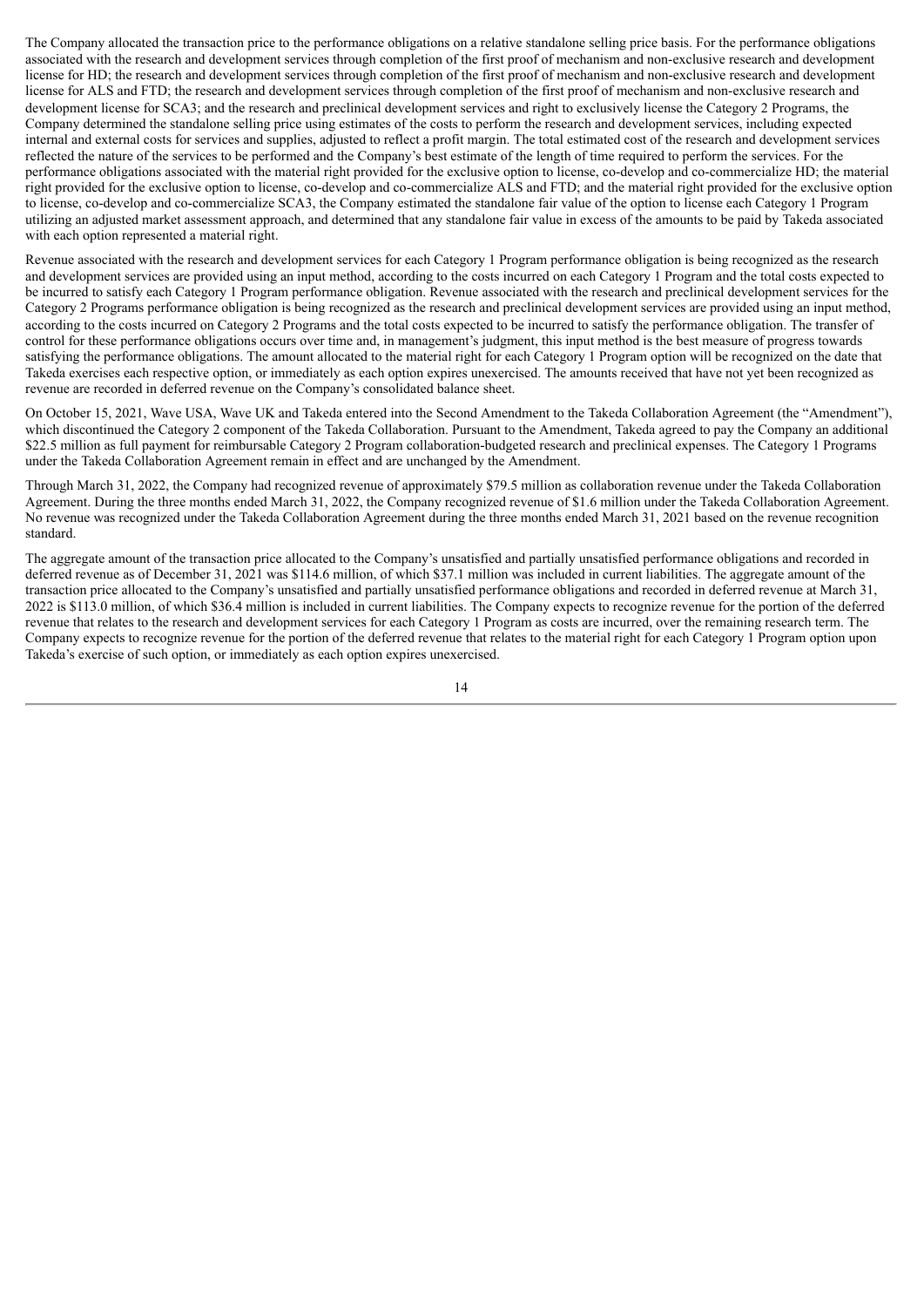#### **6. NET LOSS PER ORDINARY SHARE**

The Company applies the two-class method to calculate its basic and diluted net loss per share attributable to ordinary shareholders, as its Series A preferred shares are participating securities. The two-class method is an earnings allocation formula that treats a participating security as having rights to earnings that otherwise would have been available to ordinary shareholders.

Basic loss per share is computed by dividing net loss attributable to ordinary shareholders by the weighted-average number of ordinary shares outstanding.

The Company's potentially dilutive shares, which include outstanding share options to purchase ordinary shares, RSUs, and Series A preferred shares, are considered to be ordinary share equivalents and are only included in the calculation of diluted net loss per share when their effect is dilutive.

The following ordinary share equivalents, presented based on amounts outstanding at each period end, were excluded from the calculation of diluted net loss per share attributable to ordinary shareholders for the periods indicated because including them would have had an anti-dilutive effect:

|                                     | As of March 31. |           |
|-------------------------------------|-----------------|-----------|
|                                     | 2022            | 2021      |
| Options to purchase ordinary shares | 8.760.336       | 4,588,951 |
| <b>RSUs</b>                         | 1.420.568       | 2.022.268 |
| Series A preferred shares           | 3,901,348       | 3,901,348 |

Additionally, for the periods presented, the two-class method does not impact the net loss per ordinary share as the Company was in a net loss position for each of the periods presented and holders of Series A preferred shares do not participate in losses.

#### **7. INCOME TAXES**

During the three months ended March 31, 2022 and 2021, the Company recorded no income tax provision. The Company maintained a full valuation allowance for the three months ended March 31, 2022 and 2021 in all jurisdictions due to uncertainty regarding future taxable income.

#### **8. GEOGRAPHIC DATA**

Substantially all of the Company's long-lived assets were located in the United States as of March 31, 2022 and December 31, 2021.

#### **9. RELATED PARTIES**

The Company had the following related party transaction for the periods presented in the accompanying consolidated financial statements:

• In 2012, the Company entered into a consulting agreement for scientific advisory services with Dr. Gregory L. Verdine, one of the Company's founders and a member of the Company's board of directors. The consulting agreement does not have a specific term and may be terminated by either party upon 14 days' prior written notice. Pursuant to the consulting agreement, the Company pays Dr. Verdine approximately \$13 thousand per month, plus reimbursement for certain expenses.

#### **10. ACCRUED EXPENSES AND OTHER CURRENT LIABILITIES**

Accrued expenses and other current liabilities consist of the following:

|                                                      | <b>March 31, 2022</b> |                | <b>December 31, 2021</b> |
|------------------------------------------------------|-----------------------|----------------|--------------------------|
|                                                      |                       | (in thousands) |                          |
| Accrued compensation                                 |                       | 3.459          | 10,181                   |
| Accrued expenses related to CROs and CMOs            |                       | 3.152          | 3,571                    |
| Accrued expenses and other current liabilities       |                       | 476            | 1.109                    |
| Total accrued expenses and other current liabilities |                       | 7.087          | 14.861                   |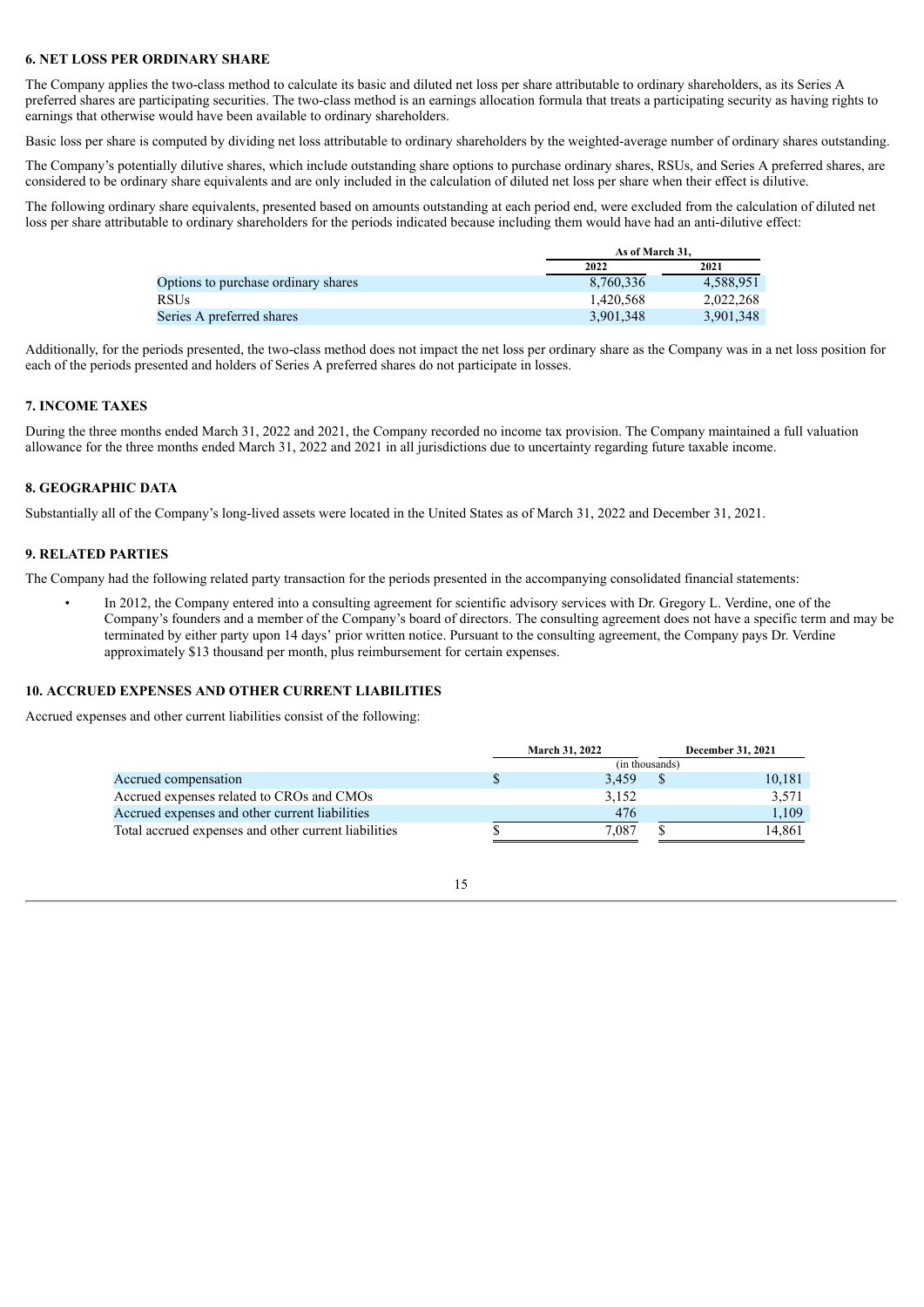#### <span id="page-15-0"></span>**Item 2. Management's Discussion and Analysis of Financial Condition and Results of Operations**

The following discussion and analysis of our financial condition and results of operations should be read in conjunction with our financial statements and related notes appearing elsewhere in this Quarterly Report on Form 10-Q and in our Annual Report on Form 10-K for the year ended December 31, 2021, filed with the Securities and Exchange Commission ("SEC") on March 3, 2022, as amended (the "2021 Annual Report on Form 10-K"). Some of the information contained in this discussion and analysis or set forth elsewhere in this Quarterly Report on Form 10- $\dot{Q}$ , including information with respect to our plans and strategy for our business, includes forward-looking statements that involve risks and uncertainties. As a result of many factors, including those factors set forth in the "Risk Factors" section of this Quarterly Report on Form 10-Q or the "Risk Factor" section of our 2021 Annual Report on Form 10-K, our actual results could differ materially from the results described in, or implied by, these forward-looking statements.

#### **Overview**

We are a clinical-stage genetic medicines company committed to delivering life-changing treatments for people battling devastating diseases. Using PRISM™, our proprietary discovery and drug development platform that enables the precise design, optimization and production of novel stereopure oligonucleotides, we aspire to develop best-in-class medicines that target the transcriptome to treat genetically defined diseases with a high degree of unmet need.

We are developing oligonucleotides that target ribonucleic acid ("RNA") and harness existing cellular machinery to reduce the expression of diseasepromoting RNA or proteins, restore the production of functional proteins, or modulate protein expression. By intervening at the RNA level, we have the potential to address diseases that have historically been difficult to treat with small molecules or biologics, while retaining the ability to titrate dose, modulate duration of effect, and avoid risk of permanent off-target genetic changes and other challenges associated with DNA editing or gene therapy approaches. Oligonucleotides have additional advantages as a therapeutic class, including the ability to access multiple tissue types and the ability to modulate the frequency of dosing to ensure broad distribution within tissues over time. Oligonucleotides also have well-established manufacturing processes and validated test methods based on decades of improvements, as well as established regulatory, access and reimbursement pathways.

Our approach is based on the scientific insight that the biological machinery necessary to address genetic diseases already exists in human cells and can be controlled with the right tools. We have built a genetic toolkit comprised of multiple therapeutic modalities, including RNase-H mediated silencing, RNAi, splicing, and RNA base editing, all of which leverage learnings and optimizations from our PRISM platform and allow us to design built-for-purpose molecules to optimally address disease biology.

Our A-to-I RNA base editing oligonucleotides ("AIMers") represent our newest therapeutic modality. AIMers are designed to correct single base mutations on RNA transcript, thereby avoiding permanent changes to the genome that occur with DNA-targeting approaches. Rather than using an exogenous editing enzyme, AIMers recruit proteins that exist in the body, called ADAR (adenosine deaminases acting on RNA) enzymes, which naturally possess the ability to change an adenine (A) to an inosine (I), which cells read as guanine (G). This approach enables simplified delivery and avoids the risk of irreversible off-target effects with DNA-targeting approaches. AIMers are short in length, fully chemically modified, and use novel chemistry, including proprietary PN backbone modifications and control of stereochemistry, which make them distinct from other ADAR-mediated editing approaches.

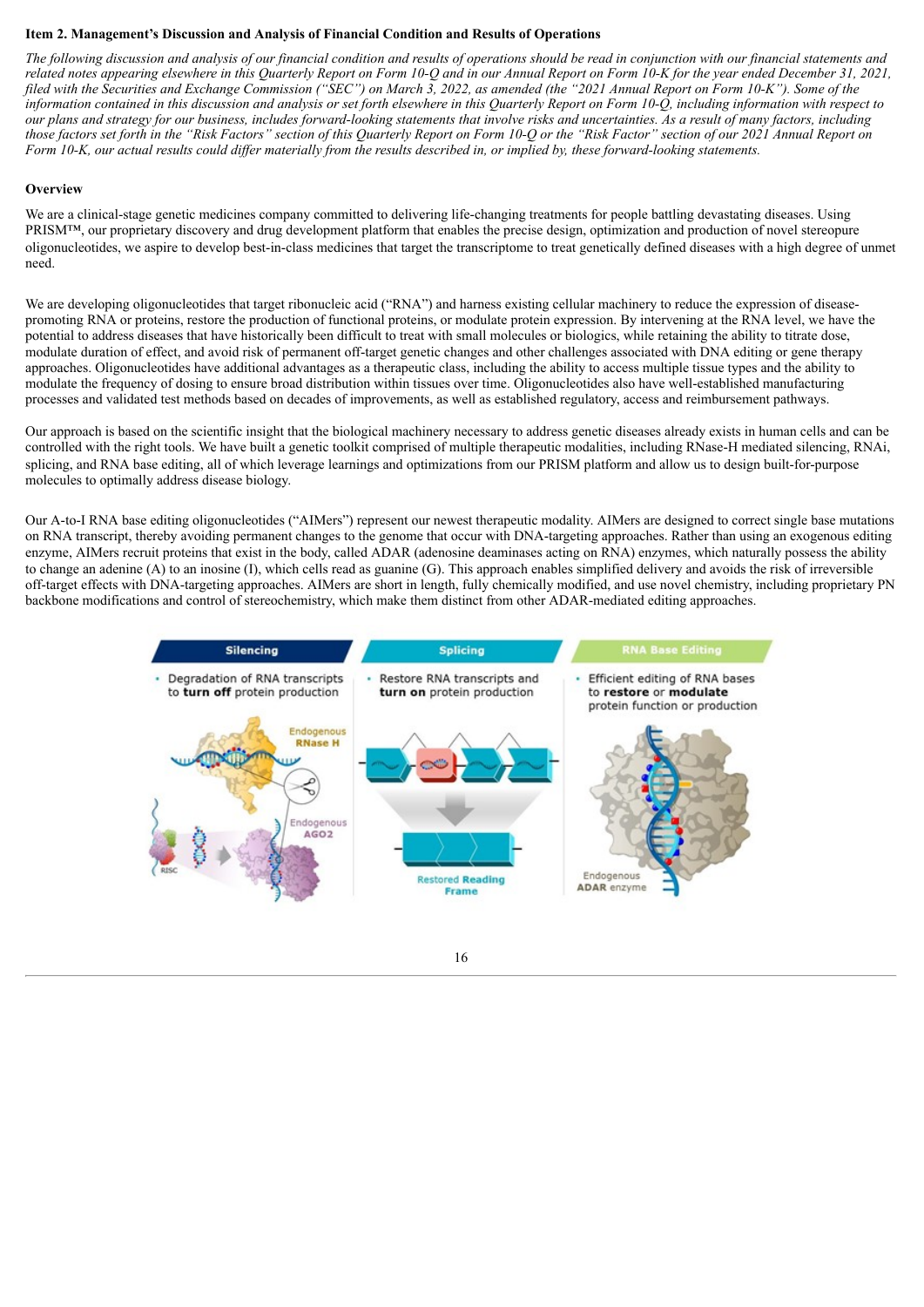Our PRISM platform is built on the recognition that a significant opportunity exists to tune the pharmacological properties of oligonucleotide therapeutics by leveraging three key features of these molecules: sequence, chemistry, and stereochemistry. Our unique ability to control stereochemistry, which is a reality of chemically modified oligonucleotides, provides the resolution necessary to optimize pharmacological profiles.

PRISM enables us to design stereopure oligonucleotides, which are comprised of molecules with atoms precisely and purposefully arranged in threedimensional orientations at each linkage. These differ from the mixture-based oligonucleotides currently on the market or in development by others. Additionally, to mitigate pharmacological risks and potential manufacturing challenges, our approach focuses on designing short, chemically modified oligonucleotides without the need for complex delivery vehicles or engineered exogenous enzymes.

Our work in developing stereopure oligonucleotides has enabled the continued evolution of PRISM and our drug discovery process of selecting genetically defined targets, identifying a sequence and applying the therapeutic modality we determine is best suited for the disease biology. We use our PRISM platform engine to screen candidates and optimize the pharmacologic profile based on predefined design principles, which reflect a deep understanding of how the interplay among oligonucleotide sequence, chemistry and backbone stereochemistry impacts key pharmacological properties. Through continued exploration of these interactions using iterative analysis of *in vitro* and *in vivo* outcomes and machine learning-driven predictive modeling, we also continue to refine our design principles that we deploy across subsequent programs. We continue to invest in PRISM to further evolve and apply the expanding capabilities and promise of our unique platform.

In August 2020, we publicly introduced our novel PN backbone chemistry modifications, which have been shown preclinically to increase potency, distribution, and durability of effect across various modalities. PN chemistry has been incorporated into all our current clinical, preclinical, and discoverystage programs.

We have a robust and diverse pipeline of PN-modified, stereopure oligonucleotides, including our clinical silencing and splicing programs, as well as our AIMers. Our lead clinical development programs are designed to treat genetic diseases within the central nervous system ("CNS"), including amyotrophic lateral sclerosis ("ALS"), frontotemporal dementia ("FTD"), Huntington's disease ("HD"), and Duchenne muscular dystrophy ("DMD"). These programs include:

- WVE-004 (silencing), our C9orf72 molecule for the treatment of C9orf72-associated ALS and FTD,
- WVE-003 (silencing), our mHTT SNP3 molecule for the treatment of HD, and
- WVE-N531 (splicing), our exon 53 molecule for the treatment of DMD.

With RNA base editing, our initial focus is on using GalNAc-conjugated AIMers to treat hepatic diseases and our lead program is designed to treat alpha-1antitrypsin deficiency ("AATD"). We expect to select an AATD AIMer development candidate and initiate IND-enabling toxicology studies in the third quarter of 2022.

When we built Wave, we recognized the growing momentum in RNA therapeutics and anticipated the value in having an internal current good manufacturing practices ("cGMP") manufacturing facility. This capability provides us with increased control and visibility of our drug substance supply chain, thereby accelerating transitions from discovery through clinical development, and the continued ability to innovate in oligonucleotide manufacturing. Our team includes experts in oligonucleotide manufacturing that have successfully delivered clinical supply for six global studies at Wave to date. With our existing manufacturing facility, we are evaluating using our additional capacity to support the clinical supply of innovative oligonucleotides for new partners.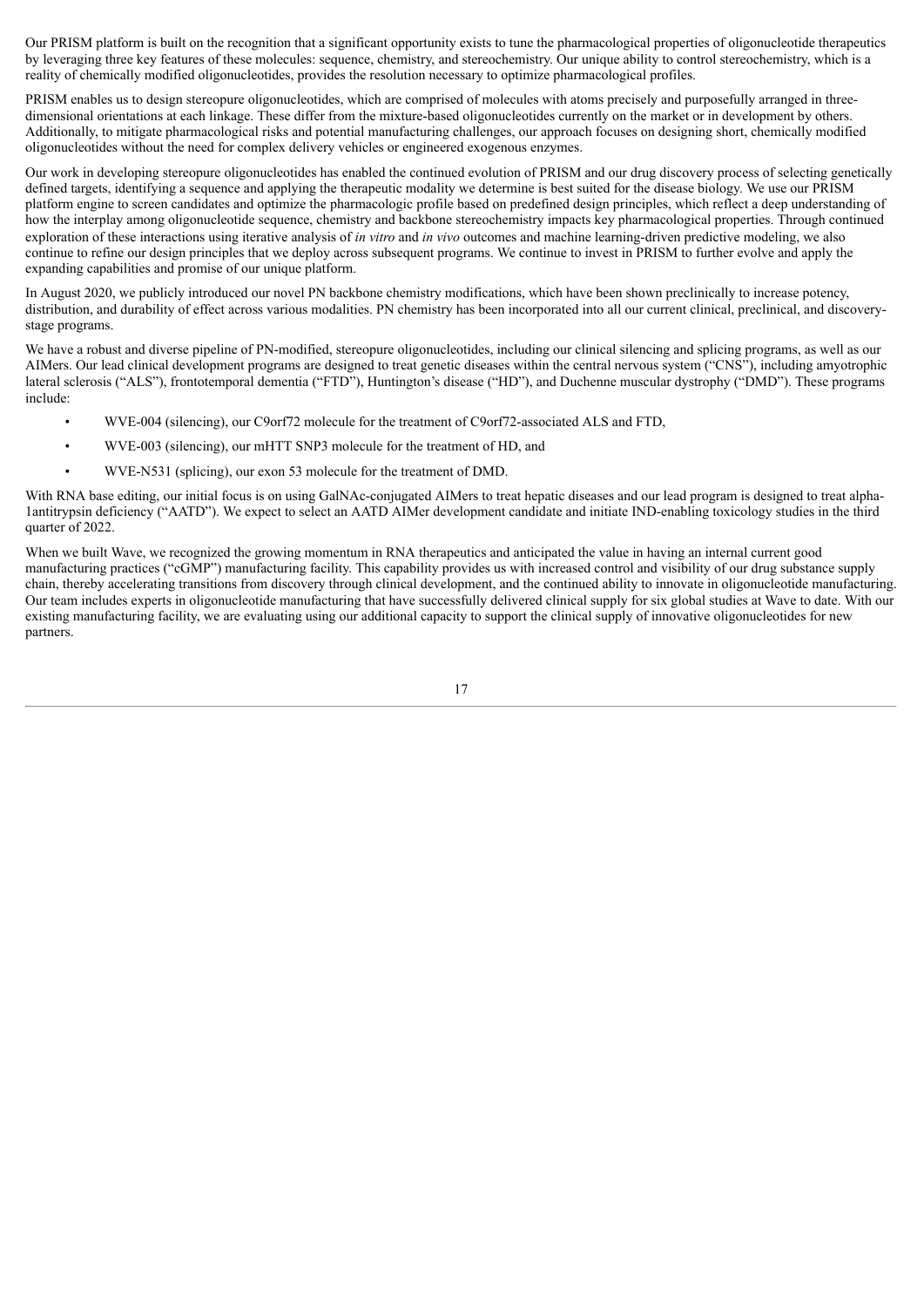#### *Our Current Programs*



ALS: Amyotrophic lateral sclerosis; FTD: Frontotemporal dementia; SCA3: Spinocerebellar ataxia 3; CNS: Central nervous system; DMD: Duchenne muscular dystrophy;<br>AATD: Alpha-1 antitrypsin deficiency

Additional details regarding our lead therapeutic programs are set forth below.

#### *Neurology*

*WVE-004*: In ALS and FTD, we are advancing WVE-004, which uses our novel PN chemistry and preferentially targets the transcripts containing the hexanucleotide G4C2 expansion in the *C9orf72* gene. In C9 BAC transgenic mice, WVE-004 led to substantial reductions in repeat-containing C9orf72 transcripts and dipeptide repeat ("DPR") proteins that are sustained for at least six months, without disrupting total C9orf72 protein expression.

In 2021, we initiated our FOCUS-C9 trial, which is a global, multicenter, randomized, double-blind, placebo-controlled Phase 1b/2a clinical trial to assess the safety and tolerability of intrathecal doses of WVE-004 for patients with C9-ALS and/or C9-FTD. Additional objectives include measurement of polyGP proteins in the cerebrospinal fluid ("CSF"), plasma and CSF pharmacokinetics and exploratory biomarker and clinical endpoints. The FOCUS-C9 trial is designed to be adaptive with dose level and dosing frequency being guided by an independent committee. Preclinical models that have established pharmacologic activity have informed the starting dose for this trial.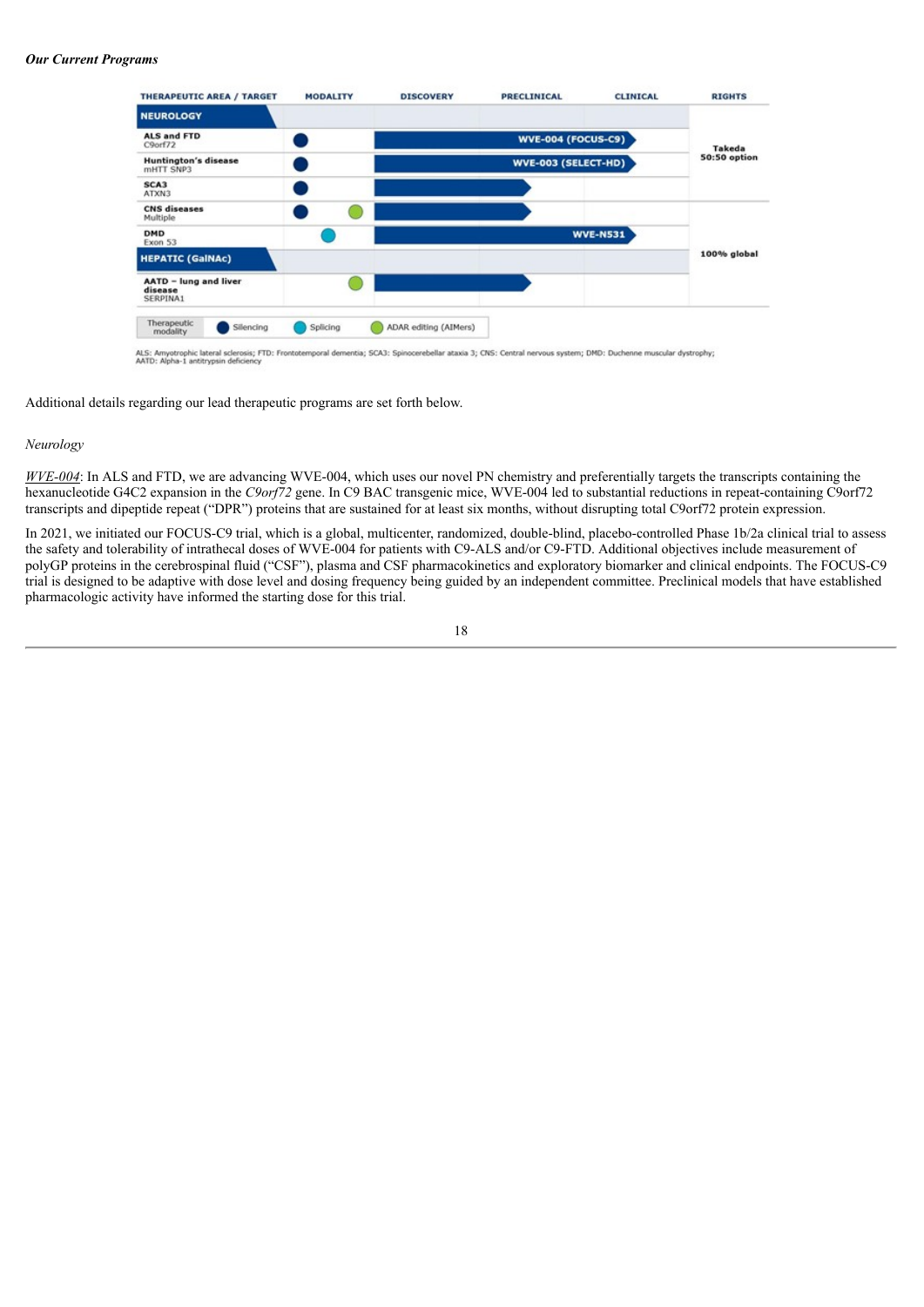In April 2022, we announced a positive update to the ongoing FOCUS-C9 trial that was driven by the observation of potent, durable reductions of poly(GP) dipeptide repeat proteins in CSF with low, single doses of WVE-004. Poly(GP) is a key C9-ALS/C9-FTD disease biomarker that, when reduced in CSF, indicates WVE-004's engagement of target in the brain and spinal cord.

Reductions in poly(GP) were observed across all active treatment groups (10 mg, n=2 patients; 30 mg, n=4 patients; 60 mg, n=3 patients), reaching statistical significance versus placebo (n=3 patients) after single 30 mg doses, with a 34% reduction in poly(GP) at day 85  $(p=0.011)$ . At the time of analysis, none of the patients dosed with 60 mg had reached day 85.



\*p=0.020, \*\*p=0.008, \*\*\*p=0.001, \*\*\*\*p<0.001, % change from baseline. Mixed model for repeated measures used for all statistical testing

- As the poly(GP) reduction in the 30 mg single dose cohort does not appear to have plateaued, we are extending the observation period from approximately three months (85 days) to approximately six months to identify the maximum reduction of poly(GP) and duration of effect of low single doses. Based on the durability and potency observed in the 30 mg cohort, FOCUS-C9 has been adapted to include additional patients receiving 20 mg and 30 mg single doses of WVE-004.
- Additional exploratory assessments included monitoring of CSF neurofilament light chain ("NfL") and clinical outcome measures. CSF NfL elevations were observed in some patients in the 30 mg and 60 mg single dose cohorts with no meaningful changes in clinical outcome measures, although the dataset and duration were not sufficient to assess clinical effects. Exploratory assessments will continue throughout the single and multidose phases of the FOCUS-C9 trial.
- Adverse events were balanced across treatment groups, including placebo, and were mostly mild to moderate in intensity. Four patients (including one on placebo) experienced severe and/or serious adverse events; three were reported by the investigators to be related to ALS or administration, and one was reported by the investigator to be related to study drug. There were no treatment-associated elevations in CSF white blood cell counts or protein and no other notable laboratory abnormalities were observed.

We expect to share additional single and multidose data from the FOCUS-C9 clinical trial throughout 2022. We expect to use these data to optimize dose level and frequency, as well as enable discussions with regulatory authorities regarding the next phase of development later in 2022. Planning is underway for expected initiation of an open-label extension clinical trial in mid-2022.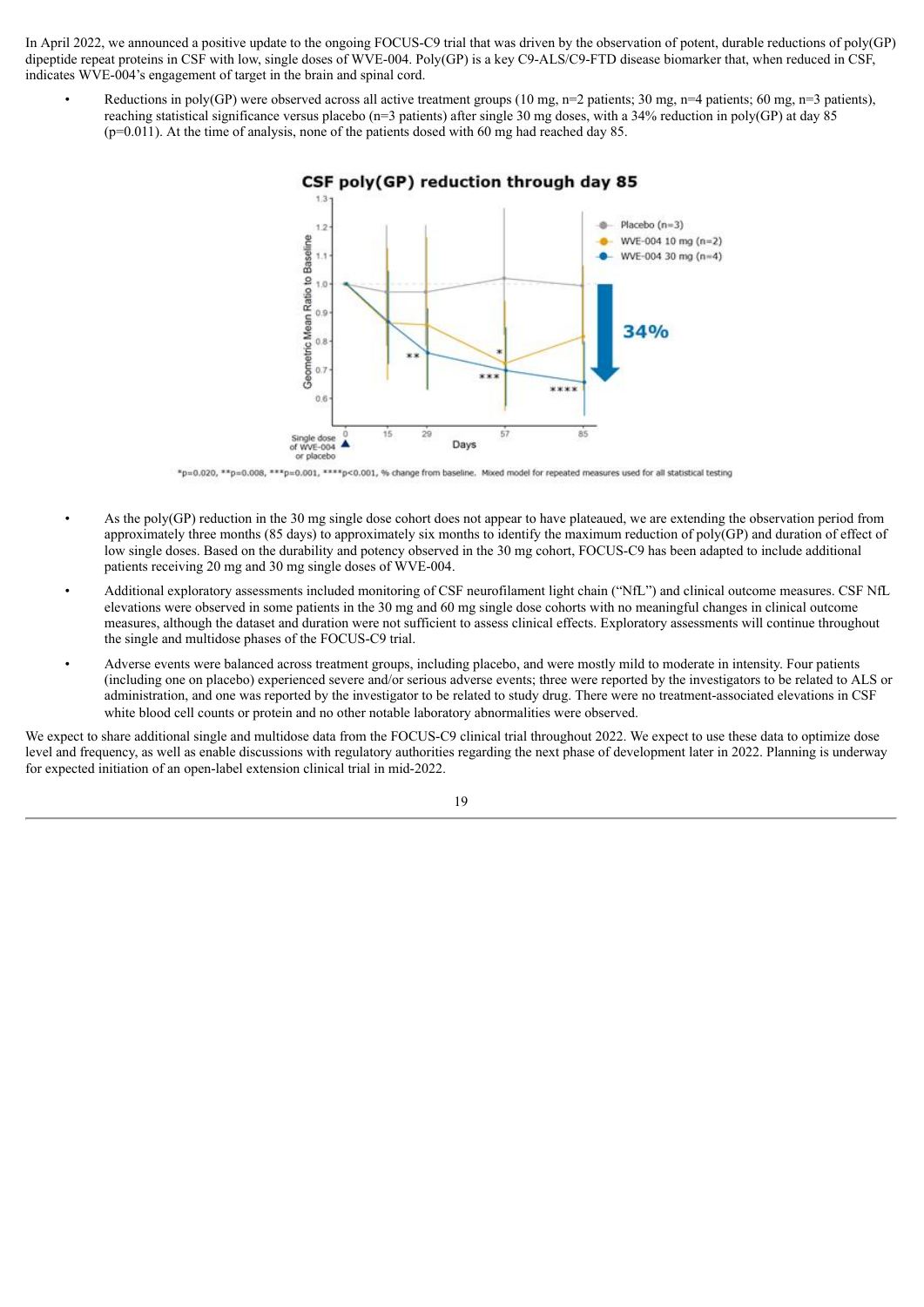*WVE-003*: In HD, we are currently advancing WVE-003, a stereopure antisense oligonucleotide designed to selectively target an undisclosed single nucleotide polymorphism ("SNP"), "mHTT SNP3", associated with the disease-causing mutant huntingtin ("mHTT") mRNA transcript within the *HTT* gene. WVE-003 incorporates our novel PN chemistry, as well as learnings from our first-generation HD programs. Targeting mRNA with SNP3 allows us to lower expression of transcript from the mutant allele, while leaving the healthy transcript relatively intact, thereby preserving wild-type (healthy) huntingtin ("wtHTT") protein, which is important for neuronal function. Our allele-selective approach may also enable us to address the pre-manifest, or asymptomatic, HD patient population in the future. In preclinical studies, WVE-003 showed dose-dependent and selective reduction of mHTT mRNA *in vitro*, potent and durable knockdown of mHTT mRNA and protein *in vivo*. A pharmacokinetic-pharmacodynamic ("PK-PD") model for WVE-003 based on preclinical data predicts that WVE-003 may attain sufficient concentrations to engage mHTT transcript in both the cortex and striatum and decrease expression of the mHTT protein.

The SELECT-HD trial is a multicenter, randomized, double-blind, placebo-controlled Phase 1b/2a clinical trial to assess the safety and tolerability of intrathecally administered WVE-003 for patients with early manifest HD. Additional objectives include measurement of mHTT and wtHTT protein and exploratory pharmacokinetic, pharmacodynamic, clinical and magnetic resonance imaging ("MRI") endpoints. The SELECT-HD trial is designed to be adaptive, with dose level and dosing frequency being guided by an independent committee. Preclinical models that have established pharmacologic activity have informed the starting dose for this trial. In September 2021, we announced the initiation of dosing in the SELECT-HD trial. We expect to share clinical data in 2022 to provide further insight into the clinical effects of PN chemistry and enable decision making for WVE-003.

*WVE-N531*: In DMD, we are advancing WVE-N531, which is designed to target exon 53 within the dystrophin gene. WVE-N531 is designed to cause the cellular splicing machinery to skip over this exon during pre-mRNA processing, which restores the dystrophin mRNA reading frame and enables production of truncated, but functional dystrophin protein. Exon-skipping produces dystrophin from the endogenous dystrophin gene (not micro or mini dystrophin expressed from a vector), under the control of native gene-regulatory elements, resulting in normal temporospatial expression. WVE-N531 is both our first splicing candidate and our first systemically administered candidate incorporating PN chemistry to be assessed in the clinic.

In September 2021, we announced the initiation of dosing in an open-label clinical trial evaluating WVE-N531 as a treatment for boys with DMD who are amenable to exon 53 skipping. We expect to share clinical data, including muscle biopsies, in 2022 to provide further insight into the clinical effects of PN chemistry and enable decision making for WVE-N531.

#### *Hepatic*

We are initially focused on developing AIMers to address genetic hepatic diseases. Our AIMers are relatively short and stable (fully chemically modified), which enables us to leverage clinically-proven N-acetyl galactosamine ("GalNAc")-mediated delivery to hepatocytes with subcutaneous dosing.

*Alpha-1 antitrypsin deficiency ("AATD")*: Our AATD program is the first to leverage our novel RNA editing capability that uses GalNAc-conjugated AIMers (RNA base editing oligonucleotides) and endogenous ADAR enzymes by correcting the single RNA base mutation, ADAR editing may provide an ideal approach for increasing circulating levels of wild-type AAT protein and reducing aggregation in the liver, thus simultaneously addressing both the lung and liver manifestations of the disease. We expect to select an AATD AIMer development candidate and initiate IND-enabling toxicology studies in the third quarter of 2022.

#### **Continuing Impacts of COVID-19**

We continue to closely monitor developments related to COVID-19, which was declared a pandemic by the World Health Organization on March 11, 2020. In response to this global pandemic, we have concentrated our efforts on the health and safety of our employees and patients, while maintaining business continuity and honoring our commitment to deliver life-changing treatments for people battling devastating diseases.

Our on-site activities continue with protocols for safely accessing and working within our facilities, including a mandatory COVID-19 vaccination policy that we implemented in October 2021. While we continue to conduct research and development activities, including our ongoing clinical trials, the COVID-19 pandemic has impacted, and may continue to impact, certain of our early-stage discovery efforts and clinical trials. We are working with our clinical investigators, research and development vendors, and supply chain vendors to continually assess and take steps to mitigate the potential impact of COVID-19 on our manufacturing operations and research and development activities.

We will continue to closely monitor the COVID-19 situation as we evolve our business continuity plans. Given the global risks and uncertainties associated with COVID-19, our business, results of operations, and prospects could be materially adversely affected. For additional information, see "Item 1A. Risk Factors" in the 2021 Annual Report on Form 10-K.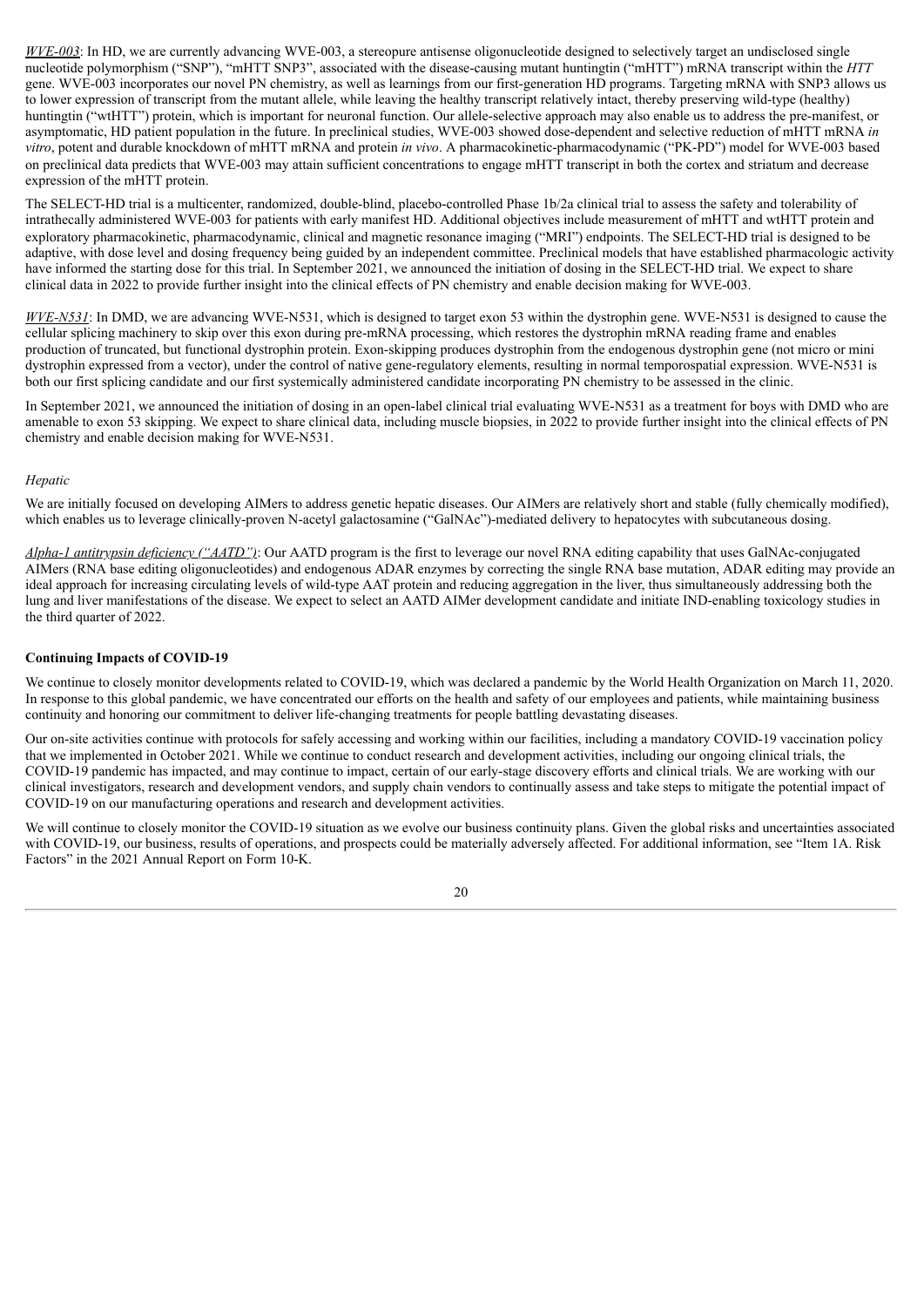#### **Financial Operations Overview**

We have never been profitable, and since our inception, we have incurred significant operating losses. Our net loss was \$37.8 million and \$42.5 million for the three months ended March 31, 2022 and 2021, respectively. As of March 31, 2022 and December 31, 2021, we had an accumulated deficit of \$843.3 million and \$805.5 million, respectively. We expect to incur significant expenses and operating losses for the foreseeable future.

#### *Revenue*

We have not generated any product revenue since our inception and do not expect to generate any revenue from the sale of products for the foreseeable future. Under the revenue recognition standard, we recognize collaboration revenue under the Takeda Collaboration Agreement (as defined in Note 5 in the notes to the unaudited consolidated financial statements appearing elsewhere in this Quarterly Report on Form 10-Q, "Note 5"), which became effective in April 2018.

#### *Operating Expenses*

Our operating expenses since inception have consisted primarily of research and development expenses and general and administrative expenses.

#### *Research and Development Expenses*

Research and development expenses consist primarily of costs incurred for our research activities, including our discovery efforts, and the development of our product candidates, which include:

- compensation-related expenses, including employee salaries, bonuses, share-based compensation expense and other related benefits expenses for personnel in our research and development organization;
- expenses incurred under agreements with third parties, including contract research organizations ("CROs") that conduct research, preclinical and clinical activities on our behalf, as well as contract manufacturing organizations ("CMOs") that manufacture drug product for use in our preclinical studies and clinical trials;
- expenses incurred related to our internal manufacturing of drug substance for use in our preclinical studies and clinical trials;
- expenses related to compliance with regulatory requirements;
- expenses related to third-party consultants;
- research and development supplies and services expenses; and
- facility-related expenses, including rent, maintenance and other general operating expenses.

We recognize research and development costs as incurred. We recognize external development costs based on an evaluation of the progress to completion of specific tasks using information provided to us by our vendors. Payments for these activities are based on the terms of the individual agreements, which may differ from the pattern of costs incurred, and are reflected in our financial statements as prepaid or accrued expenses.

Our primary research and development focus since inception has been the development of our proprietary discovery and drug development platform, PRISM. We are using PRISM, which includes our novel PN backbone chemistry modifications, to design, develop and commercialize a broad pipeline of nucleic acid therapeutic candidates that target RNA using silencing, splicing, and ADAR editing.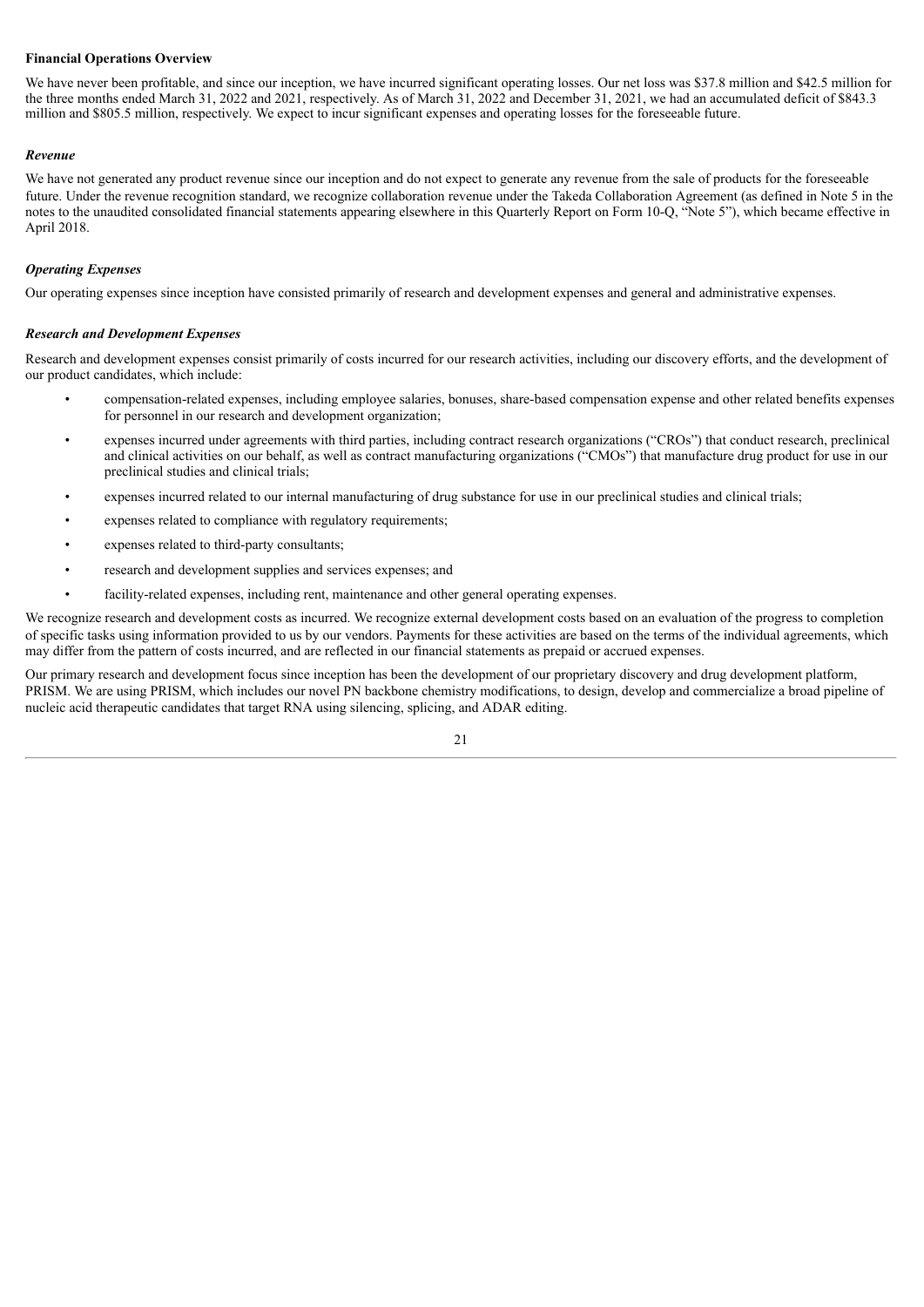Our research and development expenses consist primarily of expenses related to our CROs, CMOs, consultants, other external vendors and fees paid to global regulatory agencies to conduct our clinical trials, in addition to compensation-related expenses, internal manufacturing expenses, facility-related expenses and other general operating expenses. These expenses are incurred in connection with research and development efforts and our preclinical studies and clinical trials. We track certain external expenses on a program-by-program basis. However, we do not allocate compensation-related expenses, internal manufacturing expenses, equipment repairs and maintenance expense, facility-related expenses or other operating expenses to specific programs. These expenses, which are not allocated on a program-by-program basis, are included in the "PRISM (including ADAR editing) and other research and development expenses" category along with other external expenses related to our discovery and development programs, as well as platform development and identification of potential drug discovery candidates.

Product candidates in later stages of clinical development generally have higher development costs than those in earlier stages of clinical development, primarily due to the increased size and duration of later-stage clinical trials. We expect to continue to incur significant research and development expenses in the foreseeable future as we continue to manage our existing clinical trials, initiate additional clinical trials for certain product candidates, pursue later stages of clinical development for certain product candidates, maintain our manufacturing capabilities and continue to discover and develop additional product candidates in multiple therapeutic areas.

#### *General and Administrative Expenses*

General and administrative expenses consist primarily of compensation-related expenses, including salaries, bonuses, share-based compensation and other related benefits costs for personnel in our executive, finance, corporate, legal and administrative functions, as well as compensation-related expenses for our board of directors. General and administrative expenses also include legal fees; expenses associated with being a public company; professional fees for accounting, auditing, tax and consulting services; insurance costs; travel expenses; other operating costs; and facility-related expenses.

#### *Other Income, Net*

Other income, net consists primarily of refundable tax credits from tax authorities. We recognize refundable tax credits when there is reasonable assurance that we will comply with the requirements of the refundable tax credit and that the refundable tax credit will be received.

#### *Income Taxes*

We are a Singapore multi-national company subject to taxation in the United States and various other jurisdictions.

#### **Critical Accounting Policies and Significant Judgments and Estimates**

Our consolidated financial statements are prepared in accordance with generally accepted accounting principles in the United States. The preparation of our financial statements and related disclosures requires us to make estimates and assumptions that affect the reported amount of assets, liabilities, revenue, costs and expenses and related disclosures.

Our significant accounting policies, judgments and estimates are described in Note 2 in the notes to the audited consolidated financial statements included in the 2021 Annual Report on Form 10-K, as well as in Note 2 in the notes to the unaudited consolidated financial statements included in this Quarterly Report on Form 10-Q. We believe that our revenue recognition policy, particularly (a) assessing the number of performance obligations; (b) determining the transaction price; (c) allocating the transaction price to the performance obligations in the contract; and (d) determining the pattern over which performance obligations are satisfied, including estimates to complete performance obligations, and the assumptions and estimates used in our analysis of contracts with CROs and CMOs to estimate the contract expense, involve a greater degree of judgment, and therefore we consider them to be our critical accounting policies. We evaluate our estimates and assumptions on an ongoing basis. Our actual results may differ from these estimates under different assumptions and conditions.

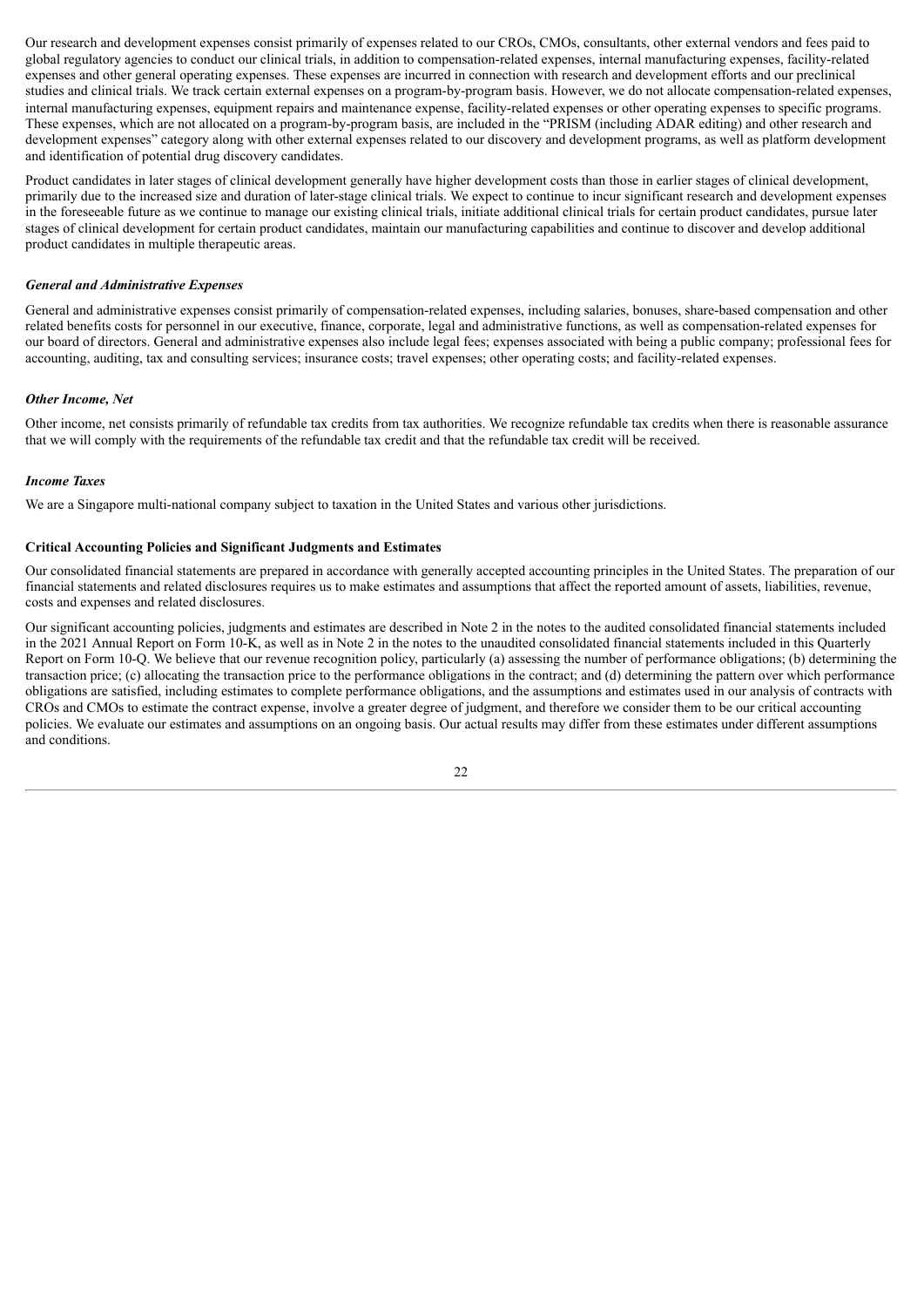#### **Results of Operations**

### *Comparison of the three months ended March 31, 2022 and 2021*

|                            |   | Three Months Ended March 31, |                |          |
|----------------------------|---|------------------------------|----------------|----------|
|                            |   | 2022                         | 2021           | Change   |
|                            |   |                              | (in thousands) |          |
| Revenue                    | S | 1,750                        | <b>S</b>       | 1,750    |
| Operating expenses:        |   |                              |                |          |
| Research and development   |   | 27,470                       | 33,393         | (5, 923) |
| General and administrative |   | 12,374                       | 10,078         | 2,296    |
| Total operating expenses   |   | 39,844                       | 43,471         | (3,627)  |
| Loss from operations       |   | (38,094)                     | (43, 471)      | 5,377    |
| Total other income, net    |   | 280                          | 1,007          | (727)    |
| Loss before income taxes   |   | (37, 814)                    | (42, 464)      | 4,650    |
| Income tax provision       |   |                              |                |          |
| Net loss                   |   | (37, 814)                    | (42, 464)      | 4,650    |

#### *Revenue*

Revenue for the three months ended March 31, 2022 was \$1.8 million, which was mainly due to revenue earned under the Takeda Collaboration Agreement (as defined in Note 5) for performing research and development services. No revenue was recognized under the Takeda Collaboration Agreement for the three months ended March 31, 2021, based on the revenue recognition standard.

#### *Research and Development Expenses*

|                                             | Three Months Ended March 31, |        |      |                |        |         |
|---------------------------------------------|------------------------------|--------|------|----------------|--------|---------|
|                                             | 2022                         |        | 2021 |                | Change |         |
|                                             |                              |        |      | (in thousands) |        |         |
| ALS and FTD programs                        | \$                           | 1,739  |      | 3,440          |        | (1,701) |
| HD programs                                 |                              | 2,193  |      | 8.450          |        | (6,257) |
| DMD programs                                |                              | 425    |      | (200)          |        | 625     |
| PRISM (including ADAR editing) and          |                              |        |      |                |        |         |
| other research and development expenses (1) |                              | 23,113 |      | 21,703         |        | 1,410   |
| Total research and development expenses     |                              | 27,470 |      | 33,393         |        | (5,923) |

(1) Includes expenses related to: discovery and development programs, identification of potential drug discovery candidates, compensation, internal manufacturing, equipment repairs and maintenance, facilities and other operating expenses, which are not allocated to specific programs.

Research and development expenses were \$27.5 million for the three months ended March 31, 2022, compared to \$33.4 million for the three months ended March 31, 2021. The decrease of \$5.9 million was due to the following:

- a decrease of \$1.7 million in external expenses related to our ALS and FTD programs, including our PN chemistry containing WVE-004 program;
- a decrease of approximately \$6.3 million in external expenses related to our HD programs, driven by decreased external expenses related to our discontinued WVE-120101 and WVE-120102 programs, partially offset by continuing external expenses for our PN chemistry containing WVE-003 program;
- an increase of \$0.6 million in external expenses related to our DMD programs, primarily due to increased expenses related to our PN chemistry containing WVE-N531 program; and
- an increase of \$1.4 million in internal and external research and development expenses related to PRISM (including ADAR editing) and our other research and development activities that are not allocated on a program-by-program basis, primarily due to increases in other external research and development expenses, as well as increases in compensation-related expenses.

#### *General and Administrative Expenses*

General and administrative expenses were \$12.4 million for the three months ended March 31, 2022, as compared to \$10.1 million for the three months ended March 31, 2021. The increase of \$2.3 million was primarily due to increases in compensation-related expenses, as well as increases in professional services expenses and other general and administrative operating expenses.

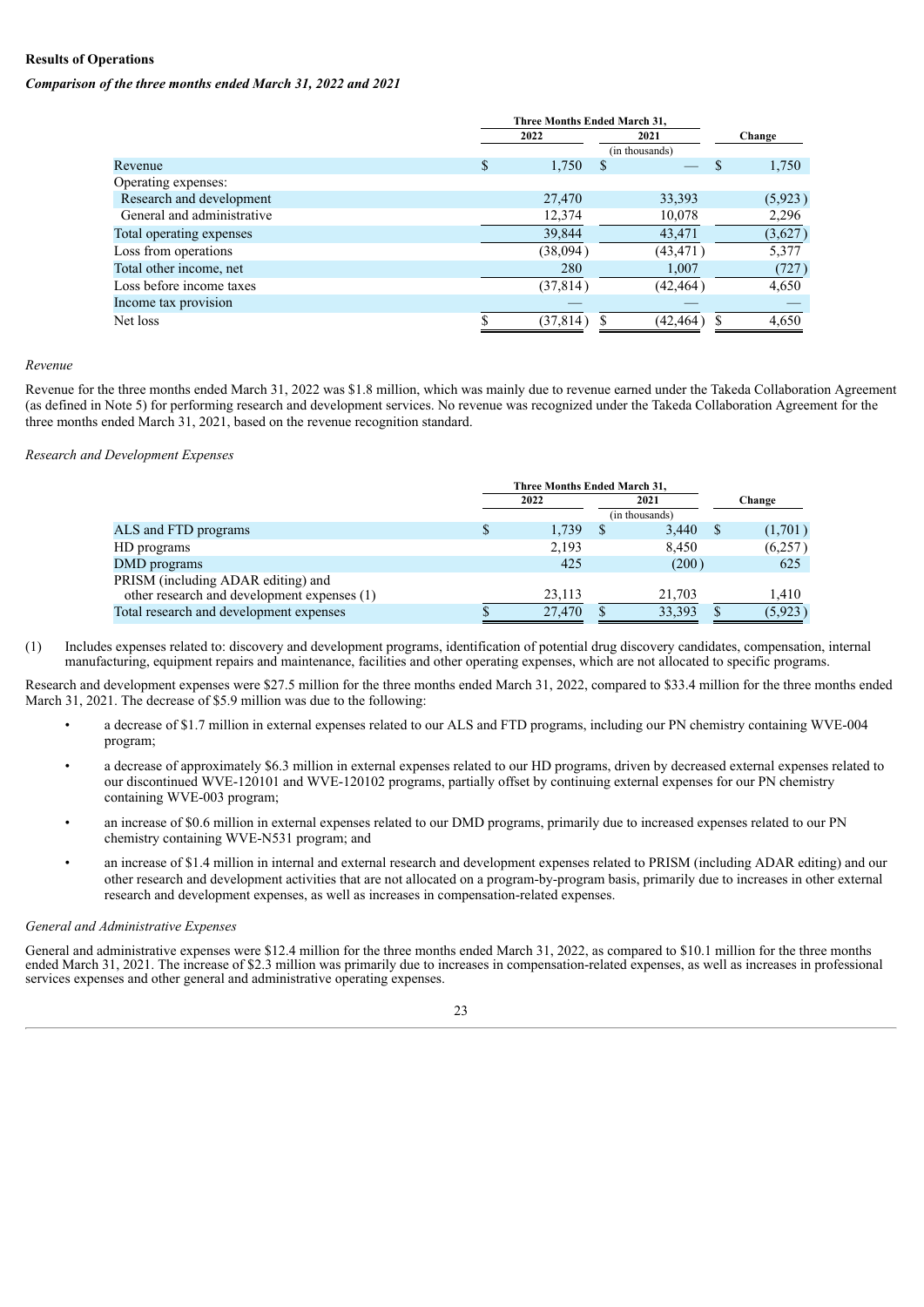#### *Other Income, Net*

Other income, net for the three months ended March 31, 2022 and 2021, was \$0.3 million and \$1.0 million, respectively. Other income, net for both periods primarily consisted of income related to refundable tax credits from tax authorities.

#### *Income Tax Provision*

During the three months ended March 31, 2022 and 2021, we recorded no income tax provision. We maintained a full valuation allowance for the three months ended March 31, 2022 and 2021 in all jurisdictions due to uncertainty regarding future taxable income.

#### **Liquidity and Capital Resources**

Since our inception, we have not generated any product revenue and have incurred recurring net losses. To date, we have primarily funded our operations through public offerings of our ordinary shares, collaborations with third parties and private placements of debt and equity securities. Through March 31, 2022, we have received an aggregate of approximately \$955.7 million in net proceeds from these transactions, consisting of \$565.4 million in net proceeds from public offerings of our ordinary shares, \$301.0 million from our collaborations and \$89.3 million in net proceeds from private placements of our debt and equity securities.

As of March 31, 2022, we had cash, cash equivalents and short-term investments totaling \$111.7 million, restricted cash of \$3.7 million for our leased premises in Cambridge, Massachusetts and Lexington, Massachusetts, and an accumulated deficit of \$843.3 million. Our operating lease commitments as of March 31, 2022 total \$35.7 million, of which \$5.4 million is related to payments in 2022 and \$30.3 million is related to payments beyond 2022.

We expect that our existing cash, cash equivalents and short-term investments will be sufficient to fund our operations for at least the next twelve months. We have based this expectation on assumptions that may prove to be incorrect, and we may use our available capital resources sooner than we currently expect. In addition, we may elect to raise additional funds before we need them if the conditions for raising capital are favorable due to market conditions or strategic considerations, even if we expect we have sufficient funds for our current or future operating plans.

Until we can generate significant revenue from product sales, if ever, we expect to continue to finance our operations through a combination of public or private equity or debt financings or other sources, which may include collaborations with third parties. In May 2019, we filed a shelf registration statement on Form S-3ASR with the SEC pursuant to which we registered for sale an indeterminate amount of any combination of our ordinary shares, debt securities, warrants, rights and/or units from time to time and at prices and on terms that we may determine. Our shelf registration statement on Form S-3ASR also included a prospectus covering up to an aggregate of \$250.0 million in ordinary shares that we may issue and sell from time to time, through Jefferies LLC ("Jefferies") acting as our sales agent, pursuant to the open market sales agreement that we entered into with Jefferies in May 2019, as amended in March 2020 and March 2022 (the "Sales Agreement"), for our "at-the-market" equity program. Since we no longer qualified as a "well-known seasoned issuer" at the time of the filing of our Annual Report on Form 10-K for the year ended December 31, 2019, we previously amended the shelf registration statement to register for sale up to \$500.0 million of any combination of our ordinary shares, debt securities, warrants, rights and/or units from time to time and at prices and on terms that we may determine, including the \$250.0 million in ordinary shares that we may issue and sell from time to time pursuant to our "at-the-market" equity program. This registration statement, which we refer to as the "2019 Form S-3," remained effective until our 2022 Form S-3 (as defined below) was declared effective on May 4, 2022, after which time we may no longer offer or sell any securities under the 2019 Form S-3. During the three months ended March 31, 2022, the Company sold 458,092 ordinary shares under its at-the-market equity program for aggregate net proceeds of \$1.2 million.

On March 3, 2022, we filed a new universal shelf registration on Form S-3 with the SEC, which was declared effective by the SEC on May 4, 2022, pursuant to which we registered for sale up to \$500.0 million of any combination of our ordinary shares, debt securities, warrants, rights and/or units from time to time and at prices and on terms that we may determine, which we refer to as the "2022 Form S-3." The 2022 Form S-3 includes a prospectus covering up to approximately \$132.0 million in ordinary shares that have not yet been issued or sold under our Sales Agreement with Jefferies. As of May 11, 2022, we have \$500.0 million in securities available for issuance under the 2022 Form S-3, including approximately \$132.0 million in ordinary shares available for issuance under our at-the-market equity program.

Adequate additional financing may not be available to us on acceptable terms, or at all. Our inability to raise capital as and when needed would have a negative impact on our financial condition and our ability to pursue our business strategy. We will need to generate significant revenue to achieve profitability, and we may never do so.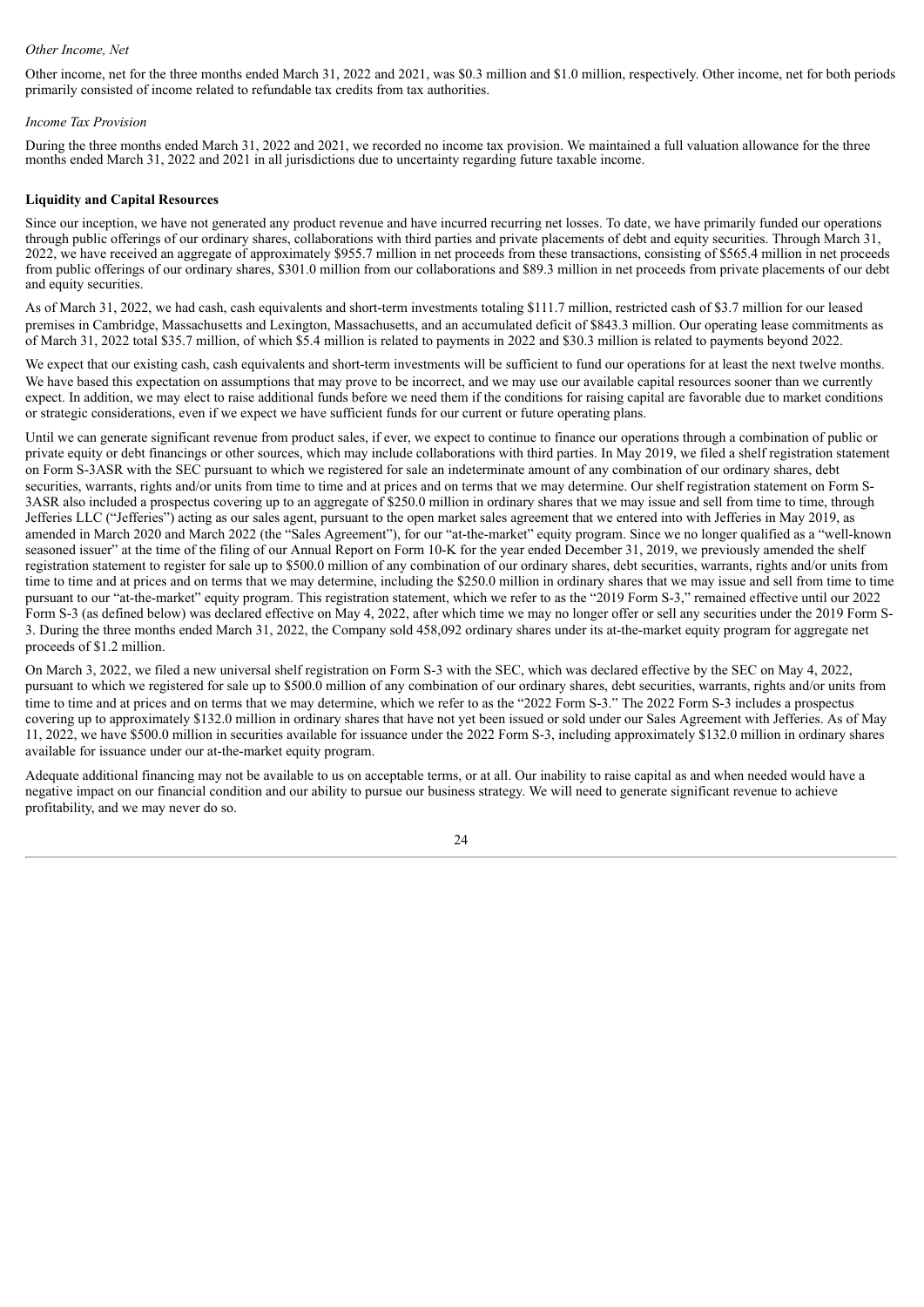#### *Cash Flows*

The following table summarizes our cash flow activity:

|                                                                                | <b>Three Months Ended March 31.</b> |                |  |          |  |
|--------------------------------------------------------------------------------|-------------------------------------|----------------|--|----------|--|
|                                                                                |                                     | 2022           |  | 2021     |  |
|                                                                                |                                     | (in thousands) |  |          |  |
| Net cash used in operating activities                                          |                                     | (39,873)       |  | (44,375) |  |
| Net cash used in investing activities                                          |                                     | (50,208)       |  | (108)    |  |
| Net cash provided by financing activities                                      |                                     | 1,316          |  | 8,641    |  |
| Effect of foreign exchange rates on cash, cash equivalents and restricted cash |                                     | (86)           |  | (120)    |  |
| Net decrease in cash, cash equivalents and restricted cash                     |                                     | (88, 851)      |  | (35,962) |  |

#### *Operating Activities*

During the three months ended March 31, 2022, operating activities used \$39.9 million of cash, primarily due to our net loss of \$37.8 million.

During the three months ended March 31, 2021, operating activities used \$44.4 million of cash, primarily due to our net loss of \$42.5 million.

#### *Investing Activities*

During the three months ended March 31, 2022, investing activities used \$50.2 million of cash, of which \$50.0 million related to purchases of short-term investments and \$0.2 million related to purchases of property and equipment.

During the three months ended March 31, 2021, investing activities used \$0.1 million of cash, related to purchases of property and equipment.

#### *Financing Activities*

During the three months ended March 31, 2022, net cash provided by financing activities was \$1.3 million, which was primarily due to the net proceeds from sales of ordinary shares under our at-the-market equity program.

During the three months ended March 31, 2021, net cash provided by financing activities was \$8.6 million, which was primarily due to the net proceeds from sales of ordinary shares under our at-the-market equity program.

#### *Funding Requirements*

We expect to continue to incur significant expenses in connection with our ongoing research and development activities and our internal cGMP manufacturing activities. Furthermore, we anticipate that our expenses will continue to vary if and as we:

- continue to conduct our clinical trials evaluating our product candidates in patients;
- conduct research and preclinical development of discovery targets and advance additional programs into clinical development;
- file clinical trial applications with global regulatory agencies and conduct clinical trials for our programs;
- evaluate next steps for our programs in rare, inherited eye diseases;
- make strategic investments in continuing to innovate our research and development platform, PRISM, and in optimizing our manufacturing processes and formulations;
- maintain our manufacturing capabilities through our internal facility and our CMOs;
- maintain our intellectual property portfolio and consider the acquisition of complementary intellectual property;
- seek and obtain regulatory approvals for our product candidates;
- respond to the impacts of the COVID-19 global pandemic on our business; and
- establish and build capabilities to market, distribute and sell our product candidates.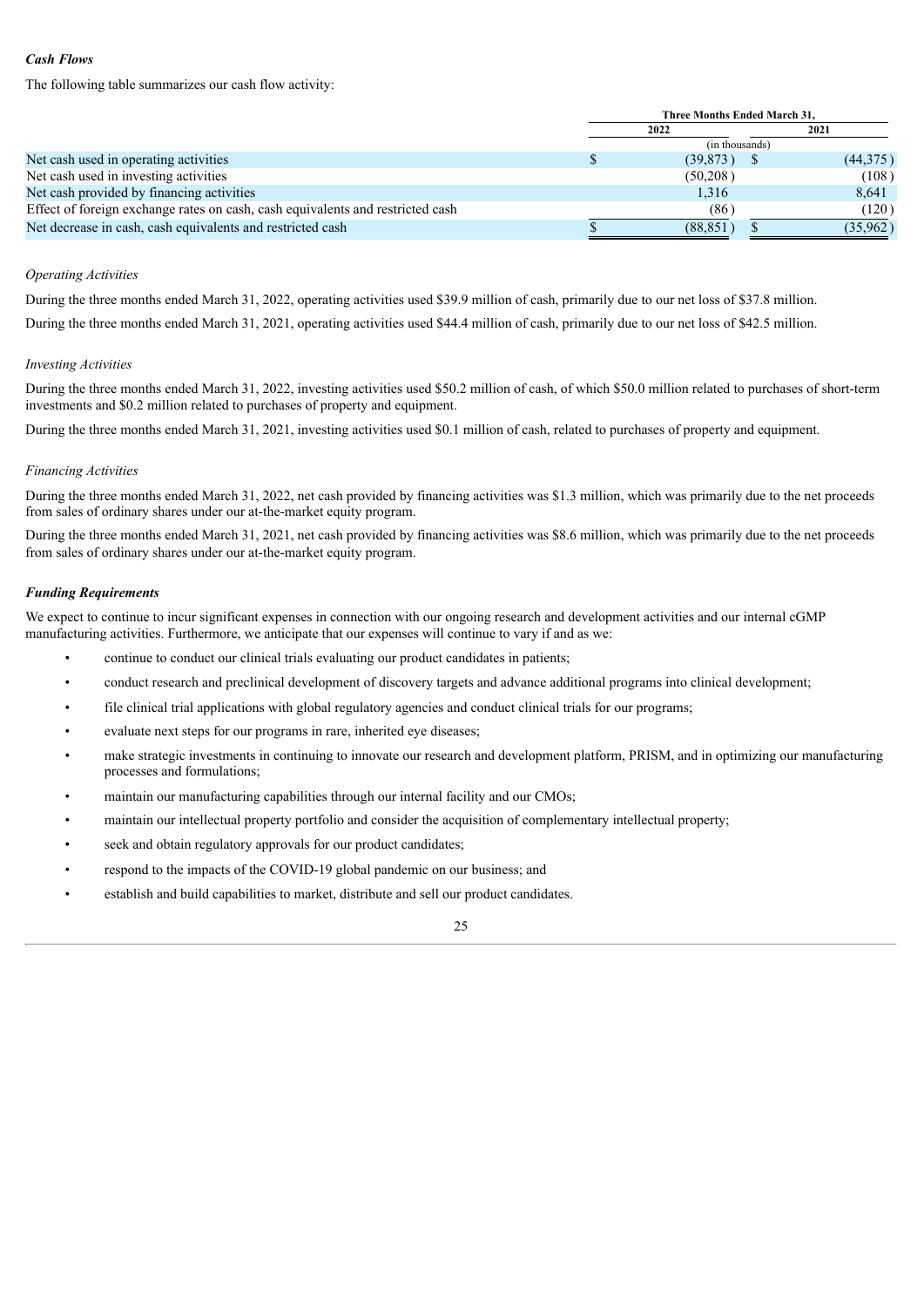We may experience delays or encounter issues with any of the above, including but not limited to failed studies, complex results, safety issues or other regulatory challenges.

Because of the numerous risks and uncertainties associated with the development of drug candidates and because the extent to which we may enter into collaborations with third parties for development of product candidates is unknown, we are unable to estimate the amounts of future capital outlays and operating expenses associated with completing the research and development for our therapeutic programs. Our future capital requirements for our therapeutic programs will depend on many factors, including:

- the progress, results and costs of conducting research and continued preclinical and clinical development for our therapeutic programs and future potential pipeline candidates;
- the number and characteristics of product candidates and programs that we pursue;
- the cost of manufacturing clinical supplies of our product candidates;
- whether and to what extent milestone events are achieved under our collaboration with Takeda or any potential future licensee or collaborator;
- the costs, timing and outcome of regulatory review of our product candidates;
- our ability to obtain marketing approval for our product candidates;
- the impacts of the COVID-19 global pandemic on our business;
- the costs and timing of future commercialization activities, including manufacturing, marketing, sales and distribution, for any of our product candidates for which we receive marketing approval;
- market acceptance of our product candidates, to the extent any are approved for commercial sale, and the revenue, if any, received from commercial sales of our product candidates for which we receive marketing approval;
- the costs and timing of preparing, filing and prosecuting patent applications, maintaining and enforcing our intellectual property rights and defending any intellectual property-related claims;
- the effect of competing technological and market developments; and
- the extent to which we acquire or invest in businesses, products and technologies, including entering into licensing or collaboration arrangements for product candidates.

Identifying potential product candidates and conducting preclinical testing and clinical trials is a time-consuming, expensive and uncertain process that takes years to complete, and we may never generate the necessary data or results required to obtain marketing approval and achieve product sales. In addition, our product candidates, if approved, may not achieve commercial success. Our product revenue, if any, will be derived from sales of products that we do not expect to be commercially available for many years, if ever. Accordingly, we will need to obtain substantial additional funds to achieve our business objectives.

Adequate additional funds may not be available to us on acceptable terms when we need them, or at all. We do not currently have any committed external source of funds, except for possible future payments from Takeda under the Takeda Collaboration Agreement. To the extent that we raise additional capital through the sale of equity or convertible debt securities, the ownership interest of our existing shareholders will be diluted, and the terms may include liquidation or other preferences that adversely affect the rights of our shareholders. Additional debt financing and preferred equity financing, if available, may involve agreements that include covenants limiting or restricting our ability to take specific actions, such as incurring additional debt, making capital expenditures or declaring dividends and may require the issuance of warrants, which could potentially dilute our shareholders' ownership interests.

If we raise additional funds through collaborations, strategic alliances or licensing arrangements with third parties, we may have to relinquish valuable rights to our technologies, future revenue streams, research programs or product candidates or grant licenses on terms that may not be favorable to us. If we are unable to raise additional funds through equity or debt financings when needed, we may be required to delay, limit, reduce or terminate our product development programs or any future commercialization efforts or grant rights to develop and market product candidates that we would otherwise prefer to develop and market ourselves.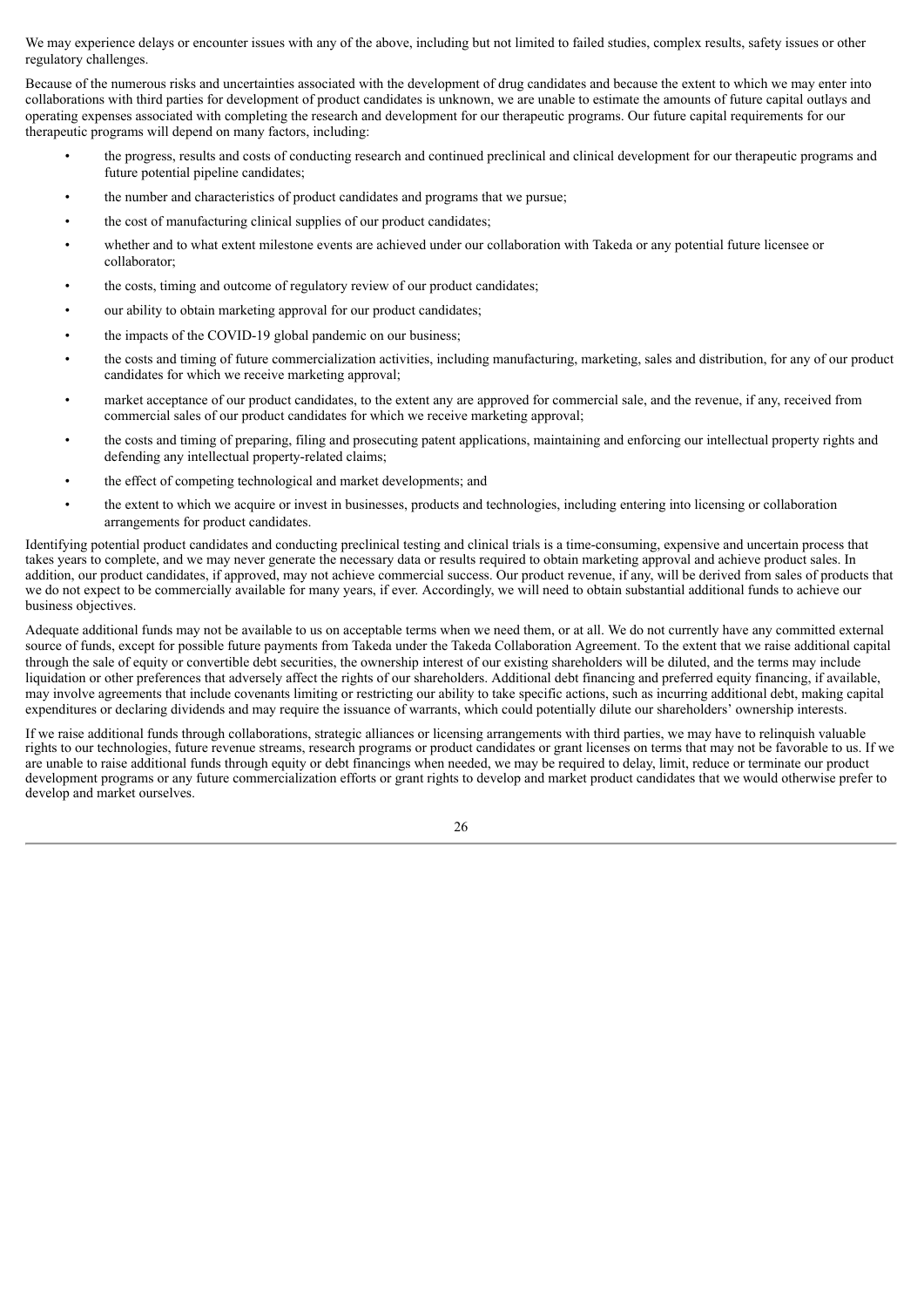#### <span id="page-26-0"></span>**Item 3. Quantitative and Qualitative Disclosures About Market Risk**

Market risk represents the risk of loss that may impact our financial position due to adverse changes in financial market prices and rates. Our market risk exposure is primarily the result of fluctuations in interest rates and foreign exchange rates, as well as, to a lesser extent, inflation and capital market risk.

#### *Interest Rate Risk*

We are exposed to interest rate risk in the ordinary course of our business. Our cash and cash equivalents are held in readily available checking and money market accounts. Our short-term investments are comprised of term deposits which have fixed interest rates.

#### *Foreign Currency Exchange Rate Risk*

Due to our operations outside of the United States, we are exposed to market risk related to changes in foreign currency exchange rates. Historically, we have not hedged our foreign currency exposure. For the three months ended March 31, 2022 and 2021, changes in foreign currency exchange rates did not have a material impact on our business, financial condition, results of operations or cash flows.

#### *Inflation Risk*

We do not believe that inflation had a material effect on our business, financial condition, results of operations or cash flows for the three months ended March 31, 2022 and 2021.

#### *Capital Market Risk*

We currently have no product revenues and depend on funds raised through other sources. One possible source of funding is through further equity offerings. Our ability to raise funds in this manner depends upon capital market forces affecting our share price, including impacts of the COVID-19 pandemic on the capital markets.

#### <span id="page-26-1"></span>**Item 4. Controls and Procedures**

#### **Evaluation of Disclosure Controls and Procedures**

Our management, with the participation of our principal executive officer and principal financial officer, evaluated the effectiveness of our disclosure controls and procedures as of March 31, 2022. The term "disclosure controls and procedures," as defined in Rules 13a-15(e) and 15d-15(e) under the Securities Exchange Act of 1934, as amended (the "Exchange Act"), means controls and other procedures of a company that are designed to ensure that information required to be disclosed by a company in the reports that it files or submits under the Exchange Act is recorded, processed, summarized and reported, within the time periods specified in the SEC's rules and forms. Disclosure controls and procedures include, without limitation, controls and procedures designed to ensure that information required to be disclosed by a company in the reports that it files or submits under the Exchange Act is accumulated and communicated to its management, including its principal executive and principal financial officers, as appropriate to allow timely decisions regarding required disclosure. Management recognizes that any controls and procedures, no matter how well designed and operated, can provide only reasonable assurance of achieving their objectives and management necessarily applies its judgment in evaluating the cost-benefit relationship of possible controls and procedures. Based on the evaluation of our disclosure controls and procedures as of March 31, 2022, our principal executive officer and principal financial officer concluded that, as of such date, our disclosure controls and procedures were effective at the reasonable assurance level.

#### **Changes in Internal Control over Financial Reporting**

There were no changes in our internal control over financial reporting identified in connection with the evaluation of such internal control required by Rule 13a-15(d) and 15d-15(d) of the Exchange Act that occurred during the three months ended March 31, 2022 that have materially affected, or are reasonably likely to materially affect, our internal control over financial reporting.

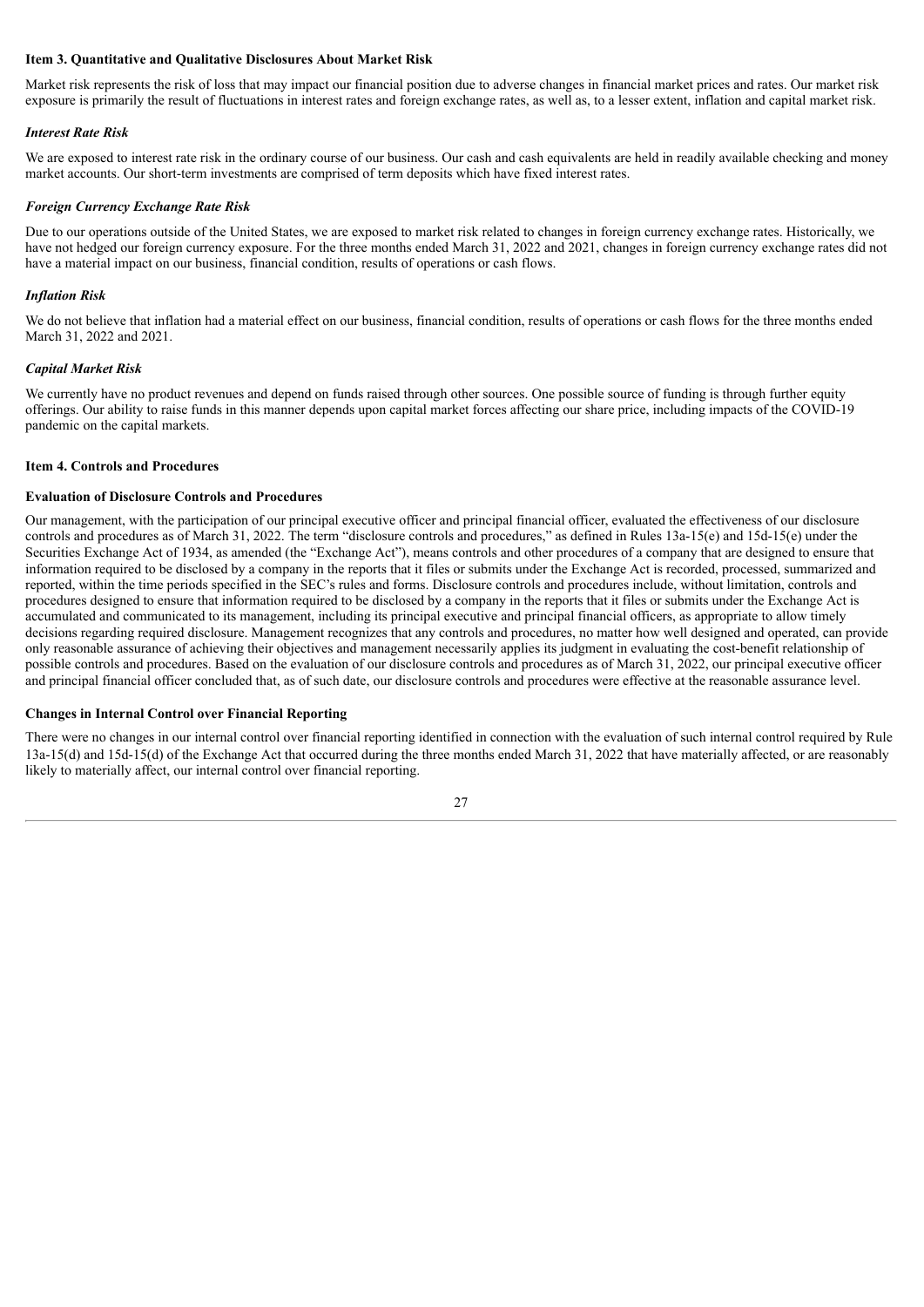#### <span id="page-27-0"></span>**PART II – OTHER INFORMATION**

#### <span id="page-27-1"></span>**Item 1. Legal Proceedings**

We are not currently a party to any material legal proceedings.

#### <span id="page-27-2"></span>**Item 1A. Risk Factors**

In addition to the other information set forth in this Quarterly Report on Form 10-Q, you should carefully consider the factors discussed under the caption "Risk Factors" that appear in Item 1A of our Annual Report on Form 10-K for the year ended December 31, 2021, filed with the Securities and Exchange Commission on March 3, 2022, as amended.

#### <span id="page-27-3"></span>**Item 2. Unregistered Sales of Equity Securities and Use of Proceeds**

#### *Recent Sales of Unregistered Equity Securities*

None.

#### *Issuer Purchases of Equity Securities*

We did not repurchase any of our equity securities during the three months ended March 31, 2022.

#### <span id="page-27-4"></span>**Item 3. Defaults Upon Senior Securities**

None.

#### <span id="page-27-5"></span>**Item 4. Mine Safety Disclosures**

Not applicable.

#### <span id="page-27-6"></span>**Item 5. Other Information**

None.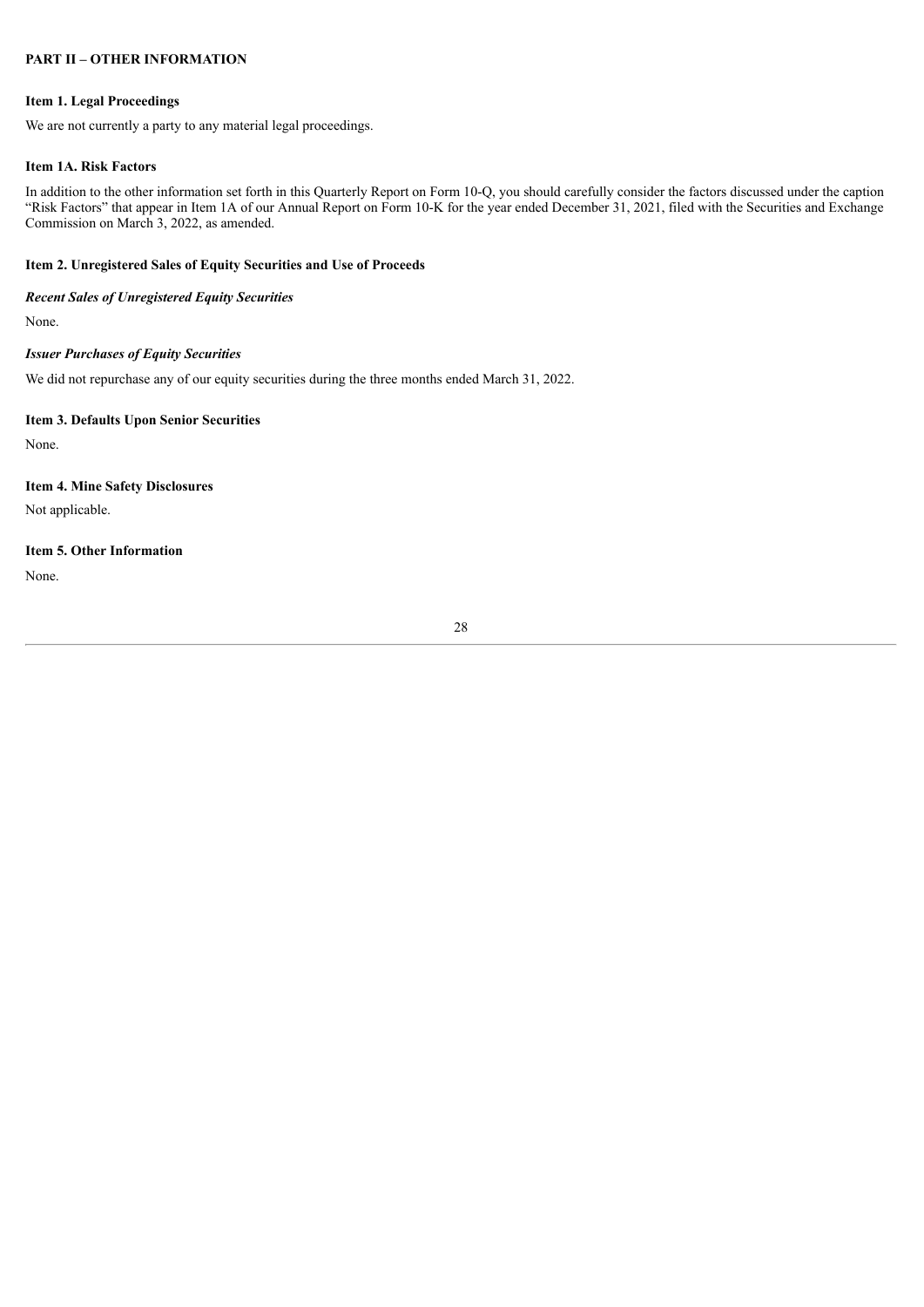#### <span id="page-28-0"></span>**Item 6. Exhibits**

| Exhibit<br>Number | <b>Exhibit Description</b>                                                                                                                                                                                          | Filed<br>with this<br>Report | Incorporated by<br>Reference herein<br>from Form or<br><b>Schedule</b> | <b>Filing</b><br>Date | <b>SEC</b><br>File/Reg.<br>Number |
|-------------------|---------------------------------------------------------------------------------------------------------------------------------------------------------------------------------------------------------------------|------------------------------|------------------------------------------------------------------------|-----------------------|-----------------------------------|
| 4.1               | Description of Securities of the Registrant and Comparison of<br><b>Shareholder Rights</b>                                                                                                                          | X                            |                                                                        |                       |                                   |
| 10.1              | <u>Amendment No. 2, dated March 3, 2022, to the Open Market Sale</u><br><u>Agreement, dated as of May 10, 2019, by and between Wave Life</u><br>Sciences Ltd. and Jefferies LLC.                                    |                              | Form 8-K<br>(Exhibit 10.1)                                             | 03/03/2022            | 001-37627                         |
| $10.2\dagger$     | Collaboration and License Agreement by and between Wave Life<br>Sciences USA, Inc., Wave Life Sciences UK Limited and Takeda<br>Pharmaceutical Company Limited, dated as of February 19, 2018                       |                              | Form 10-O<br>(Exhibit 10.1)                                            | 05/09/2018            | 001-37627                         |
| 10.3              | First Amendment to Collaboration and License Agreement by and<br>between Wave Life Sciences USA, Inc., Wave Life Sciences UK Limited<br>and Takeda Pharmaceutical Company Limited, dated as of August 4,<br>2020    | X                            |                                                                        |                       |                                   |
| $10.4$ ††         | Second Amendment to Collaboration and License Agreement by and<br>between Wave Life Sciences USA, Inc., Wave Life Sciences UK Limited<br>and Takeda Pharmaceutical Company Limited, dated as of October 15,<br>2021 |                              | Form 10-K<br>(Exhibit 10.3.2)                                          | 03/03/2022            | 001-37627                         |
| 31.1              | Rule $13a-14(a)/15d-14(a)$ Certification of Principal Executive Officer                                                                                                                                             | X                            |                                                                        |                       |                                   |
| 31.2              | Rule 13a-14(a)/15d-14(a) Certification of Principal Financial Officer                                                                                                                                               | X                            |                                                                        |                       |                                   |
| $32*$             | Section 1350 Certifications of Principal Executive Officer and Principal<br><b>Financial Officer</b>                                                                                                                | X                            |                                                                        |                       |                                   |
| 101.INS           | Inline XBRL Instance Document – The instance document does not<br>appear in the interactive data file because its Inline XBRL tags are<br>embedded within the Inline XBRL document.                                 | $\mathbf X$                  |                                                                        |                       |                                   |
| 101.SCH           | Inline XBRL Taxonomy Extension Schema Document                                                                                                                                                                      | X                            |                                                                        |                       |                                   |
| 101.CAL           | Inline XBRL Taxonomy Extension Calculation Linkbase Document                                                                                                                                                        | X                            |                                                                        |                       |                                   |
| 101.DEF           | Inline XBRL Taxonomy Extension Definition Linkbase Document                                                                                                                                                         | X                            |                                                                        |                       |                                   |
| 101.LAB           | Inline XBRL Taxonomy Extension Label Linkbase Document                                                                                                                                                              | $\mathbf X$                  |                                                                        |                       |                                   |
| 101.PRE           | Inline XBRL Taxonomy Extension Presentation Linkbase Document                                                                                                                                                       | X                            |                                                                        |                       |                                   |
| 104               | Cover Page Interactive Data File (formatted in Inline XBRL and<br>contained in Exhibit 101)                                                                                                                         | X                            |                                                                        |                       |                                   |

(\*) The certifications attached as Exhibit 32 that accompany this Quarterly Report on Form 10-Q are not deemed filed with the Securities and Exchange Commission and are not to be incorporated by reference into any filing of Wave Life Sciences Ltd. under the Securities Act of 1933, as amended, or the Securities Exchange Act of 1934, as amended (whether made before or after the date of such Form 10-Q), irrespective of any general incorporation language contained in such filing.

(†) Confidential treatment has been granted with respect to certain portions of this exhibit. Omitted portions have been filed separately with the Securities and Exchange Commission.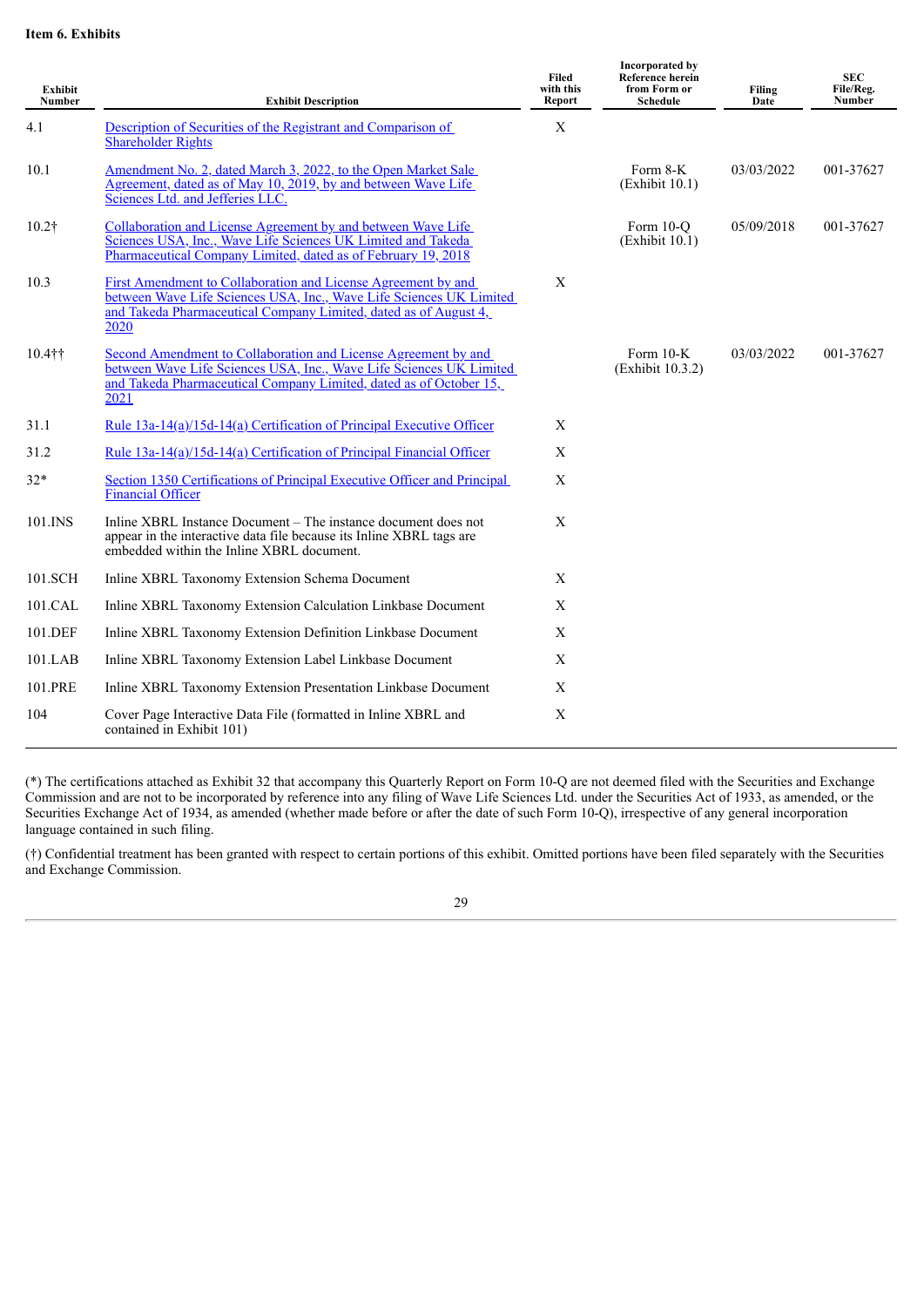(††) Certain confidential portions of this Exhibit were omitted by means of marking such portions with brackets ("[\*\*\*]") because the identified confidential portions (i) are not material and (ii) would be competitively harmful if publicly disclosed.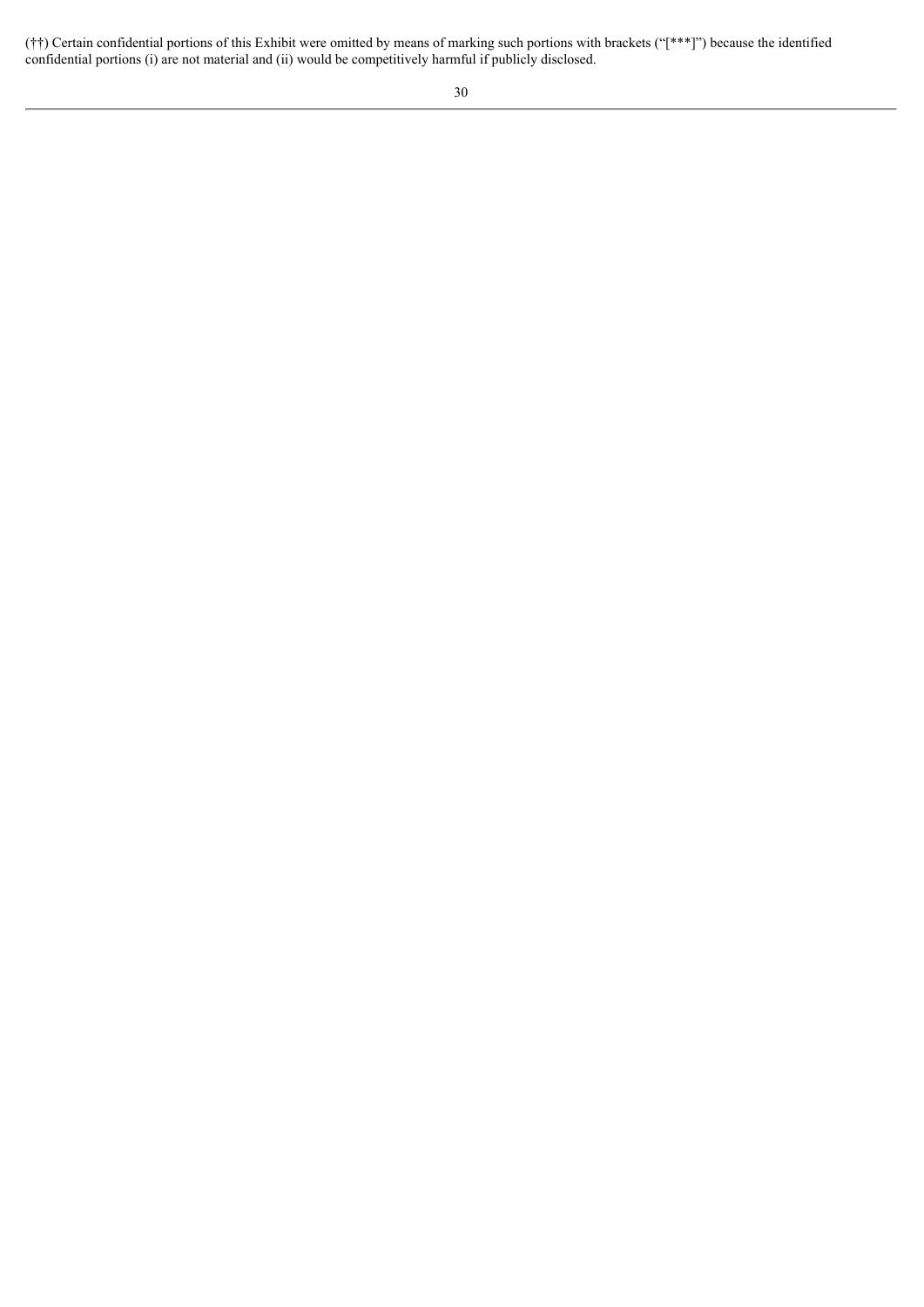#### **SIGNATURES**

Pursuant to the requirements of the Securities Exchange Act of 1934, the Registrant has duly caused this report to be signed on its behalf by the undersigned thereunto duly authorized.

WAVE LIFE SCIENCES LTD. Date: May 12, 2022 By: /s/ Paul B. Bolno, M.D., MBA Paul B. Bolno, M.D., MBA President and Chief Executive Officer (Principal Executive Officer) Date: May 12, 2022 By: /s/ Kyle Moran Kyle Moran Chief Financial Officer (Principal Financial Officer and Principal Accounting Officer) 31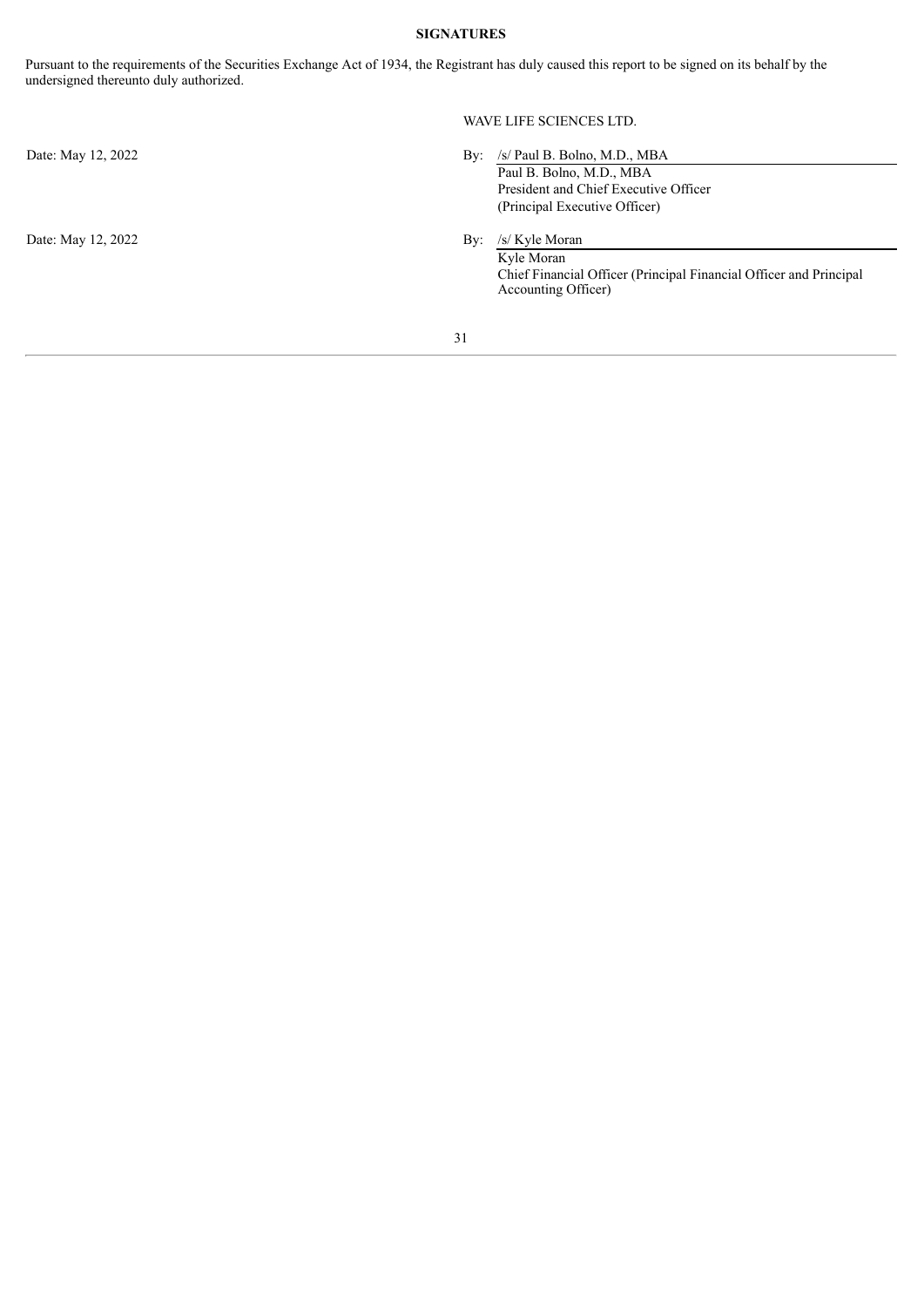#### **DESCRIPTION OF SECURITIES REGISTERED PURSUANT TO SECTION 12 OF THE SECURITIES EXCHANGE ACT OF 1934**

<span id="page-31-0"></span>Wave Life Sciences Ltd. (the "Company," "we," "us" or "our") has one class of securities registered under Section 12 of the Securities Exchange Act of 1934, as amended (the "Exchange Act"): our ordinary shares, no par value.

#### **DESCRIPTION OF SHARE CAPITAL**

#### **General**

The following description of our share capital and provisions of our constitution (formerly known as our memorandum and articles of association) are summaries and are qualified by reference to the Companies Act 1967 of Singapore ("Singapore Companies Act") and our constitution. A copy of our constitution has been filed with the Securities and Exchange Commission as an exhibit to our Annual Report on Form 10-K for the fiscal year ended December 31, 2021.

#### **Ordinary Shares**

As of March 31, 2022, our issued and paid-up ordinary share capital consists of 60,859,968 ordinary shares. We currently have only one class of issued ordinary shares, which have identical rights in all respects and rank equally with one another. Our ordinary shares have no par value and there is no authorized share capital under Singapore law. There is a provision in our constitution which provides that we may issue shares with such preferred, deferred or other special rights or such restrictions, whether in regard to dividend, voting, return of capital or otherwise as our board of directors may determine.

All of our shares presently issued are fully paid-up, and existing shareholders are not subject to any calls on these shares. Although Singapore law does not recognize the concept of "non-assessability" with respect to newly-issued shares, we note that any purchaser of our shares who has fully paid up all amounts due with respect to such shares will not be subject under Singapore law to any personal liability to contribute to the assets or liabilities of our company in such purchaser's capacity solely as a holder of such shares. We believe that this interpretation is substantively consistent with the concept of "non-assessability" under most, if not all, U.S. state corporations laws. All of our shares are in registered form. We cannot, except in the circumstances permitted by the Singapore Companies Act, grant any financial assistance for the acquisition or proposed acquisition of our own shares. Except as described below under "—Takeovers," there are no limitations imposed by the Singapore Companies Act or by our constitution on the right of shareholders not resident in Singapore to hold or vote ordinary shares.

#### **Transfer Agent and Registrar**

The transfer agent and registrar for our ordinary shares is Computershare Trust Company, N.A.

#### **Nasdaq Global Market**

Our ordinary shares are listed for quotation on The Nasdaq Global Market under the symbol "WVE."

#### **New Shares**

Under the Singapore Companies Act, new shares may be issued only with the prior approval of our shareholders in a general meeting. General approval may be sought from our shareholders in a general meeting for the issue of shares. Approval, if granted, will lapse at the earlier of:

- the conclusion of the next annual general meeting; or
- the expiration of the period within which the next annual general meeting is required by law to be held (i.e., within six months after the end of each financial year),

but any approval may be revoked or varied by the company in a general meeting.

Our shareholders have provided such general authority to issue new ordinary shares until the conclusion of our 2022 annual general meeting. Such approval will lapse in accordance with the preceding paragraph if our shareholders do not grant a new approval at our 2022 annual general meeting. Subject to this and the provisions of the Singapore Companies Act and our constitution, our board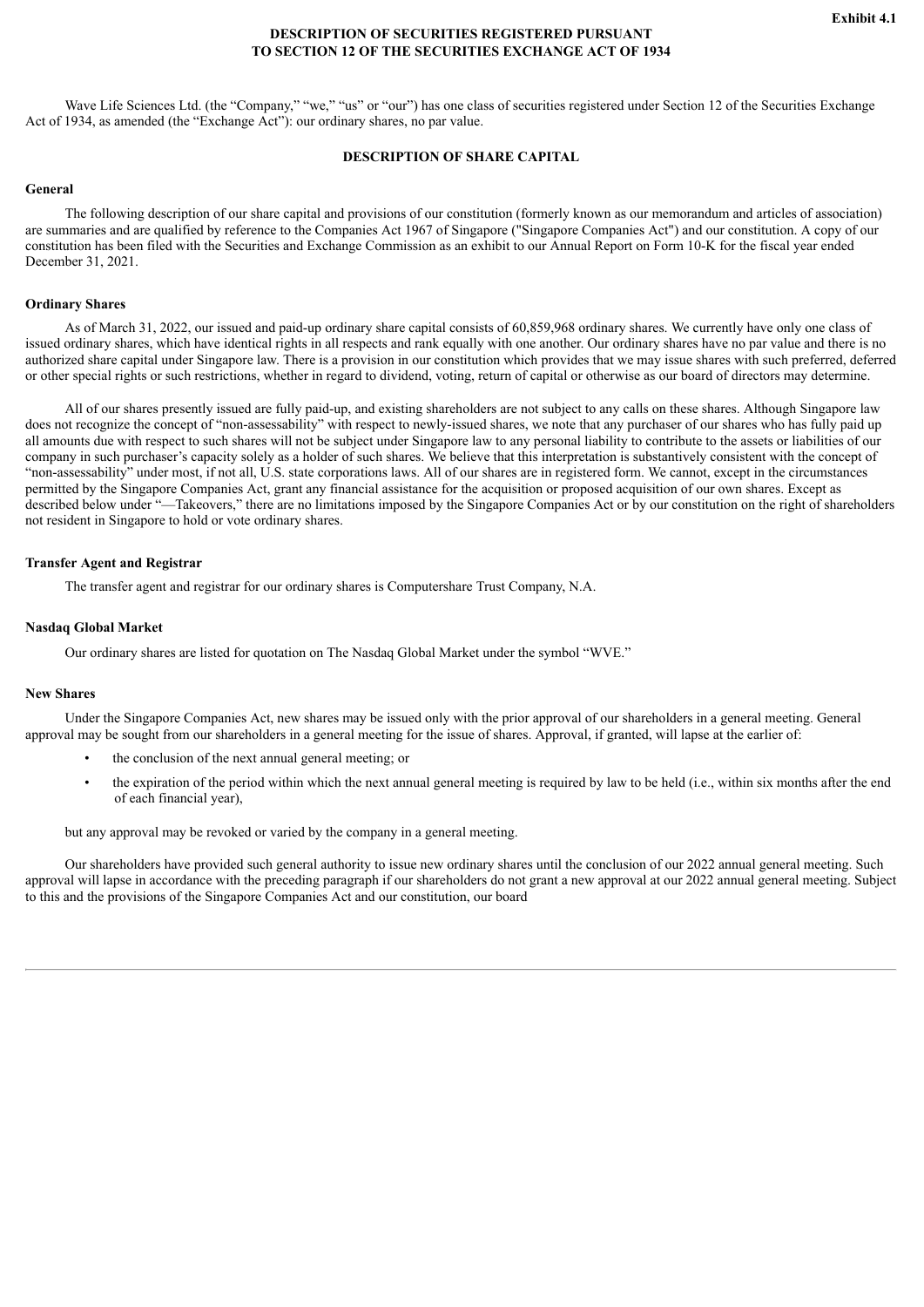of directors may allot and issue or grant options over or otherwise dispose of new ordinary shares to such persons on such terms and conditions and with the rights and restrictions as they may think fit to impose.

#### **Preferred Shares**

#### *Series A Preferred Shares*

As of March 31, 2022, we have 3,901,348 Series A preferred shares outstanding. These shares are currently held by one of our largest shareholders, Shin Nippon Biomedical Laboratories, Ltd. The terms of the Series A preferred shares as set out in our constitution include (1) no voting rights at any general meeting other than in limited circumstances, (2) a liquidation preference equal to \$0.002 per Series A preferred share, (3) no entitlement to dividends and (4) the right to convert the Series A preferred shares at any time on a one-for-one basis into ordinary shares at the discretion of the holder in accordance with the constitution.

The holders of the Series A preferred shares are not entitled to vote at any general meeting. The only instances in which the holders of the Series A preferred shares are able to vote at a general meeting would be if (but only if) the matters to be discussed at the meeting relate to or there is intent to pass resolutions on (i) abrogating or changing the rights attached to the Series A preferred shares; and (ii) for the winding up of the Company. Such resolutions would require the unanimous approval of the holders of the Series A preferred shares.

#### *Other Preferred Shares*

Under the Singapore Companies Act, different classes of shares in a public company may be issued only if (a) the issue of the class or classes of shares is provided for in the constitution of the public company and (b) the constitution of the public company sets out in respect of each class of shares the rights attached to that class of shares. Our constitution provides that we may issue shares of a different class with preferred, deferred or other special rights, or such restrictions, whether in regard to dividend, voting, return of capital or otherwise as our board of directors may determine. Under Singapore law, our preferred shareholders will have the right to attend any general meeting and in a poll at such general meeting, to have at least one vote for every preferred share held:

- upon any resolution concerning the voluntary winding-up of our company under Section 160 of the Insolvency, Restructuring and Dissolution Act 2018;
- upon any resolution which varies the rights attached to such preferred shares; or
- in the case of preferred shares issued after August 15, 1984, but before the commencement of Section 96 of the Companies (Amendment) Act 2014, when the dividends to be paid on our preferred shares or any part thereof are more than twelve months in arrears and unpaid, for the period they remain in arrears and unpaid.

We may, subject to the Singapore Companies Act and the prior approval in a general meeting of our shareholders, issue preferred shares which are. or at our option or are to be, subject to redemption provided that such preferred shares may not be redeemed out of capital unless:

- all the directors have made a solvency statement in relation to such redemption; and
- we have lodged a copy of the statement with the Accounting and Corporate Regulatory Authority of Singapore.

Further, such shares must be fully paid-up before they are redeemed.

As of March 31, 2022, we have no preferred shares outstanding other than the Series A preferred shares described above. At present, we have no plans to issue additional preferred shares.

#### **Registration Rights under our Share Purchase Agreement with Pfizer**

Under the terms of our Share Purchase Agreement dated as of May 5, 2016 with an affiliate of Pfizer Inc., or the Pfizer Affiliate, under which the Pfizer Affiliate purchased 1,875,000 ordinary shares from, or the Pfizer Shares, subject to certain conditions and limitations, we agreed to provide certain demand registration rights to the Pfizer Affiliate in order to register all or a portion of the Pfizer Shares purchased by the Pfizer Affiliate. We also provided the Pfizer Affiliate with certain "piggyback" registration rights for a certain period of time, subject to certain conditions and limitations, such that when we propose to register our ordinary shares for our account, the Pfizer Affiliate will have the right to include some or all of the Pfizer Shares in such registration. The Share Purchase Agreement also contains other customary terms and conditions of the parties with respect to the registration of the Pfizer **Shares**.

 $\overline{2}$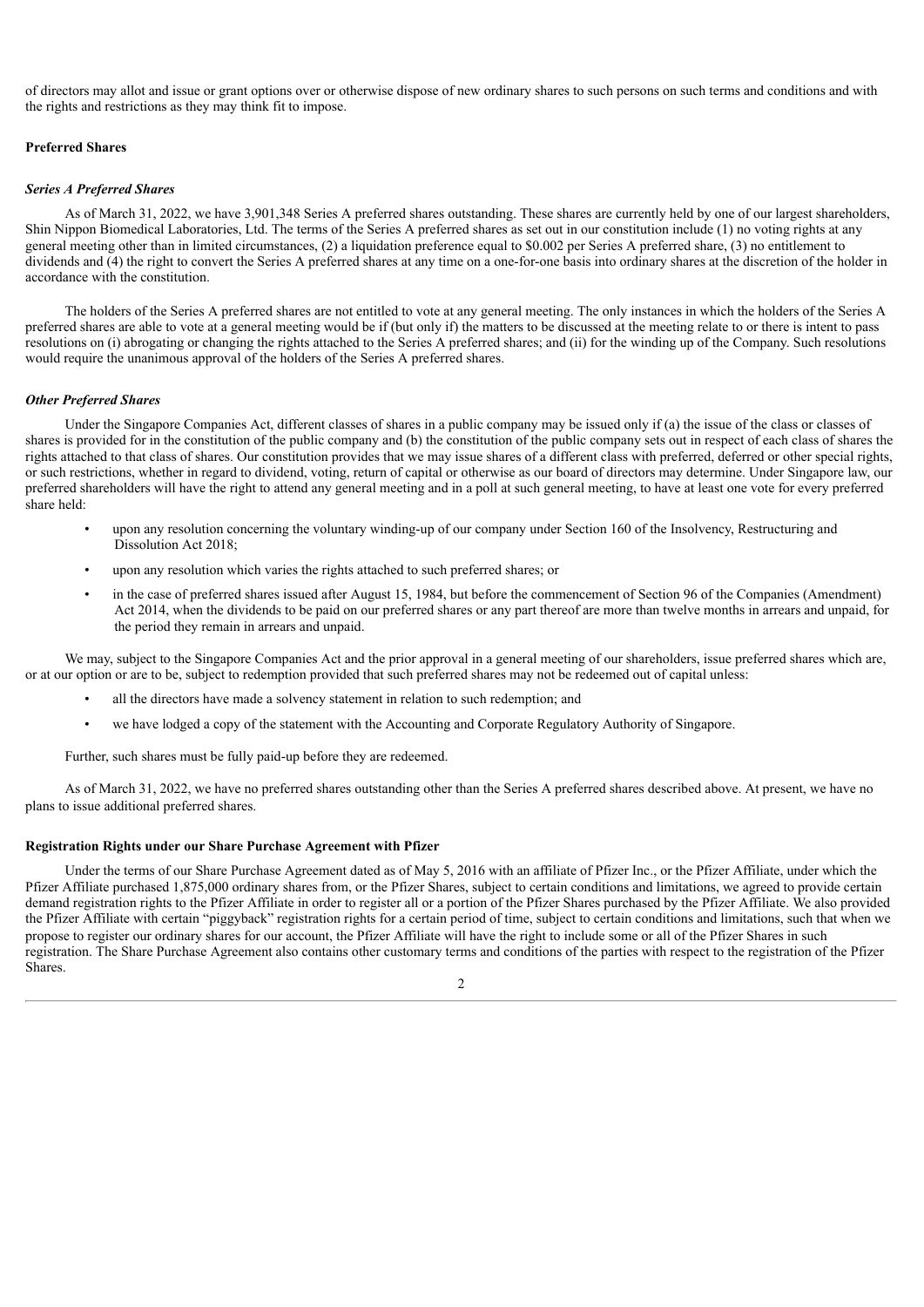#### **Registration Rights under our Share Purchase Agreement with Takeda**

On February 19, 2018, we entered into a Share Purchase Agreement with Takeda Pharmaceutical Company Limited ("Takeda"), pursuant to which Takeda purchased 1,096,892 of our ordinary shares (the "Takeda Shares"). In connection with the Share Purchase Agreement, Takeda and we agreed upon certain rights and restrictions as set forth in the Investor Agreement, dated as of April 2, 2018 (the "Investor Agreement"). The Takeda Shares are subject to a lock-up restriction, such that Takeda will not, and will also cause its affiliates not to, without our prior approval, sell, transfer or otherwise dispose of the Takeda Shares until certain specified periods of time after the effective date of the Investor Agreement. For a certain period following the expiration of the lock-up period, subject to certain conditions and limitations, we agreed to provide certain demand registration rights to Takeda in order to register all or a portion of the Takeda Shares purchased by Takeda. We also provided Takeda with certain "piggyback" registration rights for a certain period following the expiration of the lock-up period, subject to certain conditions and limitations, such that when we propose to register our ordinary shares for our account, Takeda will have the right to include some or all of the Takeda Shares in such registration. The Investor Agreement also contains other customary terms and conditions of the parties with respect to the registration of Takeda Shares.

#### **Transfer of Ordinary Shares**

Subject to applicable securities laws in relevant jurisdictions and our constitution, our ordinary shares are freely transferable. Our constitution provides that shares may be transferred by a duly signed instrument of transfer in any usual or common form or in a form approved by the directors and The Nasdaq Stock Market. The directors may decline to register any transfer unless, among other things, evidence of payment of any stamp duty payable with respect to the transfer is provided together with other evidence of ownership and title as the directors may reasonably require to show the right of the transferor to make the transfer. We will replace lost or destroyed certificates for shares upon notice to us and upon, among other things, the applicant furnishing evidence and indemnity as the directors may require and the payment of all applicable fees.

#### **Election and Re-election of Directors**

We may, by ordinary resolution, remove any director before the expiration of his or her period of office, notwithstanding anything in our constitution or in any agreement between us and such director. We may also, by an ordinary resolution, appoint another person in place of a director removed from office pursuant to the foregoing.

Under our constitution, subject to the Singapore Companies Act, any director shall retire at the next annual general meeting and shall then be eligible for re-election at that meeting.

Our board of directors shall have the power, at any time and from time to time, to appoint any person to be a director either to fill a casual vacancy or as an additional director so long as the total number of directors shall not at any time exceed the maximum number (if any) fixed by or in accordance with our constitution.

#### **Shareholders' Meetings**

We are required to hold an annual general meeting each calendar year and within six months after the end of each financial year. The directors may convene an extraordinary general meeting whenever they think fit and they must do so upon the written request of shareholders holding not less than 10% of the total number of paid-up shares as of the date of deposit of the requisition carrying the right to vote at a general meeting. In addition, two or more shareholders holding not less than 10% of our total number of issued shares (excluding our treasury shares) may call a meeting of our shareholders.

The Singapore Companies Act provides that a shareholder is entitled to attend any general meeting and speak on any resolution put before the general meeting. Unless otherwise required by law or by our constitution, resolutions put forth at general meetings may be decided by ordinary resolution, requiring the affirmative vote of a majority of the shareholders present in person or represented by proxy at the meeting and entitled to vote on the resolution. An ordinary resolution suffices, for example, for appointments of directors. A special resolution, requiring an affirmative vote of not less than three-fourths of the shareholders present in person or represented by proxy at the meeting and entitled to vote on the resolution, is necessary for certain matters under Singapore law, such as an alteration of our constitution. A shareholder entitled to attend and vote at a meeting of the company, or at a meeting of any class of shareholders of the company, is entitled to appoint another person or persons, whether a shareholder of the company or not, as the shareholder's proxy to attend and vote instead of the shareholder at the meeting. Under the Singapore Companies Act, a proxy appointed to attend and vote instead of the shareholder also has the same right as the shareholder to speak at the meeting, but unless the constitution of the company otherwise provides, (i) a proxy is not entitled to vote except on a poll, (ii) a shareholder is not entitled to appoint more than

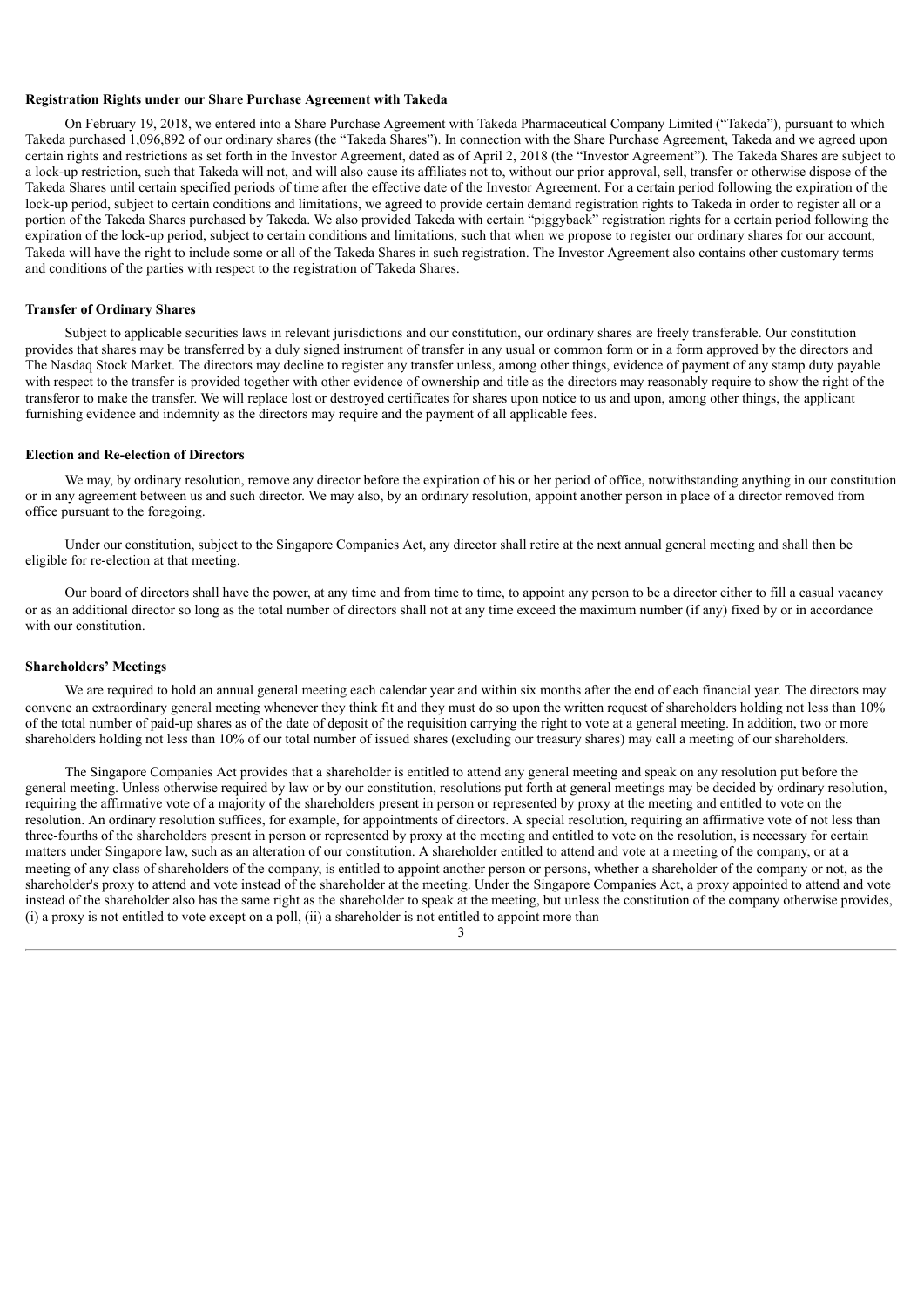two proxies to attend and vote at the same meeting and (iii) where a shareholder appoints two proxies the appointments are invalid unless the shareholder specifies the proportions of the shareholder's holdings to be represented by each proxy.

Notwithstanding the foregoing, a registered shareholder entitled to attend and vote at a meeting of the company held pursuant to an order of court under Section 210(1) of the Singapore Companies Act, or at any adjourned meeting under Section 210(3) of the Singapore Companies Act, is, unless the court orders otherwise, entitled to appoint only one proxy to attend and vote at the same meeting, and except where the aforementioned applies, a registered shareholder having a share capital who is a relevant intermediary (as defined under the Singapore Companies Act) may appoint more than two proxies in relation to a meeting to exercise all or any of the shareholder's rights to attend and to speak and vote at the meeting, but each proxy must be appointed to exercise the rights attached to a different share or shares held by the shareholder (which number and class of shares shall be specified), and at such meeting, the proxy has the right to vote on a show of hands.

Only registered shareholders of our company, and their proxies, will be entitled to attend, speak and vote at any meeting of shareholders. Under the Singapore Companies Act, public companies may issue non-voting shares and shares that confer special, limited or conditional voting rights, such that the holder of a share may vote on a resolution before a general meeting of the company if, in accordance with the provisions of Section 64A of the Singapore Companies Act, the share confers on the holder a right to vote on that resolution.

#### **Voting Rights**

As provided under our constitution and the Singapore Companies Act, voting at any meeting of shareholders is by show of hands unless a poll has been demanded prior to the declaration of the result of the show of hands by, among others, (i) the chairman or (ii) at least one shareholder present in person or by proxy or by attorney or, in the case of a corporation, by a representative entitled to vote thereat, in each case representing in the aggregate not less than 5% of the total voting rights of all shareholders having the right to vote at the general meeting, provided that no poll shall be demanded in respect of an election of a chairman or relating to any adjournment of such meeting. On a poll every shareholder who is present in person or by proxy or by attorney, or in the case of a corporation, by a representative, has one vote for every share held by such shareholder. Proxies need not be shareholders.

Only those shareholders who are registered in our register of members as holders of ordinary shares will be entitled to vote at any meeting of shareholders. Therefore, DTC, or its nominee, will grant an omnibus proxy to DTC participants holding our shares in book-entry form through a broker, bank, nominee, or other institution that is a direct or indirect participant in the DTC. Such shareholders will have the right to instruct their broker, bank, nominee or other institution holding these shares on how to vote such shares by completing the voting instruction form provided by the applicable broker, bank, nominee, or other institution. Whether voting is by a show of hands or by a poll, DTC's vote will be voted by the chairman of the meeting according to the results of the DTC's participants' votes (which results will reflect the instructions received from shareholders that own our shares electronically in book-entry form).

#### **Minority Rights**

The rights of minority shareholders of Singapore companies are protected, among other things, under Section 216 of the Singapore Companies Act, which gives the Singapore courts a general power to make any order, upon application by any shareholder of a company, as they think fit to remedy any of the following situations:

- the affairs of a company are being conducted or the powers of the board of directors are being exercised in a manner oppressive to, or in disregard of the interests of, one or more of the shareholders, including the applicant; or
- a company takes an action, or threatens to take an action, or the shareholders pass a resolution, or propose to pass a resolution, which unfairly discriminates against, or is otherwise prejudicial to, one or more of the shareholders, including the applicant.

Singapore courts have wide discretion as to the remedy they may grant, and the remedies listed in the Singapore Companies Act itself are not exclusive. In general, Singapore courts may, with a view to bringing to an end or remedying the matters complained of:

- direct or prohibit any act or cancel or modify any transaction or resolution;
- regulate the conduct of the affairs of the company in the future;
- authorize civil proceedings to be brought in the name of, or on behalf of, the company by a person or persons and on such terms as the court may direct;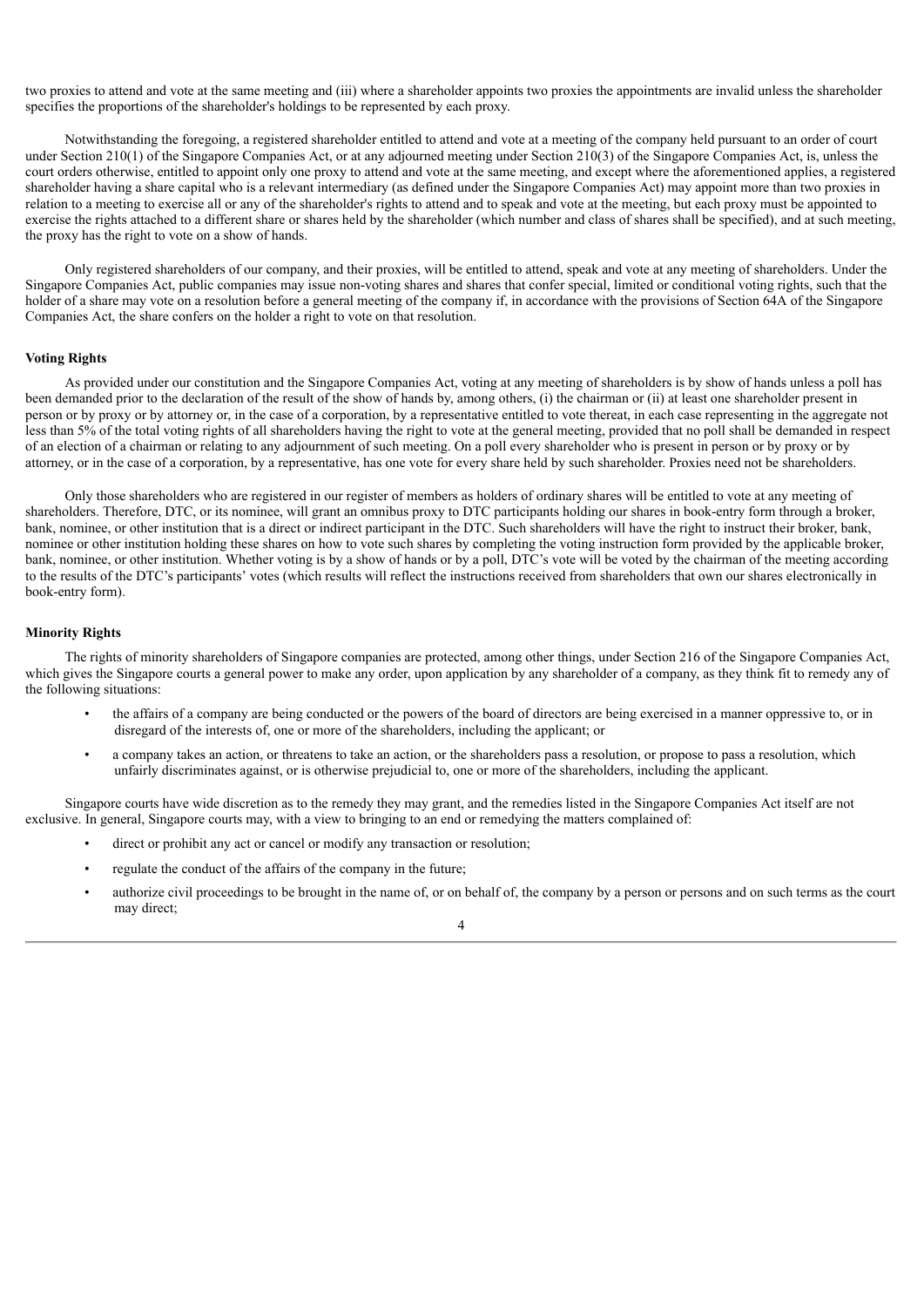- provide for the purchase of a minority shareholder's shares by the other shareholders or by the company itself;
- in the case of a purchase of shares by the company provide for a reduction accordingly of the company's capital; or
- provide that the company be wound up.

#### **Dividends**

Subject to any preferential rights of holders of any outstanding preferred shares, holders of our ordinary shares will be entitled to receive dividends and other distributions in cash, shares or property as may be declared by our company from time to time. We may, by ordinary resolution, declare dividends at a general meeting of shareholders, but we are restricted from paying dividends in excess of the amount recommended by our board of directors. Pursuant to Singapore law and our constitution, no dividend may be paid except out of our profits. To date, we have not declared any cash dividends on our ordinary shares and have no current plans to pay cash dividends in the foreseeable future.

#### **Bonus and Rights Issues**

In a general meeting, our shareholders may, upon the recommendation of the directors, capitalize any reserves or profits and distribute them as bonus shares, credited as paid-up, to the shareholders in proportion to their shareholdings.

Subject to the provisions of the Singapore Companies Act and our constitution, our directors may also issue rights to take up additional ordinary shares to our shareholders in proportion to their respective ownership. Such rights are subject to any condition attached to such issue and the regulations of any stock exchange on which our shares are listed, as well as U.S. federal and blue sky securities laws applicable to such issue.

#### **Takeovers**

The Singapore Code on Take-overs and Mergers applies to, among other things, the acquisition of voting shares of Singapore-incorporated listed public companies or unlisted public companies with more than 50 shareholders and net tangible assets of S\$5 million or more. Any person acquiring, whether by a series of transactions over a period of time or not, either on his or her own or together with parties acting in concert with such person, 30% or more of our voting shares, or, if such person holds, either on his or her own or together with parties acting in concert with such person, between 30% and 50% (both amounts inclusive) of our voting shares, and if such person (or parties acting in concert with such person) acquires additional voting shares representing more than 1% of our voting shares in any six-month period, must, except with the consent of the Securities Industry Council in Singapore, extend a mandatory takeover offer for the remaining voting shares in accordance with the provisions of the Singapore Code on Take-overs and Mergers. Responsibility for ensuring compliance with the Singapore Code on Take-overs and Mergers rests with parties (including company directors) to a take-over or merger and their advisors.

"Parties acting in concert" comprise individuals or companies who, pursuant to an agreement or understanding (whether formal or informal), cooperate, through the acquisition by any of them of shares in a company, to obtain or consolidate effective control of that company. Certain persons are presumed (unless the presumption is rebutted) to be acting in concert with each other. They are as follows:

- a company, its parent company, subsidiaries and fellow subsidiaries, the associated companies of any of the company and its related companies, subsidiaries and fellow subsidiaries, companies whose associated companies include any of these companies and any person who has provided financial assistance (other than a bank in the ordinary course of business) to any of the foregoing for the purchase of voting rights;
- a company with any of its directors (together with their close relatives, related trusts and companies controlled by any of the directors, their close relatives and related trusts);
- a company with any of its pension funds and employee share schemes;
- a person with any investment company, unit trust or other fund whose investment such person manages on a discretionary basis, but only in respect of the investment account which such person manages;
- a financial or other professional advisor, including a stockbroker, with its client in respect of the shareholdings of the advisor and persons controlling, controlled by or under the same control as the advisor;

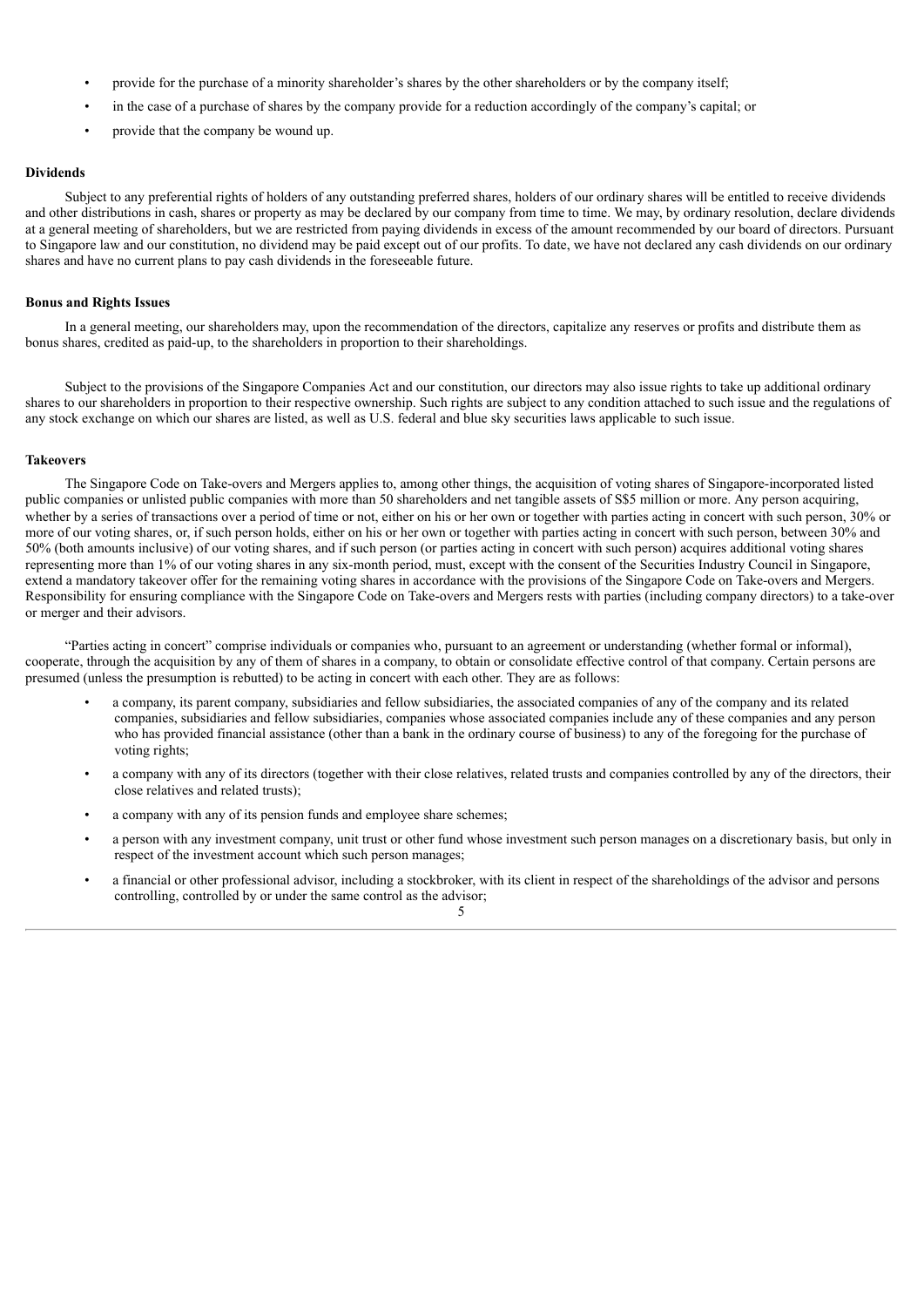- directors of a company (together with their close relatives, related trusts and companies controlled by any of such directors, their close relatives and related trusts) which is subject to an offer or where the directors have reason to believe a bona fide offer for their company may be imminent;
- partners; and
- an individual and (i) such person's close relatives, (ii) such person's related trusts, (iii) any person who is accustomed to act in accordance with such person's instructions, (iv) companies controlled by the individual, such person's close relatives, related trusts or any person who is accustomed to act in accordance with such person's instructions and (v) any person who has provided financial assistance (other than a bank in the ordinary course of business) to any of the foregoing for the purchase of voting rights.

Subject to certain exceptions, a mandatory offer must be in cash or be accompanied by a cash alternative at not less than the highest price paid by the offeror or parties acting in concert with the offeror during the offer period and within the six months prior to its commencement.

Under the Singapore Code on Take-overs and Mergers, where effective control of a company is acquired or consolidated by a person, or persons acting in concert, a general offer to all other shareholders is normally required. An offeror must treat all shareholders of the same class in an offeree company equally. A fundamental requirement is that shareholders in the company subject to the takeover offer must be given sufficient information, advice and time to consider and decide on the offer. These legal requirements may impede or delay a takeover of our company by a third-party.

We may submit an application to the Securities Industry Council of Singapore for a waiver from the Singapore Code on Take-overs and Mergers so that the Singapore Code on Take-overs and Mergers will not apply to our company for so long as we are not listed on a securities exchange in Singapore. We will make an appropriate announcement if we submit the application and when the result of the application is known.

#### **Liquidation or Other Return of Capital**

On a winding-up or other return of capital, subject to any special rights attaching to the Series A preferred shares or to any other class of shares, holders of ordinary shares will be entitled to participate in any surplus assets in proportion to their shareholdings.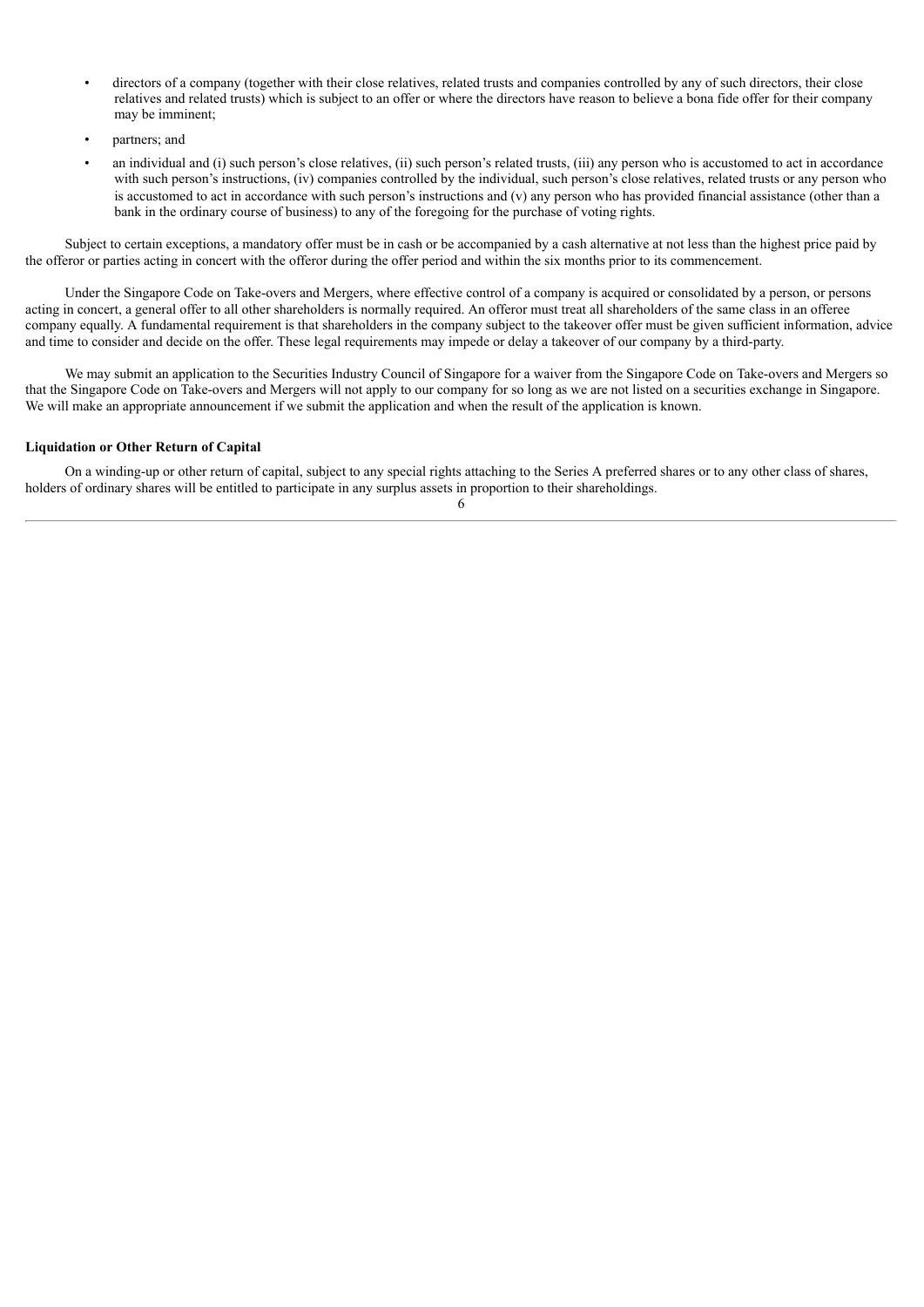#### **COMPARISON OF SHAREHOLDER RIGHTS**

We are incorporated under the laws of Singapore. The following discussion summarizes material differences between the rights of holders of our ordinary shares and the rights of holders of the common stock of a typical corporation incorporated under the laws of the state of Delaware which result from differences in governing documents and the laws of Singapore and Delaware.

This discussion does not purport to be a complete statement of the rights of holders of our ordinary shares under applicable law in Singapore and our constitution or the rights of holders of the common stock of a typical corporation under applicable Delaware law and a typical certificate of incorporation and bylaws.

#### **Board of Directors**

A typical certificate of incorporation and bylaws provides that the number of directors on the board of directors will be fixed from time to time by a vote of the majority of the authorized directors. Under Delaware law, a board of directors can be divided into classes and cumulative voting in the election of directors is only permitted if expressly authorized in a corporation's certificate of incorporation.

#### **Limitation on Personal Liability of Directors**

A typical certificate of incorporation provides for the elimination of personal monetary liability of directors for breach of fiduciary duties as directors to the fullest extent permissible under the laws of Delaware, except for liability (i) for any breach of a director's loyalty to the corporation or its stockholders, (ii) for acts or omissions not in good faith or which involve intentional misconduct or a knowing violation of law, (iii) under Section 174 of the Delaware General Corporation Law (relating to the liability of directors for unlawful payment of a dividend or an unlawful stock purchase or redemption) or  $(iv)$  for any transaction from which the director derived an improper personal benefit. A typical certificate of incorporation also provides that if the Delaware General Corporation Law is amended so as to allow further elimination of, or limitations on, director liability, then the liability of directors will be eliminated or limited to the fullest extent permitted by the Delaware General Corporation Law as so amended.

**Delaware Singapore**

The constitution of companies will typically state the minimum and maximum number of directors as well as provide that the number of directors may be increased or reduced by shareholders via ordinary resolution passed at a general meeting, provided that the number of directors following such increase or reduction is within the maximum (if any) and minimum number of directors provided in our constitution and the Singapore Companies Act, respectively.

Pursuant to the Singapore Companies Act, any provision (whether in the constitution, a contract with the company or otherwise) exempting or indemnifying a director against any liability which by law would otherwise attach to him or her in respect of any negligence, default, breach of duty or breach of trust of which such director may be guilty in relation to the company is void. However, a company is not prohibited from (a) purchasing and maintaining for any such director insurance against any such liability, or (b) indemnifying such director against any liability incurred by him or her to a person other than the company except when the indemnity is against any liability (i) of the director to pay a fine in criminal proceedings, (ii) of the director to pay a penalty in respect of noncompliance with any regulatory requirements, (iii) incurred by the director in defending criminal proceedings in which he or she is convicted, (iv) incurred by the director in defending civil proceedings brought by the company or a related company in which judgment is given against him or her, or (v) incurred by the director in connection with an application for relief under Section  $76A(13)$  or Section 391 of the Singapore Companies Act in which the court refuses to grant him or her relief. Nevertheless, a director can be released by the shareholders of a company for breaches of duty to a company except in the case of fraud, illegality, insolvency of the company and oppression or disregard of minority interests.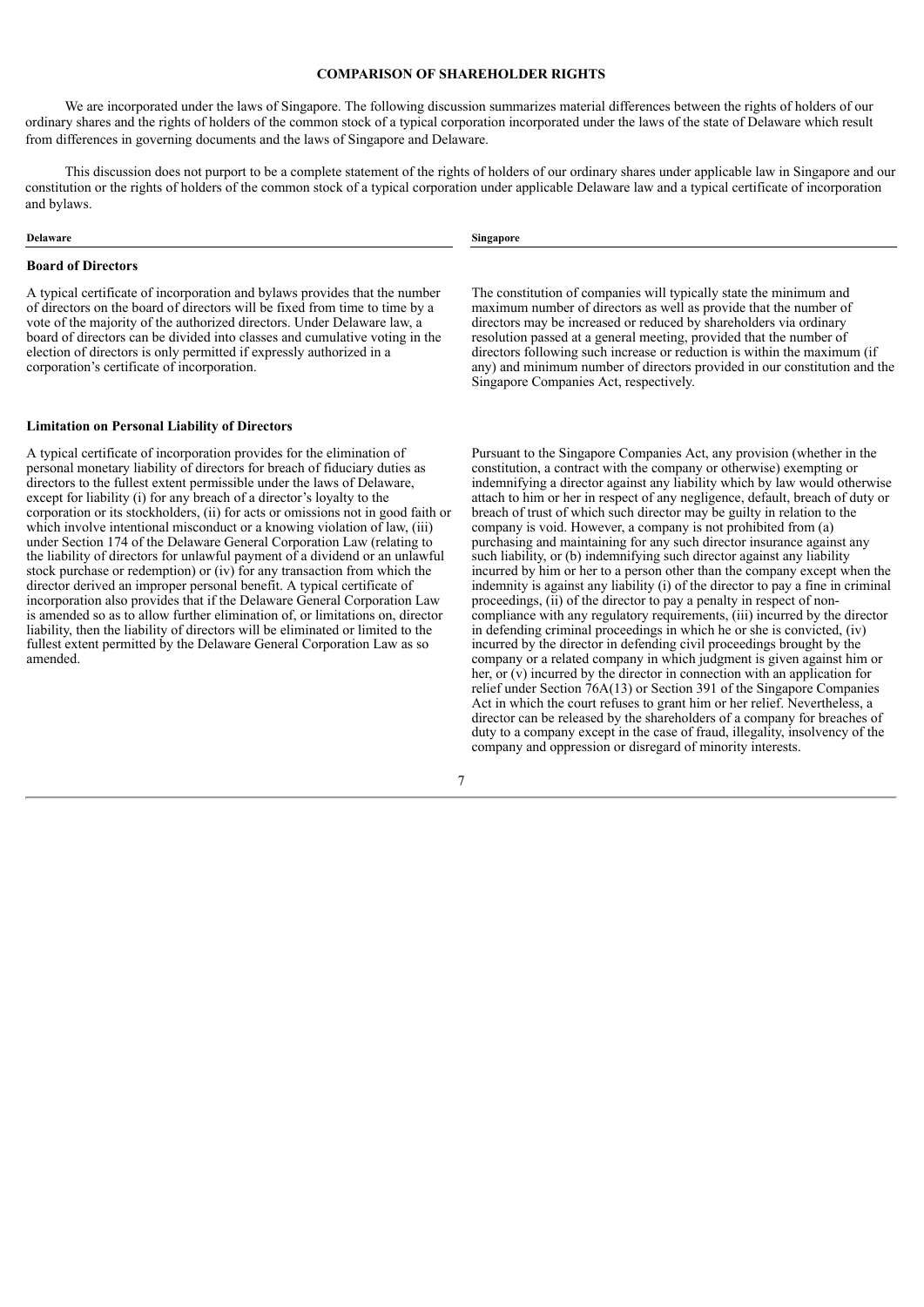#### **Interested Shareholders**

Section 203 of the Delaware General Corporation Law generally prohibits a Delaware corporation from engaging in specified corporate transactions (such as mergers, stock and asset sales, and loans) with an "interested stockholder" for three years following the time that the stockholder becomes an interested stockholder. Subject to specified exceptions, an "interested stockholder" is a person or group that owns 15% or more of the corporation's outstanding voting stock (including any rights to acquire stock pursuant to an option, warrant, agreement, arrangement or understanding, or upon the exercise of conversion or exchange rights, and stock with respect to which the person has voting rights only), or is an affiliate or associate of the corporation and was the owner of 15% or more of the voting stock at any time within the previous three years.

A Delaware corporation may elect to "opt out" of, and not be governed by, Section 203 through a provision in either its original certificate of incorporation, or an amendment to its original certificate or bylaws that was approved by majority stockholder vote. With a limited exception, this amendment would not become effective until 12 months following its adoption

#### **Removal of Directors**

A typical certificate of incorporation and bylaws provide that, subject to the rights of holders of any preferred stock, directors may be removed at any time by the affirmative vote of the holders of at least a majority, or in some instances a supermajority, of the voting power of all of the then outstanding shares entitled to vote generally in the election of directors, voting together as a single class. A certificate of incorporation could also provide that such a right is only exercisable when a director is being removed for cause (removal of a director only for cause is the default rule in the case of a classified board).

Subject to the Singapore Companies Act and every other Singapore statute for the time being in force and affecting the Company, we may indemnify our directors against costs, charges, fees, and other expenses that may be incurred by any of them in defending any proceedings (whether civil or criminal) relating to anything done or omitted or alleged to be done or omitted by such person acting in his or her capacity as a director of our company, in which judgment is given in his or her favor, or in which he or she is acquitted or in which the courts have granted relief pursuant to the provisions of the Singapore Companies Act, provided that such indemnity shall not extend to any liability which by law would otherwise attach to him or her in respect of any negligence, default, breach of duty or breach of trust of which he may be guilty in relation to our company, or which would otherwise result in such indemnity being voided under applicable Singapore laws.

There are no comparable provisions under the Singapore Companies Act with respect to public companies which are not listed on the Singapore Exchange Securities Trading Limited.

Under the Singapore Companies Act, directors of a public company may be removed before expiration of their term of office, despite anything in its constitution or in any agreement between the public company and such directors, by ordinary resolution (i.e., a resolution which is passed by a simple majority of those shareholders present and voting in person or by proxy). Notice of the intention to move such a resolution has to be given to the company not less than 28 days before the meeting at which it is moved. The company must then give notice of such resolution to its shareholders not less than 14 days before the meeting. Where any director removed in this manner was appointed to represent the interests of any particular class of shareholders or debenture holders, the resolution to remove the director does not take effect until the director's successor has been appointed.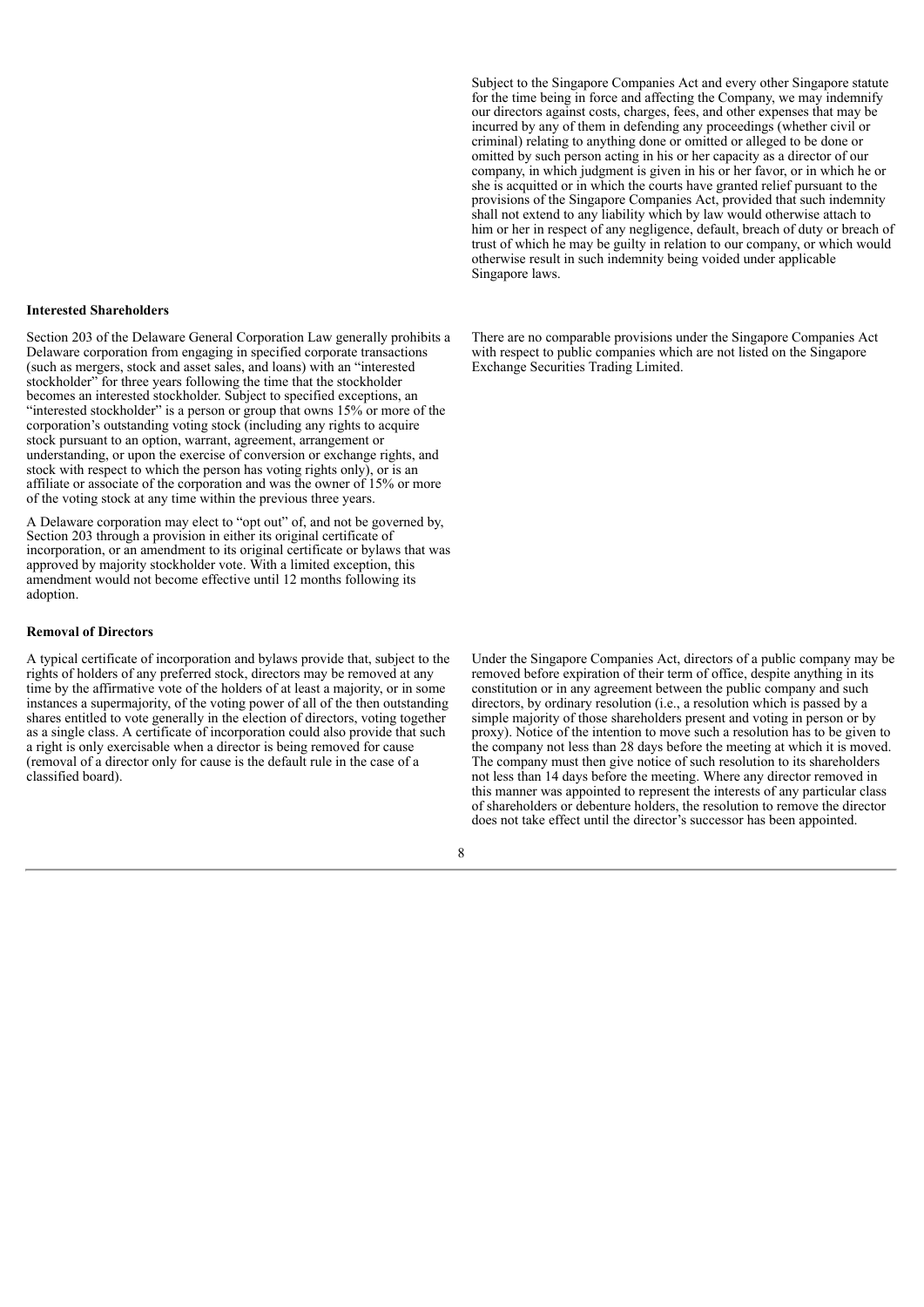#### **Filling Vacancies on the Board of Directors**

A typical certificate of incorporation and bylaws provide that, subject to the rights of the holders of any preferred stock, any vacancy, whether arising through death, resignation, retirement, disqualification, removal, an increase in the number of directors or any other reason, may be filled by a majority vote of the remaining directors, even if such directors remaining in office constitute less than a quorum, or by the sole remaining director. Any newly elected director usually holds office for the remainder of the full term expiring at the annual meeting of stockholders at which the term of the class of directors to which the newly elected director has been elected expires.

#### **Amendment of Governing Documents**

Under the Delaware General Corporation Law, amendments to a corporation's certificate of incorporation require the approval of stockholders holding a majority of the outstanding shares entitled to vote on the amendment. If a class vote on the amendment is required by the Delaware General Corporation Law, a majority of the outstanding stock of the class is required, unless a greater proportion is specified in the certificate of incorporation or by other provisions of the Delaware General Corporation Law.

Under the Delaware General Corporation Law, the board of directors may amend bylaws if so authorized in the charter. The stockholders of a Delaware corporation also have the power to amend bylaws.

**Meetings of Shareholders**

#### *Annual and Special Meetings Annual General Meetings*

Typical bylaws provide that annual meetings of stockholders are to be held on a date and at a time fixed by the board of directors. Under the Delaware General Corporation Law, a special meeting of stockholders may be called by the board of directors or by any other person authorized to do so in the certificate of incorporation or the bylaws.

The constitution of a Singapore company typically provides that the directors have the power to appoint any person to be a director, either to fill a vacancy or as an addition to the existing directors, but so that the total number of directors shall not at any time exceed the maximum number (if any) fixed by or in accordance with the constitution. Any director so appointed shall hold office until the next following annual general meeting, where such director will then be eligible for re-election. Our constitution provides that the directors may appoint any person to be a director either to fill a casual vacancy or as an additional director but so that the total number of Directors shall not at any time exceed the maximum number fixed by or in accordance with the constitution.

Our constitution may be altered by special resolution (i.e., a resolution passed by at least a three-fourths majority of the shareholders entitled to vote, present in person or by proxy at a meeting for which not less than 21 days' written notice is given). The board of directors has no right to amend the constitution.

Under the Singapore Companies Act, an entrenching provision may be included in the constitution with which a company is formed and may at any time be inserted into the constitution of a company only if all the shareholders of the company agree. An entrenching provision is a provision of the constitution of a company to the effect that other specified provisions of the constitution may not be altered in the manner provided by the Singapore Companies Act or may not be so altered except (i) by a resolution passed by a specified majority greater than 75% (the minimum majority required by the Singapore Companies Act for a special resolution) or (ii) where other specified conditions are met. The Singapore Companies Act provides that such entrenching provision may be removed or altered only if all the members of the company agree.

All companies are required to hold an annual general meeting after the end of each financial year within either 4 months (in the case of a public company that is listed on an exchange in Singapore approved by the Monetary Authority of Singapore) or 6 months (in the case of any other company).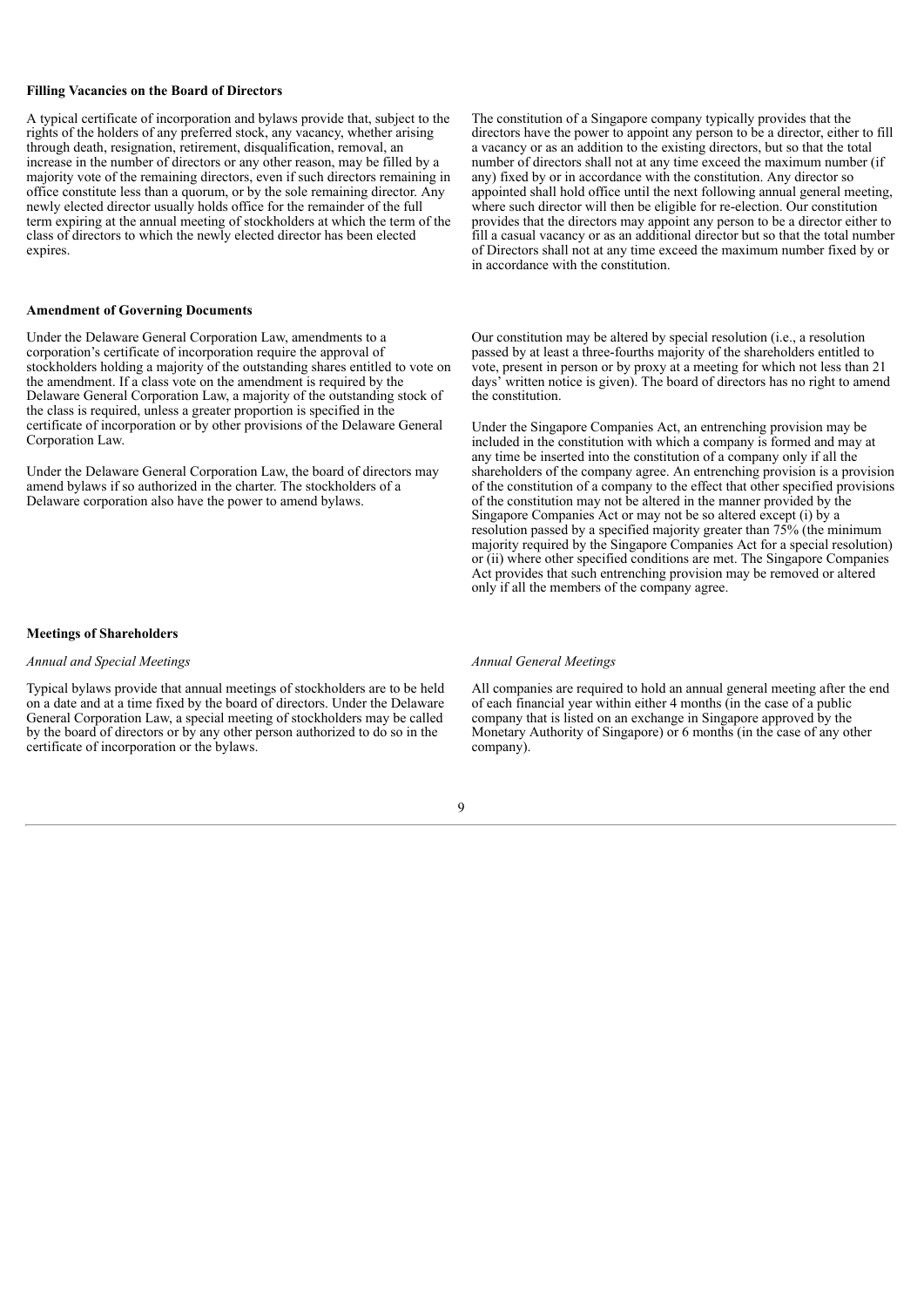#### *Quorum Requirements Quorum Requirements*

Under the Delaware General Corporation Law, a corporation's certificate of incorporation or bylaws can specify the number of shares which constitute the quorum required to conduct business at a meeting, provided that in no event shall a quorum consist of less than one-third of the shares entitled to vote at a meeting.

#### *Extraordinary General Meetings*

Any general meeting other than the annual general meeting is called an "extraordinary general meeting." Despite anything in the constitution, directors of a company must convene an extraordinary general meeting if required to do so by requisition (i.e. written notice, requiring that a meeting be called, given to the directors) by shareholder(s) holding not less than 10% of the total number of paid-up shares as at the date of the deposit of the requisition carrying the right of voting at general meetings of the company. In addition, the constitution usually also provides that general meetings may be convened in accordance with the Singapore Companies Act by the directors.

Our constitution provides that any two shareholders present in person or by proxy or by attorney or, in the case of a corporation, by a representative and entitled to vote thereat; in each case representing in aggregate not less than a majority of the total voting rights of all shareholders having the right to vote at a general meeting, shall constitute a quorum. In the event a quorum is not present, the meeting if not convened on the requisition of shareholders may be adjourned for one week. When reconvened, the quorum for the meeting will be the same and if at such adjourned meeting a quorum is not present, the meeting will be dissolved.

#### *Shareholders' Rights at Meetings*

The Singapore Companies Act provides that every member has, despite any provision in the constitution, a right to attend any general meeting of the company and to speak on any resolution before the meeting. The company's constitution may provide that a member shall not be entitled to vote unless all calls or other sums personally payable by the member in respect of shares in the company have been paid.

Public companies may issue non-voting shares and shares that confer special, limited and conditional voting rights, such that the holder of a share may vote on a resolution before a general meeting if, in accordance with the provisions of Section 64A of the Singapore Companies Act, the share confers on the holder a right to vote on the resolution.

#### *Circulation of Shareholders' Resolutions*

Under the Singapore Companies Act, (a) any number of shareholders representing not less than 5% of the total voting rights of all the shareholders having at the date of requisition a right to vote at a meeting to which the requisition relates or (b) not less than 100 shareholders holding shares on which there has been paid up an average sum, per shareholder, of not less than S\$500, may requisition the company to give to shareholders notice of any resolution which may properly be moved and is intended to be moved at the next annual general meeting, and circulate to shareholders any statement of not more than 1,000 words with respect to the matter referred to in any proposed resolution or the business to be dealt with at that meeting.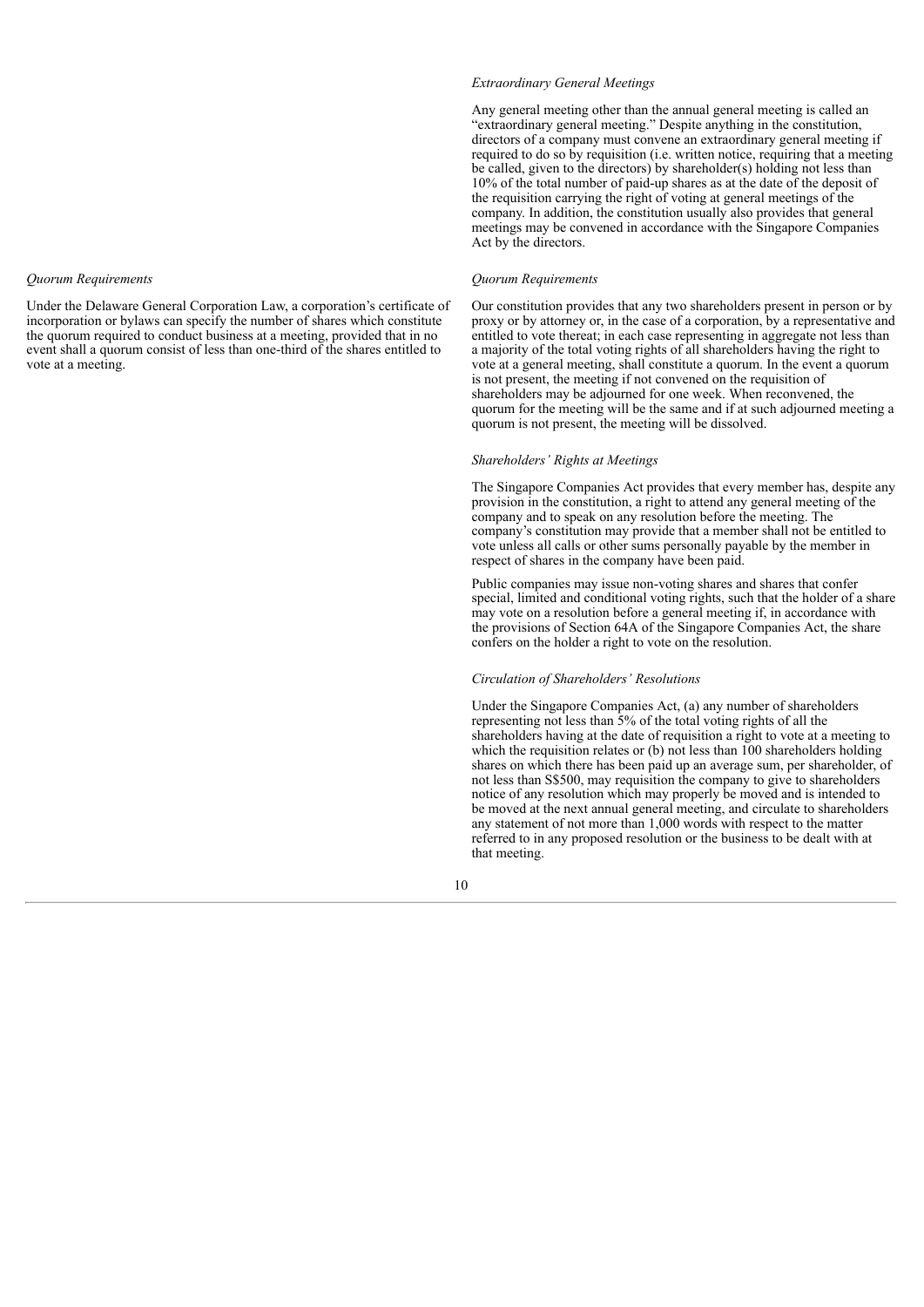#### **Indemnification of Officers, Directors and Employees**

Under the Delaware General Corporation Law, subject to specified limitations in the case of derivative suits brought by a corporation's stockholders in its name, a corporation may indemnify any person who is made a party to any third-party action, suit or proceeding on account of being a director, officer, employee or agent of the corporation (or was serving at the request of the corporation in such capacity for another corporation, partnership, joint venture, trust or other enterprise) against expenses, including attorney's fees, judgments, fines and amounts paid in settlement actually and reasonably incurred by him or her in connection with the action, suit or proceeding through, among other things, a majority vote of a quorum consisting of directors who were not parties to the suit or proceeding, if the person:

- acted in good faith and in a manner he or she reasonably believed to be in or not opposed to the best interests of the corporation or, in some circumstances, at least not opposed to its best interests; and
- in a criminal proceeding, had no reasonable cause to believe his or her conduct was unlawful.

Delaware corporate law permits indemnification by a corporation under similar circumstances for expenses (including attorneys' fees) actually and reasonably incurred by such persons in connection with the defense or settlement of a derivative action or suit, except that no indemnification may be made in respect of any claim, issue or matter as to which the person is adjudged to be liable to the corporation unless the Delaware Court of Chancery or the court in which the action or suit was brought determines upon application that the person is fairly and reasonably entitled to indemnity for the expenses which the court deems to be proper.

To the extent a director, officer, employee or agent is successful in the defense of such an action, suit or proceeding, the corporation is required by Delaware corporate law to indemnify such person for reasonable expenses incurred thereby. Expenses (including attorneys' fees) incurred by such persons in defending any action, suit or proceeding may be paid in advance of the final disposition of such action, suit or proceeding upon receipt of an undertaking by or on behalf of that person to repay the amount if it is ultimately determined that that person is not entitled to be so indemnified.

Under Section 172 of the Singapore Companies Act, any provision exempting or indemnifying the officers of a company (including directors) against liability, which by law would otherwise attach to them in connection with any negligence, default, breach of duty or breach of trust in relation to the company is void.

However, the Singapore Companies Act allows a company to:

- purchase and maintain for any officer insurance against any liability which by law would otherwise attach to such officer in connection with any negligence, default, breach of duty or breach of trust in relation to the company;
- indemnify such officer against any liability incurred by him or her to a person other than the company except when the indemnity is against any liability  $(i)$  of the officer to pay a fine in criminal proceedings, (ii) of the officer to pay a penalty in respect of non-compliance with any regulatory requirements, (iii) incurred by the officer in defending criminal proceedings in which he or she is convicted, (iv) incurred by the officer in defending civil proceedings brought by the company or a related company in which judgment is given against him or her, or (v) incurred by the officer in connection with an application for relief under Section 76A(13) or Section 391 of the Singapore Companies Act in which the court refuses to grant him or her relief.

In cases where a director is sued by the company, the Singapore Companies Act gives the court the power to relieve directors either wholly or partially from their liability for their negligence, default, breach of duty or breach of trust. In order for relief to be obtained, it must be shown that (i) the director acted reasonably and honestly; and (ii) it is fair, having regard to all the circumstances of the case including those connected with such director's appointment, to excuse the director. However, Singapore case law has indicated that such relief will not be granted to a director who has benefited as a result of his or her breach of trust.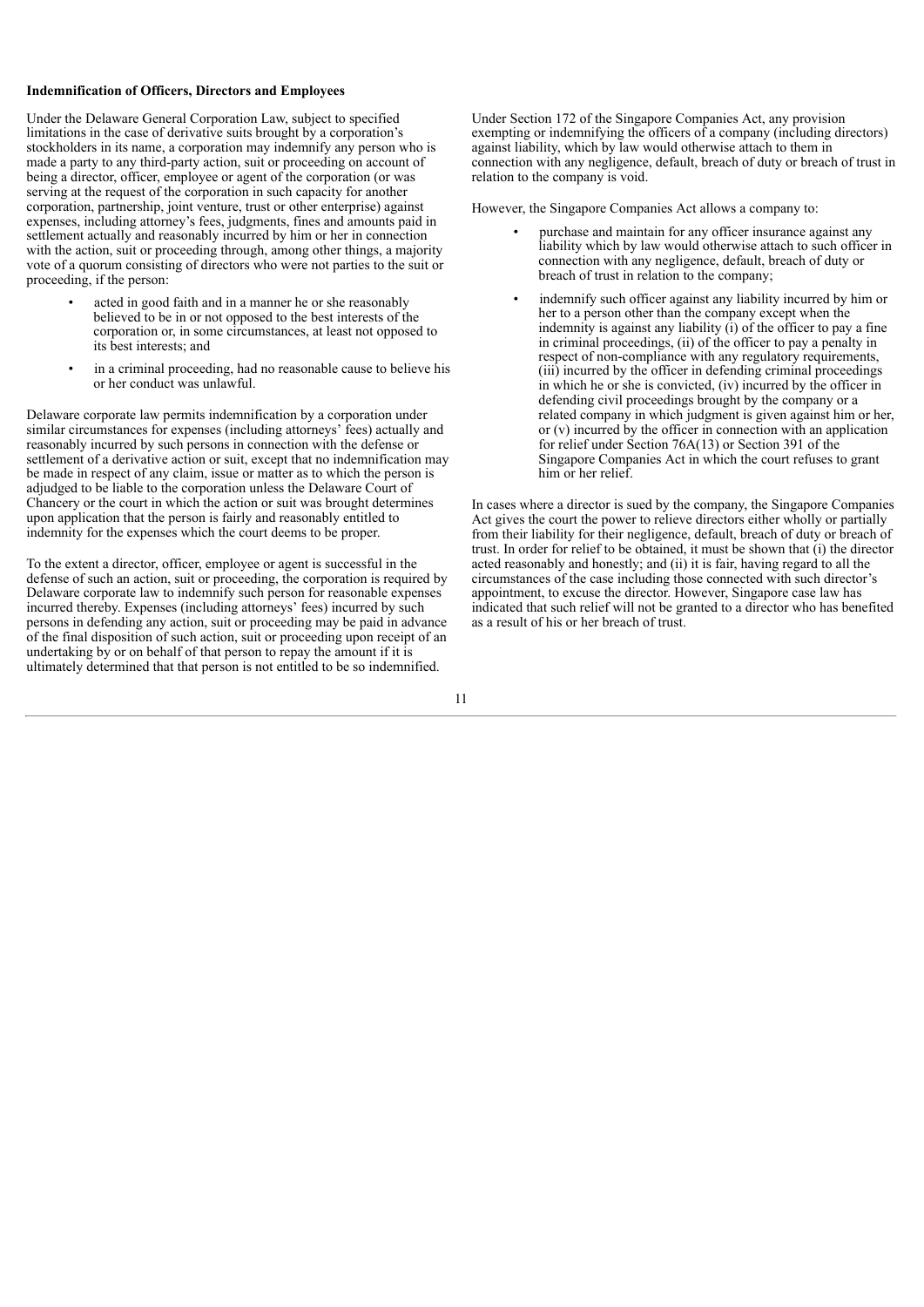#### **Shareholder Approval of Issuances of Shares**

Under Delaware law, the board of directors has the authority to issue, from time to time, capital stock in its sole discretion, as long the number the shares to be issued, together with those shares that are already issued and outstanding and those shares reserved to be issued, do not exceed the authorized capital for the corporation as previously approved by the stockholders and set forth in the corporation's certificate of incorporation. Under the foregoing circumstances, no additional stockholder approval is required for the issuance of capital stock. Under Delaware law, stockholder approval is required (i) for any amendment to the corporation's certificate of incorporation to increase the authorized capital and (ii) for the issuance of stock in a direct merger transaction where the number of shares exceeds 20% of the corporation's shares outstanding prior to the transaction, regardless of whether there is sufficient authorized capital.

Our constitution provides that subject to the provisions of the Singapore Companies Act and every other applicable statute for the time being in force concerning companies and affecting the company, the directors and officers are entitled to be indemnified against costs, charges, fees and other expenses that may be incurred by such person in defending any proceedings, whether civil or criminal, which relates to anything done or omitted or alleged to be done or omitted by such person as a director, officer or employee of the company and in which judgment is given in his or her favor or in which such person is acquitted or in which the courts have granted relief pursuant to the provisions of the Singapore Companies Act, provided that such indemnity shall not extend to any liability which by law would otherwise attach to him or her in respect of any negligence, default, breach of duty or breach of trust of which he or she may be guilty in relation to the company, or which would otherwise result in such indemnity being voided under applicable Singapore laws.

Section 161 of the Singapore Companies Act provides that despite anything in the company's constitution, the directors must not exercise any power to issue shares without prior approval of Company's shareholders in a general meeting. The affirmative vote of shareholders holding at least a majority of the ordinary shares held by the shareholders present in person or represented by proxy at the annual general meeting and entitled to vote is required for this authorization. Once this shareholders' approval is obtained, unless previously revoked or varied by the company in general meeting, it continues in force until the conclusion of the next annual general meeting or the expiration of the period within which the next annual general meeting after that date is required by law to be held, whichever is earlier; but any approval may be revoked or varied by the company in general meeting. Notwithstanding this general authorization to allot and issue our ordinary shares, Wave will be required to seek shareholder approval with respect to future issuances of ordinary shares, where required under The Nasdaq Stock Market rules, such as if we were to propose an issuance of ordinary shares that would result in a change in control of Wave or in connection with a transaction involving the issuance of ordinary shares representing 20% or more of our outstanding ordinary shares.

#### **Shareholder Approval of Business Combinations**

Generally, under the Delaware General Corporation Law, completion of a merger, consolidation, or the sale, lease or exchange of substantially all of a corporation's assets or dissolution requires approval by the board of directors and by a majority (unless the certificate of incorporation requires a higher percentage) of outstanding stock of the corporation entitled to vote.

The Singapore Companies Act and the Insolvency, Restructuring and Dissolution Act 2018 mandates that specified corporate actions require approval by the shareholders in a general meeting, notably:

> despite anything in the company's constitution, directors must not carry into effect any proposals for disposing of the whole or substantially the whole of the company's undertaking or property unless those proposals have been approved by shareholders in a general meeting;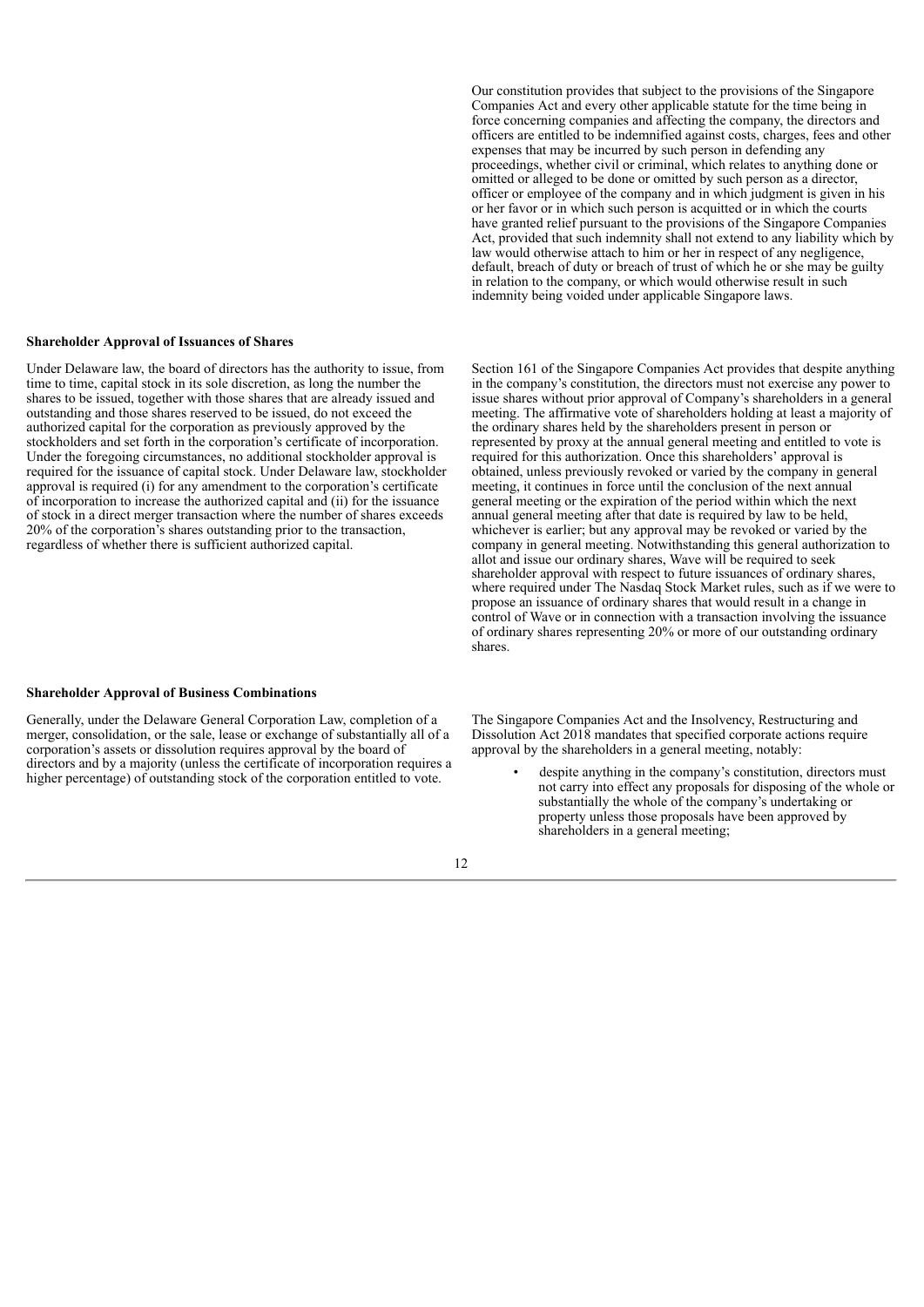The Delaware General Corporation Law also requires a special vote of stockholders in connection with a business combination with an "interested stockholder" as defined in section 203 of the Delaware General Corporation Law. See "—Interested Shareholders" above.

#### **Shareholder Action Without A Meeting**

Under the Delaware General Corporation Law, unless otherwise provided in a corporation's certificate of incorporation, any action that may be taken at a meeting of stockholders may be taken without a meeting, without prior notice and without a vote if the holders of outstanding stock, having not less than the minimum number of votes that would be necessary to authorize such action, consent in writing. It is not uncommon for a corporation's certificate of incorporation to prohibit such action.

#### **Shareholder Suits**

Under the Delaware General Corporation Law, a stockholder may bring a derivative action on behalf of the corporation to enforce the rights of the corporation. An individual also may commence a class action suit on behalf of himself or herself and other similarly situated stockholders where the requirements for maintaining a class action under the Delaware General Corporation Law have been met. A person may institute and maintain such a suit only if such person was a stockholder at the time of the transaction which is the subject of the suit or his or her shares thereafter devolved upon him or her by operation of law. Additionally, under Delaware case law, the plaintiff generally must be a stockholder not only at the time of the transaction which is the subject of the suit, but also through the duration of the derivative suit. The Delaware General Corporation Law also requires that the derivative plaintiff make a demand on the directors of the corporation to assert the corporate claim before the suit may be prosecuted by the derivative plaintiff, unless such demand would be futile.

the company may by special resolution resolve that it be wound up voluntarily;

- subject to the constitution of each amalgamating company, an amalgamation proposal must be approved by the shareholders of each amalgamating company via special resolution at a general meeting;
- a compromise or arrangement proposed between a company and its shareholders, or any class of them, must, among other things, be approved by a majority in number representing threefourths in value of the shareholders or class of shareholders present and voting either in person or by proxy at the meeting ordered by the court; and
- despite anything in the company's constitution, the directors must not, without the prior approval of shareholders, issue shares, including shares being issued in connection with corporate actions.

There are no equivalent provisions under the Singapore Companies Act in respect of public companies which are listed on a securities exchange, like our company.

#### *Standing*

Only registered shareholders of our company reflected in our register of members are recognized under Singapore law as shareholders of our company. As a result, only registered shareholders have legal standing to institute shareholder actions against us or otherwise seek to enforce their rights as shareholders. Holders of book-entry interests in our shares will be required to exchange their book-entry interests for certificated shares and to be registered as shareholders in our shareholder register in order to institute or enforce any legal proceedings or claims against us, our directors or our executive officers relating to shareholder rights. A holder of book-entry interests may become a registered shareholder of our company by exchanging its interest in our shares for certificated shares and being registered in our shareholder register.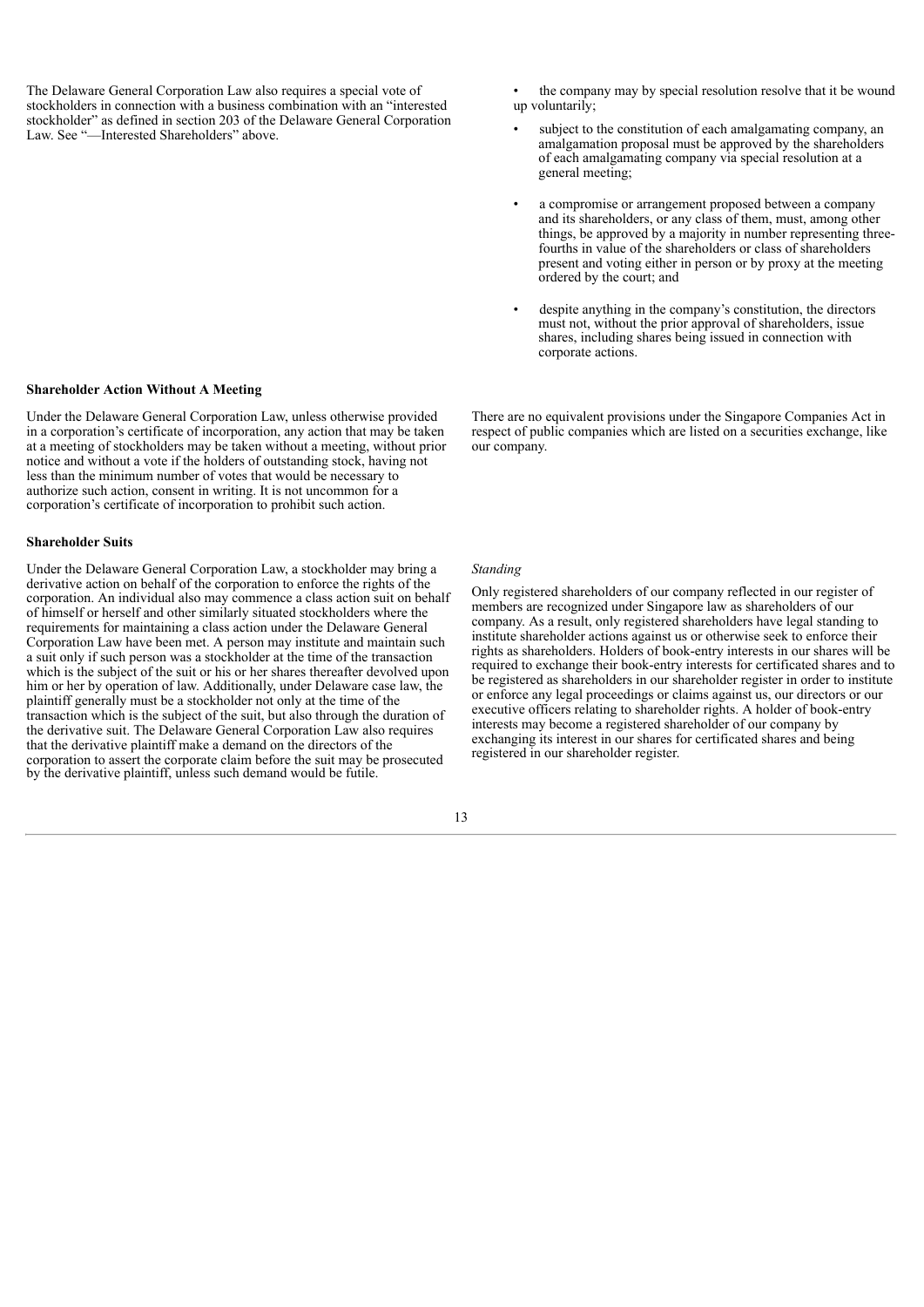#### *Personal remedies in cases of oppression or injustice*

A shareholder may apply to the court for an order under Section 216 of the Singapore Companies Act to remedy situations where (i) the company's affairs are being conducted or the powers of the company's directors are being exercised in a manner oppressive to, or in disregard of the interests of one or more of the shareholders or holders of debentures of the company, including the applicant; or (ii) the company has done an act, or threatens to do an act, or the shareholders or holders of debentures have passed some resolution, which unfairly discriminates against, or is otherwise prejudicial to, one or more of the company's shareholders or holders of debentures, including the applicant.

Singapore courts have wide discretion as to the relief they may grant under such application, including, *inter alia*, directing or prohibiting any act or cancelling or varying any transaction or resolution, providing that the company be wound up, or authorizing civil proceedings to be brought in the name of or on behalf of the company by such person or persons and on such terms as the court directs.

#### *Derivative actions and arbitrations*

The Singapore Companies Act has a provision which provides a mechanism enabling shareholders to apply to the court for leave to bring a derivative action or commence an arbitration on behalf of the company. Derivative actions are also allowed as a common law action.

Applications are generally made by shareholders of the company, but courts are given the discretion to allow such persons as they deem proper to apply (e.g., beneficial owner of shares).

It should be noted that this provision of the Singapore Companies Act is primarily used by minority shareholders to bring an action or arbitration in the name and on behalf of the company or intervene in an action or arbitration to which the company is a party for the purpose of prosecuting, defending or discontinuing the action or arbitration on behalf of the company. Prior to commencing a derivative action or arbitration, the court must be satisfied that (i) 14 days' notice has been given to the directors of the company of the party's intention to commence such action or arbitration if the directors of the company do not bring, diligently prosecute or defend or discontinue the action, (ii) the party is acting in good faith and (iii) it appears to be prima facie in the interests of the company that the action be brought, prosecuted, defended or discontinued.

#### *Class actions*

The concept of class action suits in the United States, which allows individual shareholders to bring an action seeking to represent the class or classes of shareholders, does not exist in the same manner in Singapore. In Singapore, it is possible as a matter of procedure for a number of shareholders who have a common interest in any proceedings, to begin proceedings as a group with one or more of such shareholders representing the group.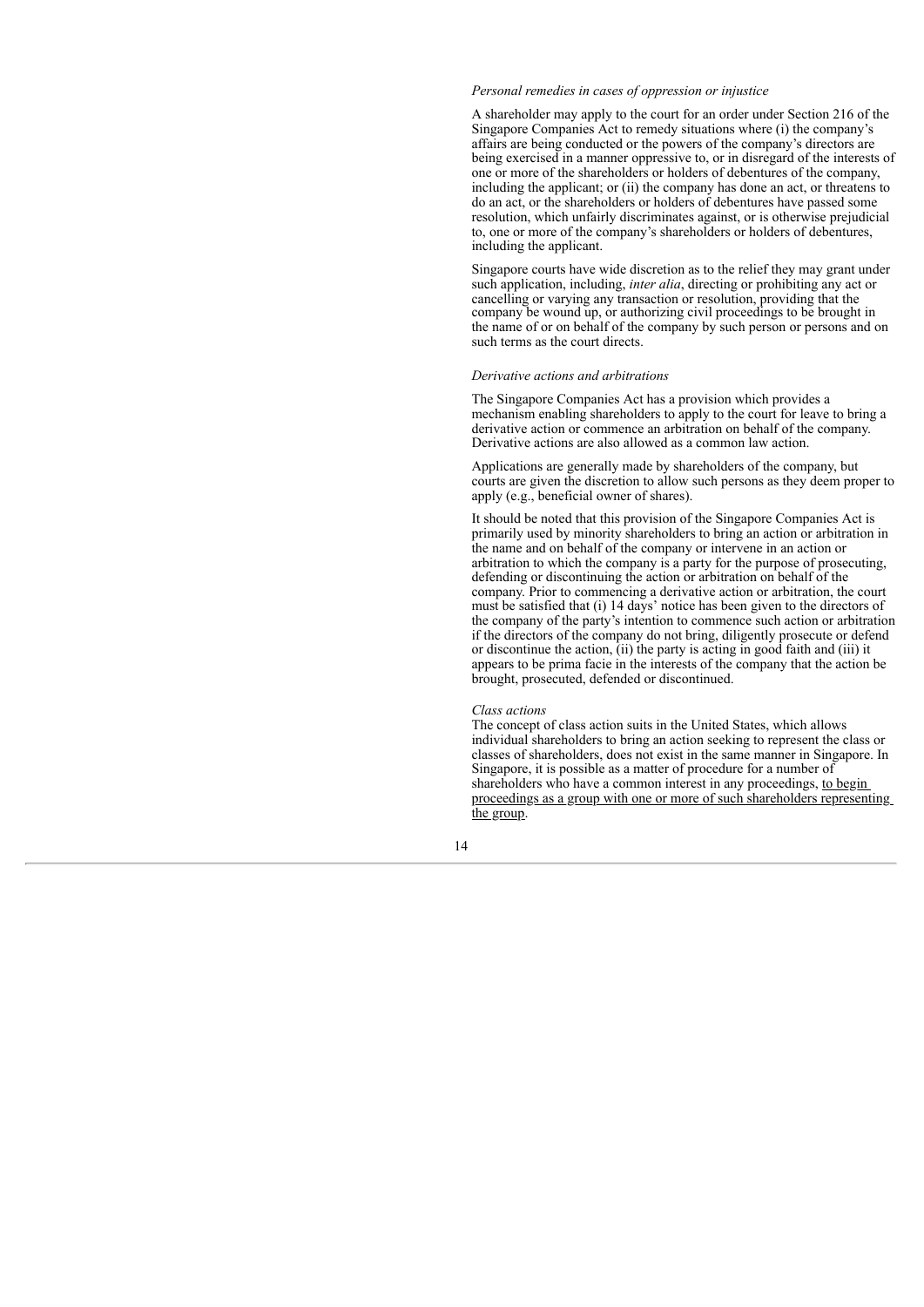#### **Distributions and Dividends; Repurchases and Redemptions**

The Delaware General Corporation Law permits a corporation to declare and pay dividends out of statutory surplus or, if there is no surplus, out of net profits for the fiscal year in which the dividend is declared and/or for the preceding fiscal year as long as the amount of capital of the corporation following the declaration and payment of the dividend is not less than the aggregate amount of the capital represented by the issued and outstanding stock of all classes having a preference upon the distribution of assets.

Under the Delaware General Corporation Law, any corporation may purchase or redeem its own shares, except that generally it may not purchase or redeem these shares if the capital of the corporation is impaired at the time or would become impaired as a result of the redemption. A corporation may, however, purchase or redeem out of capital shares that are entitled upon any distribution of its assets to a preference over another class or series of its shares if the shares are to be retired and the capital reduced.

The Singapore Companies Act provides that no dividend is payable to the shareholders of any company except out of profits.

The Singapore Companies Act does not provide a definition on when profits are deemed to be available for the purpose of paying dividends and this is accordingly governed by case law.

Our constitution provides that no dividend can be paid otherwise than out of profits.

#### *Acquisition of a company's own shares*

The Singapore Companies Act generally prohibits a company from acquiring its own shares or purporting to acquire the shares of its holding company or ultimate holding company, whether directly or indirectly, in any way, subject to certain exceptions. Any contract or transaction made or entered into in contravention of the aforementioned prohibition by which a company acquires or purports to acquire its own shares or shares in its holding company or ultimate holding company is void. However, provided that it is expressly permitted to do so by its constitution and subject to the special conditions of each permitted acquisition contained in the Singapore Companies Act, a company may:

- redeem redeemable preferred shares on such terms and in such manner as is provided by its constitution. Preferred shares may be redeemed out of capital only if all the directors make a solvency statement in relation to such redemption in accordance with the Singapore Companies Act, and the company lodges a copy of the statement with the Registrar of Companies;
- whether listed on an exchange in Singapore approved by the Monetary Authority of Singapore or any securities exchange outside Singapore, or not, make an off-market purchase of its own shares in accordance with an equal access scheme authorized in advance at a general meeting;
- make a selective off-market purchase of its own shares in accordance with an agreement authorized in advance at a general meeting by a special resolution where persons whose shares are to be acquired and their associated persons have abstained from voting; and
- whether listed on an exchange in Singapore approved by the Monetary Authority of Singapore or any securities exchange outside Singapore, or not, make an acquisition of its own shares under a contingent purchase contract which has been authorized in advance at a general meeting by a special resolution.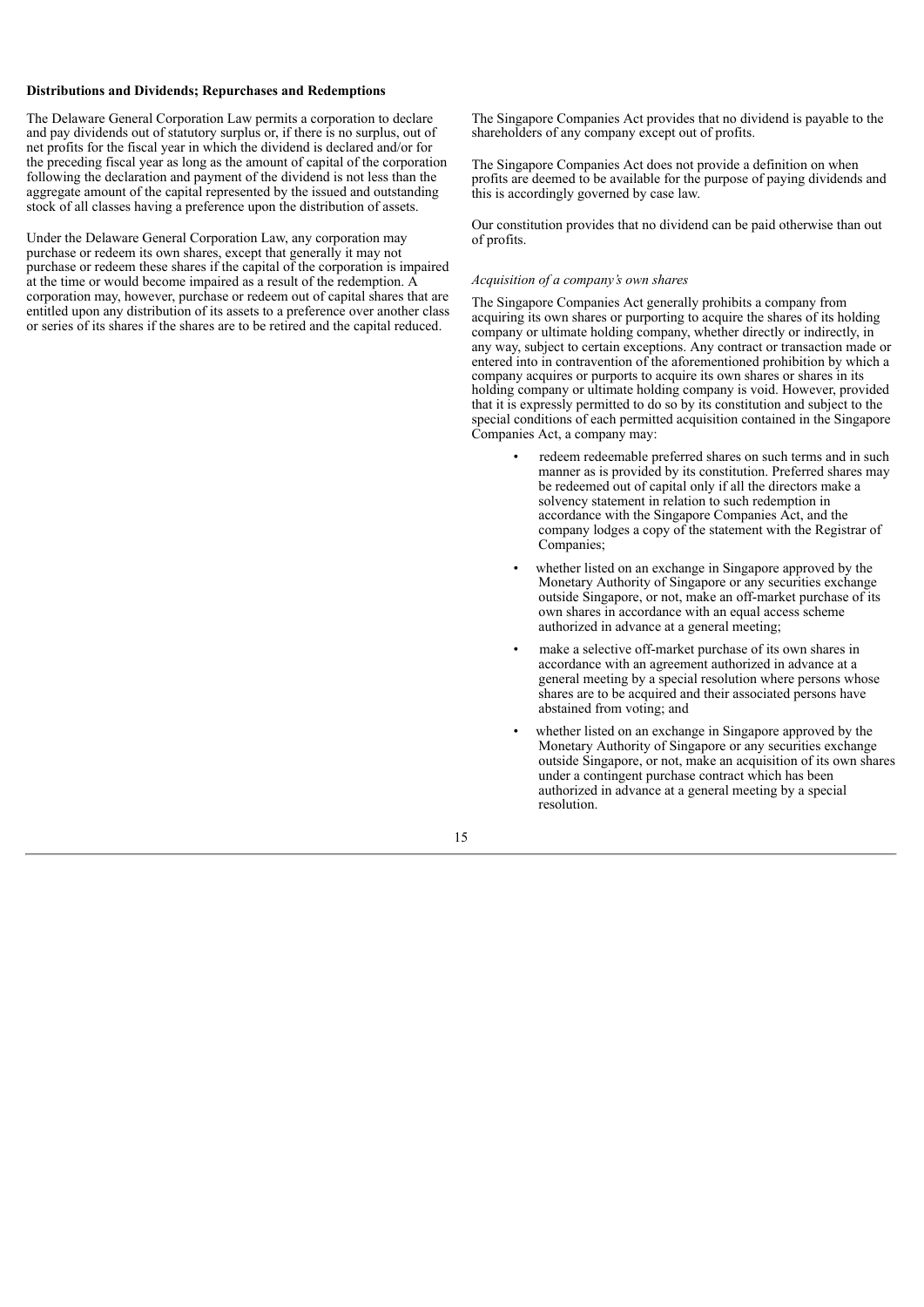A company may also purchase its own shares by an order of a Singapore court.

The total number of ordinary shares, stocks in any class and non-redeemable preferred shares that may be acquired by a company in a relevant period must not exceed 20% (or such other prescribed percentage) of the total number of ordinary shares, stocks in any class or non-redeemable preferred shares (as the case may be) as of the date of the resolution to acquire the shares. Where, however, a company has reduced its share capital by a special resolution or a Singapore court made an order to such effect, the total number of ordinary shares, stocks in any class or non-redeemable preferred shares shall be taken to be the total number of ordinary shares, stocks in any class or non-redeemable preferred shares (as the case may be) as altered by the special resolution or the order of the court. Payment, including any expenses (including brokerage or commission) incurred directly in the acquisition by the company of its own shares, may be made out of the company's profits or capital, provided that the company is solvent.

#### *Financial assistance for the acquisition of shares*

A public company or a company whose holding company or ultimate holding company is a public company must not give financial assistance to any person whether directly or indirectly for the purpose of or in connection with:

- the acquisition or proposed acquisition of shares in the company or units of such shares; or
- the acquisition or proposed acquisition of shares in its holding company or ultimate holding company, or units of such shares.

Financial assistance may take the form of a loan, the giving of a guarantee, the provision of security, the release of an obligation, the release of a debt or otherwise.

However, it should be noted that a company may provide financial assistance for the acquisition of its shares or shares in its holding company or ultimate holding company if it complies with the requirements (including approval by special resolution) set out in the Singapore Companies Act.

Our constitution provides that subject to the provisions of the Singapore Companies Act, we may purchase or otherwise acquire our own shares upon such terms and subject to such conditions as we may deem fit. We may deal with any such shares which is so purchased or acquired by us in such manner as may be permitted under the Singapore Companies Act (including, without limitation, hold such shares as treasury shares).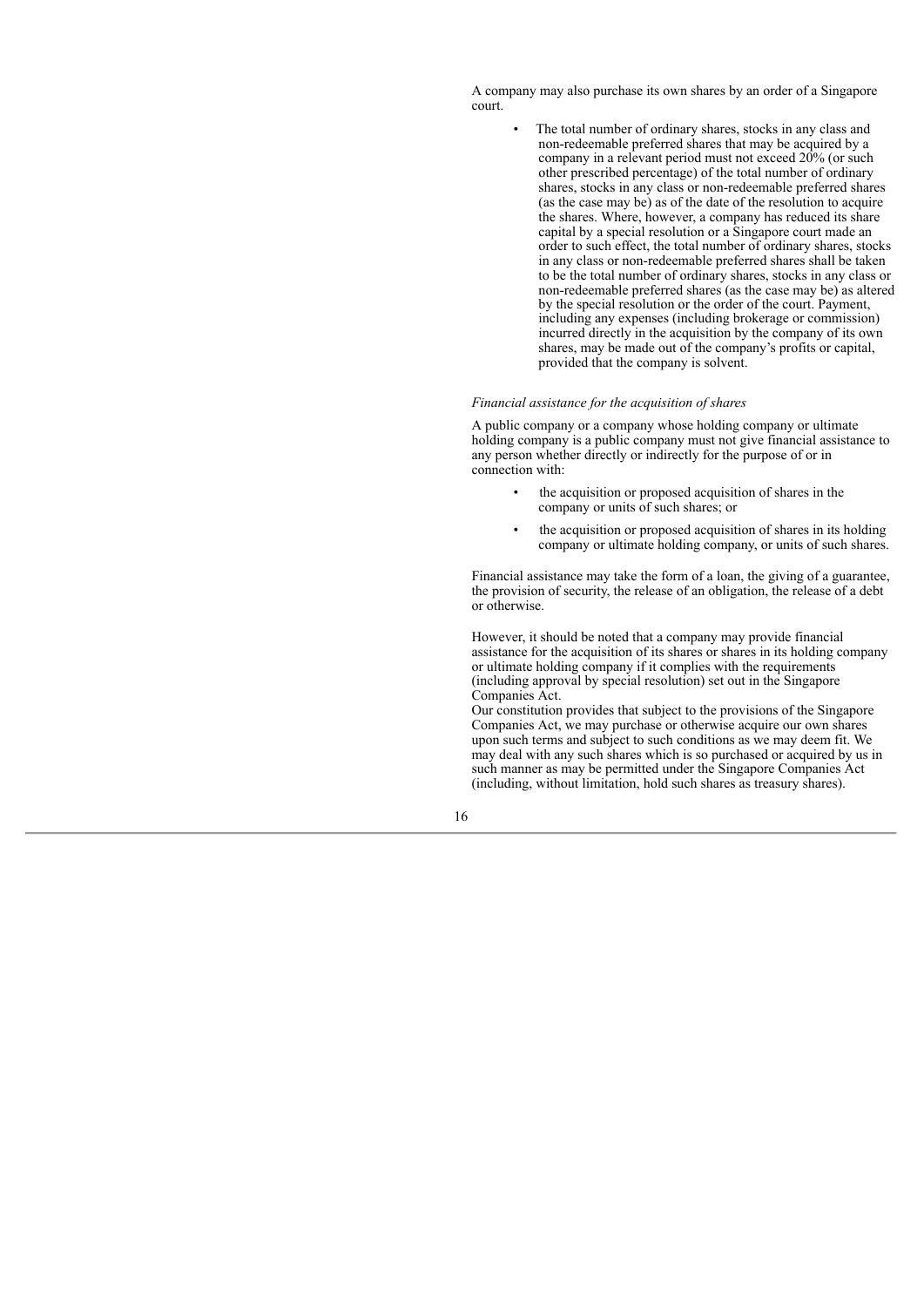#### **Transactions with Officers or Directors**

Under the Delaware General Corporation Law, some contracts or transactions in which one or more of a corporation's directors has an interest are not void or voidable because of such interest provided that some conditions, such as obtaining the required approval and fulfilling the requirements of good faith and full disclosure, are met. Under the Delaware General Corporation Law, either (a) the stockholders or the board of directors of a corporation must approve in good faith any such contract or transaction after full disclosure of the material facts or (b) the contract or transaction must have been "fair" as to the corporation at the time it was approved. If board approval is sought, the contract or transaction must be approved in good faith by a majority of disinterested directors after full disclosure of material facts, even though less than a majority of a quorum.

Under the Singapore Companies Act, directors and the chief executive officer of the company are not prohibited from dealing with the company, but where they have an interest, whether directly or indirectly, in a transaction with the company, that interest must be disclosed to the board of directors. In particular, every director or chief executive officer who is in any way, whether directly or indirectly, interested in a transaction or proposed transaction with the company must, as soon as is practicable after the relevant facts have come to such director's or, as the case may be, the chief executive officer's knowledge, declare the nature of such interest at a meeting of the directors or send a written notice to the company detailing the nature, character and extent of the interest.

In addition, a director or chief executive officer who holds any office or possesses any property which directly or indirectly might create interests in conflict with such director's or, as the case may be, the chief executive officer's duties as director or chief executive officer is required to declare the fact and the nature, character and extent of the conflict at a meeting of directors or send a written notice to the company detailing the nature, character and extent of the conflict.

The Singapore Companies Act extends the scope of this statutory duty of a director and chief executive officer to disclose any interests by pronouncing that an interest of a member of a director's or, as the case may be, the chief executive officer's family (including spouse, son, adopted son, step-son, daughter, adopted daughter and step-daughter) will be treated as an interest of the director or chief executive officer (as the case may be).

A director or chief executive officer is not deemed to be interested or to have been at any time interested in any transaction or proposed transaction where the interest of the director or chief executive officer (as the case may be) consists only of being a member or creditor of a corporation which is interested in the transaction or proposed transaction with the company if the interest may properly be regarded as immaterial. Where the transaction or the proposed transaction relates to any loan to the company, no disclosure need be made where the director or chief executive officer (as the case may be) has only guaranteed the repayment of such loan, unless the constitution provides otherwise.

Further, where any transaction or proposed transaction has been or will be made with or for the benefit of a related corporation (i.e., the holding company, subsidiary or subsidiary of a common holding company), the director or chief executive officer is not deemed to be interested or to have been at any time interested in such transaction or proposed transaction by virtue of only being a director or chief executive officer (as the case may be) of the related corporation, unless the constitution provides otherwise.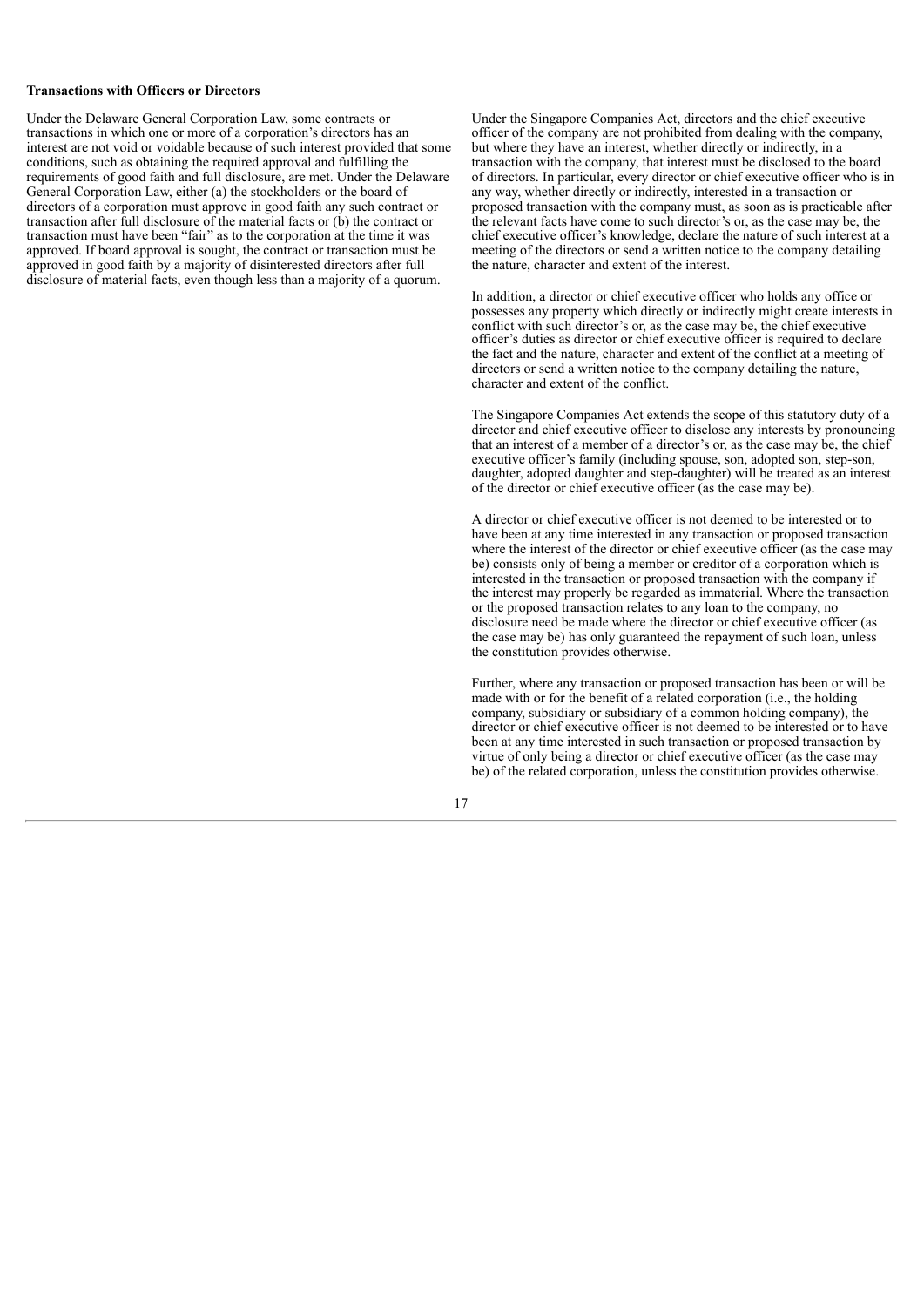Subject to specified exceptions, the Singapore Companies Act prohibits a company (other than an exempt private company) from, among others, (i) making a loan or a quasi-loan to its directors or to directors of a related corporation, or giving a guarantee or security in connection with such a loan or quasi-loan, (ii) entering into a credit transaction as creditor for the benefit of its directors or the directors of a related corporation, or giving a guarantee or any security in connection with such a credit transaction, (iii) arranging an assignment to or assumption by us of any rights, obligations or liabilities under a transaction which, if it had been entered into by us, would have been a restricted transaction, and (iv) taking part in an arrangement under which another person enters into a transaction which, if entered into by us, would have been a restricted transaction and such person obtains a benefit from us or our related corporation pursuant thereto. Companies are also prohibited from entering into any of these transactions with the spouse or children (whether adopted or natural or step-children) of its directors.

Subject to specified exceptions, the Singapore Companies Act prohibits a company (other than an exempt private company) from making a loan or a quasi-loan to another company or a limited liability partnership or entering into any guarantee or providing any security in connection with a loan or a quasi-loan made to another company or a limited liability partnership by a person other than the first-mentioned company, entering into a credit transaction as a creditor for the benefit of another company or a limited liability partnership, or entering into any guarantee or provide any security in connection with a credit transaction entered into by any person for the benefit of another company or a limited liability partnership if a director or directors of the first-mentioned company is or together are interested in 20% or more of the total voting power in the other company or the limited liability partnership (as the case may be).

Such prohibition also applies to a loan, quasi-loan, credit transaction made by a company (other than an exempt private company), a credit transaction made by a company (other than an exempt private company) for the benefit of another company or limited liability partnership and a guarantee or security provided by a company (other than an exempt private company) in connection with a loan or quasi-loan made by a person other than the firstmentioned company to another company or a limited liability partnership where such other company or limited liability partnership is incorporated or formed (as the case may be) outside Singapore, if a director or directors of the first-mentioned company (a) is or together are interested in 20% or more of the total voting power in the other company or limited liability partnership or (b) in a case where the other company does not have a share capital, exercises or together exercise control over the other company whether by reason of having the power to appoint directors or otherwise.

The Singapore Companies Act also provides that an interest of a member of a director's family (including spouse, son, adopted son, step-son, daughter, adopted daughter and step-daughter) will be treated as an interest of the director.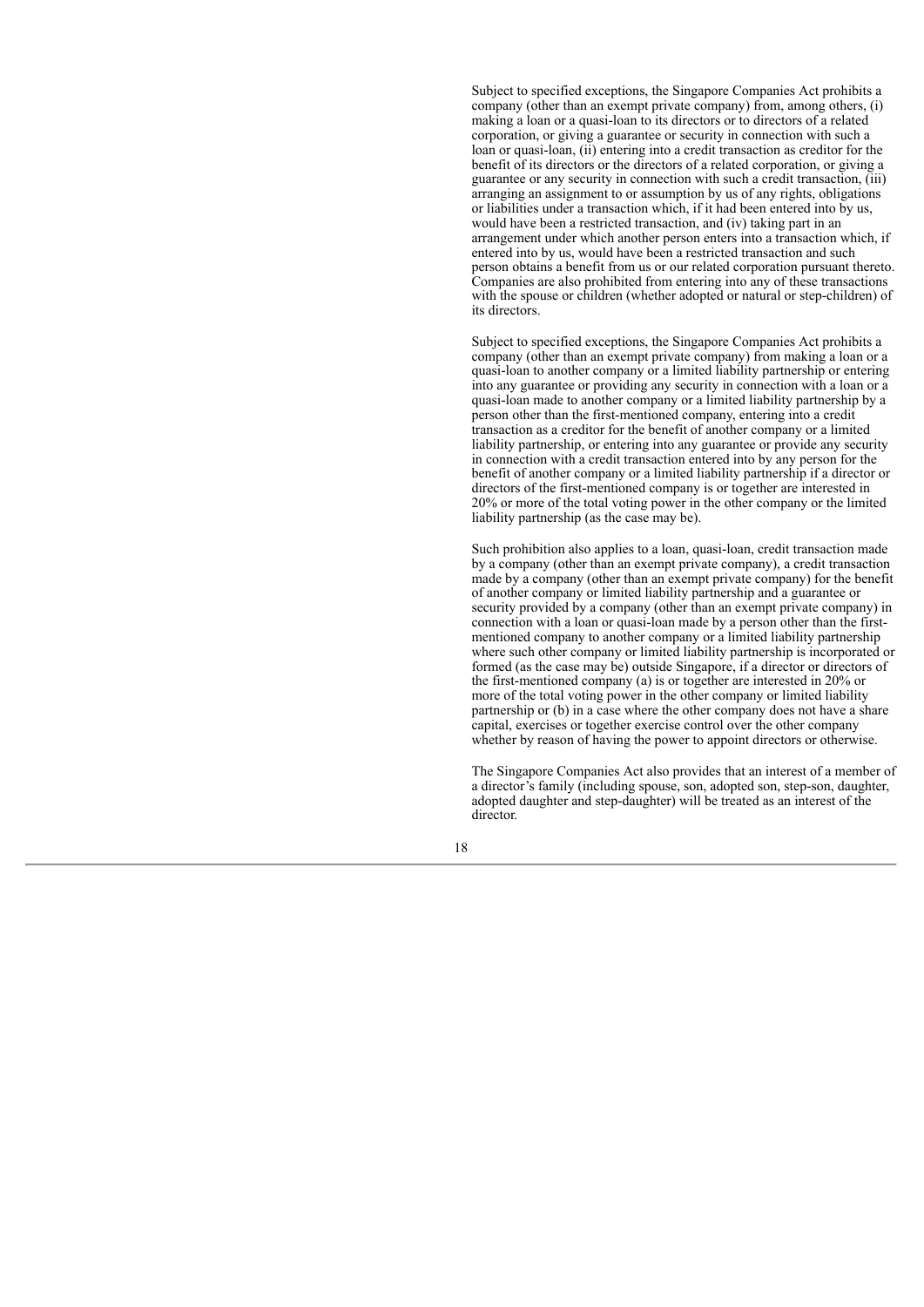#### **Dissenters' Rights**

Under the Delaware General Corporation Law, a stockholder of a corporation participating in some types of major corporate transactions may, under varying circumstances, be entitled to appraisal rights pursuant to which the stockholder may receive cash in the amount of the fair market value of his or her shares in lieu of the consideration he or she would otherwise receive in the transaction.

#### **Cumulative Voting**

Under the Delaware General Corporation Law, a corporation may adopt in its bylaws that its directors shall be elected by cumulative voting. When directors are elected by cumulative voting, a stockholder has the number of votes equal to the number of shares held by such stockholder times the number of directors nominated for election. The stockholder may cast all of such votes for one director or among the directors in any proportion.

There are no equivalent provisions in Singapore under the Singapore Companies Act.

There are no equivalent provisions in Singapore under the Singapore Companies Act.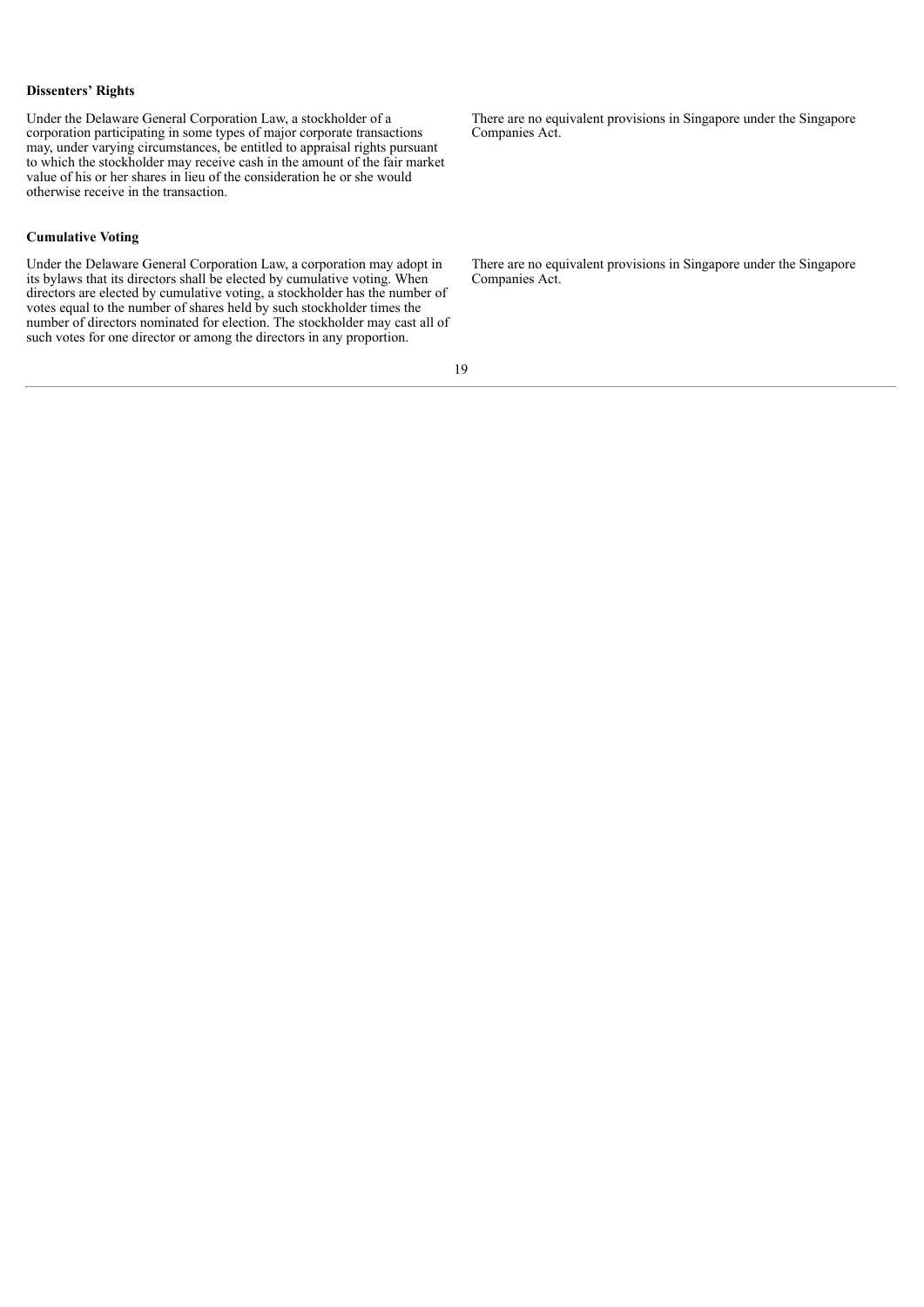#### **First Amendment T<sup>o</sup> Collaboration and License Agreement**

<span id="page-50-0"></span>This First Amendment (the "**First Amendment**") to that certain Collaboration Agreement (as defined below) is entered into as of August 4, 2020 ("**First Amendment Effective Date**") by and among Wave Life Sciences USA, Inc., a corporation organized and existing under the Laws of the State of Delaware ("**Wave US**"), Wave Life Sciences UK Limited, a private limited company incorporated under the laws of England and Wales ("**Wave UK**", and together with Wave US, "**Wave**"), and Takeda Pharmaceutical Company Limited, a corporation organized and existing under the Laws of the Japan ("**Takeda**"). Wave and Takeda are referred to in this Agreement individually as a "**Party**" and collectively as the "**Parties**." Capitalized terms that are not defined herein shall have the meaning ascribed to them in the Collaboration Agreement.

### **RECITALS**

WHEREAS, Wave and Takeda are Parties to that certain Collaboration and License Agreement executed as of February 19, 2018 (the "**Collaboration Agreement**");

WHEREAS, the Parties desire to amend the Collaboration Agreement.

NOW, THEREFORE, in consideration of the premises and the mutual promises and conditions set forth herein and other good and valuable consideration, the receipt and sufficiency are hereby acknowledged, the Parties, intending to be legally bound, do hereby agree as follows:

#### 1. Amendment.

Section 5.2.3 of the Collaboration Agreement is hereby amended by deleting the fourth sentence thereof and replacing it with the following:

"The Licensed Category 2 Research Budget will be prepared by November  $15<sup>th</sup>$  and approved by December  $15<sup>th</sup>$ ."

2. Miscellaneous.

2.1. Except as herein provided, the Collaboration Agreement and all of its terms remain in full force and effect. The Collaboration Agreement shall, together with this First Amendment, be read and construed as a single agreement.

2.2. This First Amendment, together with the Collaboration Agreement, Equity Agreements, Supply Agreements, and SDEA, contains the entire understanding of the Parties with respect to the subject matter hereof, and supersedes all previous arrangements with respect to the subject matter hereof, whether written or oral.

2.3. This First Amendment may be executed in two or more counterparts, including by facsimile or PDF signature pages, each of which will be deemed an original, but all of which together will constitute one and the same instrument.

*[Remainder of this page is left intentionally blank.]*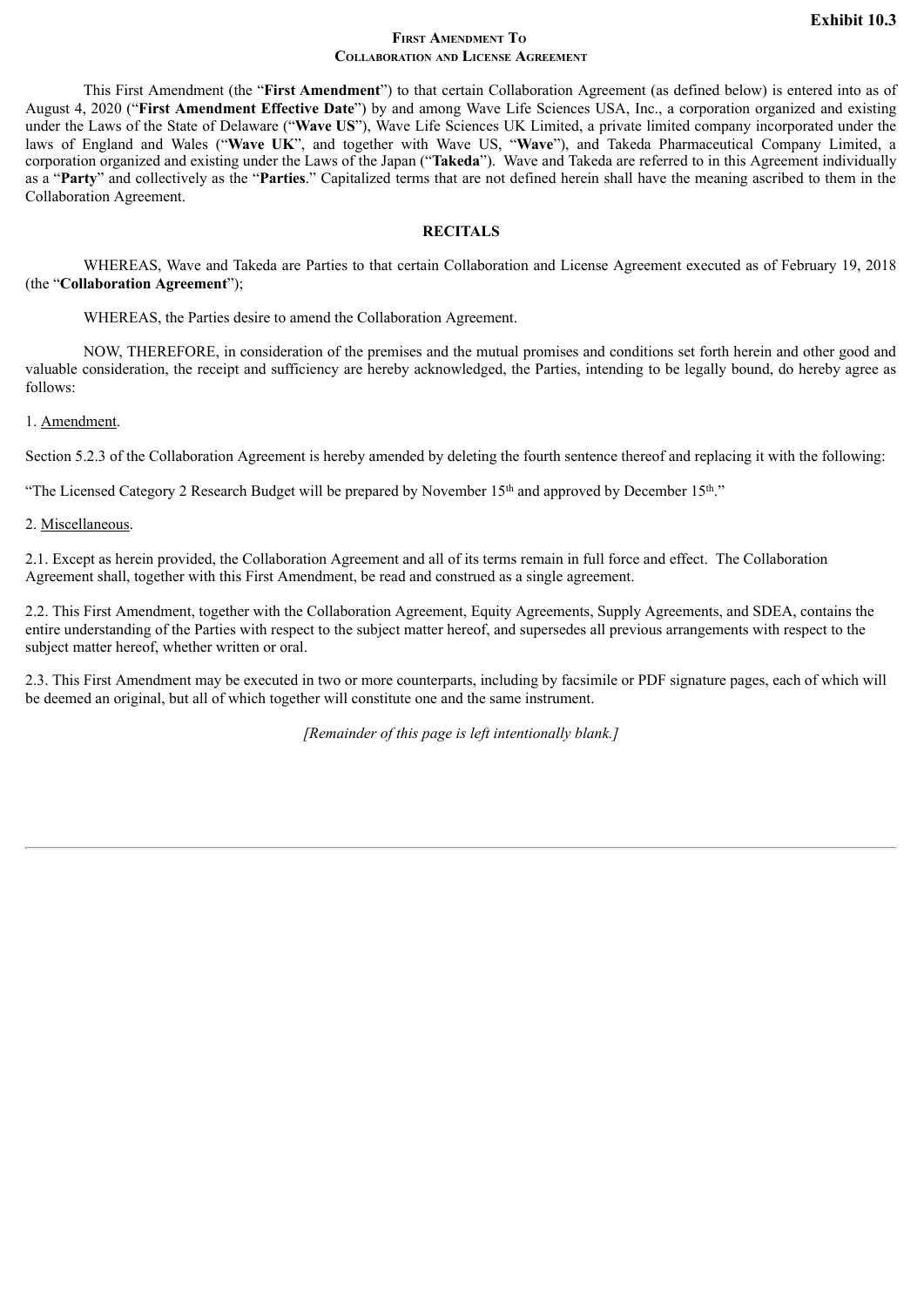IN WITNESS WHEREOF, the Parties have caused this First Amendment to be executed by their duly authorized representatives as of the First Amendment Effective Date.

| WAVE LIFE SCIENCES USA, INC. | <b>WAVE LIFE SCIENCES UK LIMITED</b>                       |
|------------------------------|------------------------------------------------------------|
| BY: /s/ David Gaiero         | BY: /s/ Michael Panzara                                    |
| NAME: David Gaiero           | NAME: Michael Panzara                                      |
| TITLE: Interim CFO           | TITLE: CMO, Head of Therapeutics Discovery and Development |
|                              |                                                            |

### **TAKEDA PHARMACEUTICAL COMPANY LIMITED**

- BY: /s/ Ceri Davies
- NAME: Ceri Davies

TITLE: Vice President, Head Neuroscience DDU

 $- 2 -$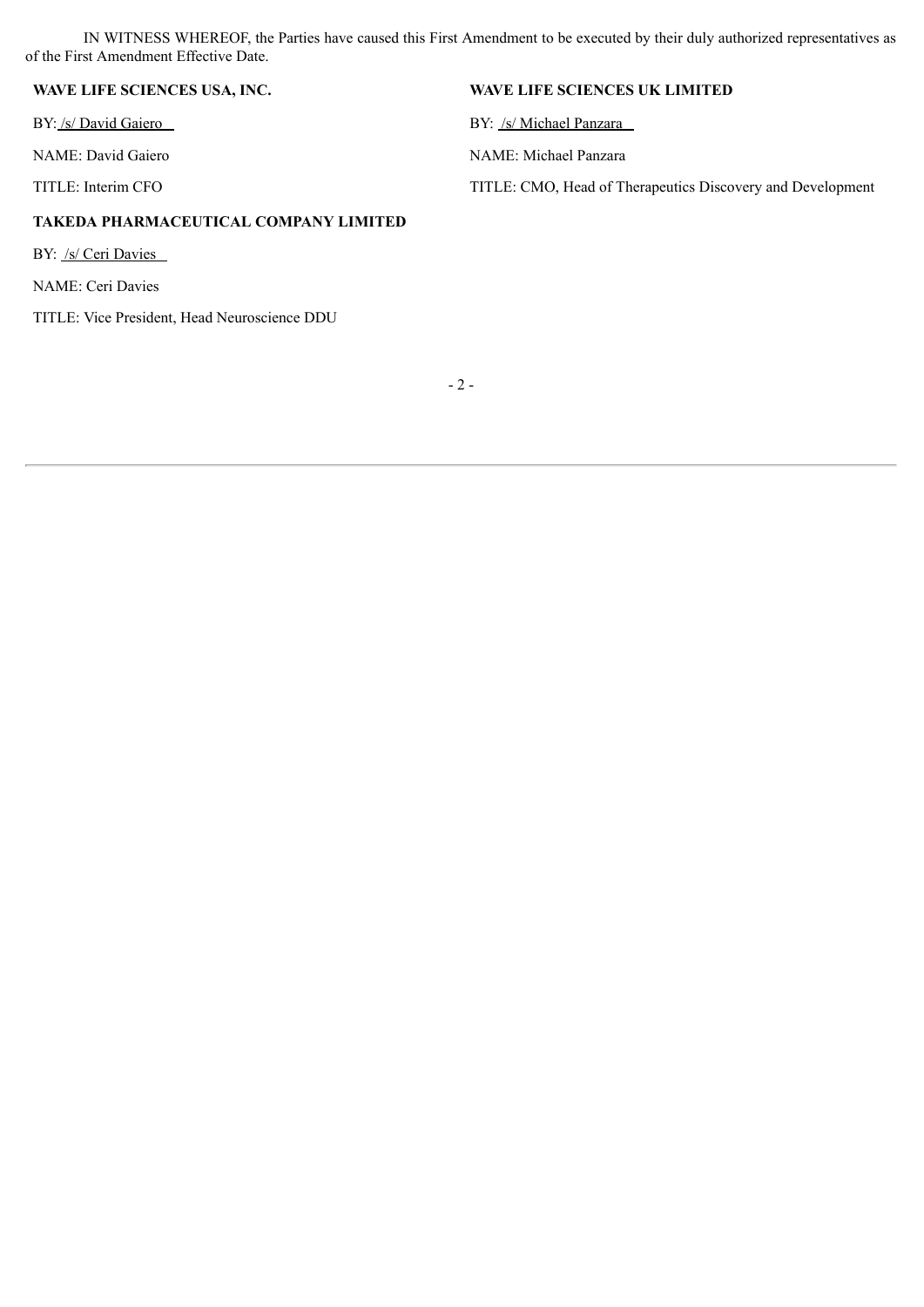#### CERTIFICATIONS UNDER SECTION 302

<span id="page-52-0"></span>I, Paul B. Bolno, M.D., MBA, certify that:

- 1. I have reviewed this Quarterly Report on Form 10-Q of Wave Life Sciences Ltd.;
- 2. Based on my knowledge, this report does not contain any untrue statement of a material fact or omit to state a material fact necessary to make the statements made, in light of the circumstances under which such statements were made, not misleading with respect to the period covered by this report;
- 3. Based on my knowledge, the financial statements, and other financial information included in this report, fairly present in all material respects the financial condition, results of operations and cash flows of the registrant as of, and for, the periods presented in this report;
- 4. The registrant's other certifying officer(s) and I are responsible for establishing and maintaining disclosure controls and procedures (as defined in Exchange Act Rules 13a-15(e) and 15d-15(e)) and internal control over financial reporting (as defined in Exchange Act Rules 13a-15(f) and 15d- $15(f)$ ) for the registrant and have:
	- a) designed such disclosure controls and procedures, or caused such disclosure controls and procedures to be designed under our supervision, to ensure that material information relating to the registrant, including its consolidated subsidiaries, is made known to us by others within those entities, particularly during the period in which this report is being prepared;
	- b) designed such internal control over financial reporting, or caused such internal control over financial reporting to be designed under our supervision, to provide reasonable assurance regarding the reliability of financial reporting and the preparation of financial statements for external purposes in accordance with generally accepted accounting principles;
	- c) evaluated the effectiveness of the registrant's disclosure controls and procedures and presented in this report our conclusions about the effectiveness of the disclosure controls and procedures, as of the end of the period covered by this report based on such evaluation; and
	- d) disclosed in this report any change in the registrant's internal control over financial reporting that occurred during the registrant's most recent fiscal quarter (the registrant's fourth fiscal quarter in the case of an annual report) that has materially affected, or is reasonably likely to materially affect, the registrant's internal control over financial reporting; and
- 5. The registrant's other certifying officer(s) and I have disclosed, based on our most recent evaluation of internal control over financial reporting, to the registrant's auditors and the audit committee of the registrant's board of directors (or persons performing the equivalent functions):
	- all significant deficiencies and material weaknesses in the design or operation of internal control over financial reporting which are reasonably likely to adversely affect the registrant's ability to record, process, summarize and report financial information; and
	- b) any fraud, whether or not material, that involves management or other employees who have a significant role in the registrant's internal control over financial reporting.

Dated: May 12, 2022

By: /s/ Paul B. Bolno, M.D., MBA Paul B. Bolno, M.D., MBA President and Chief Executive Officer (Principal Executive Officer)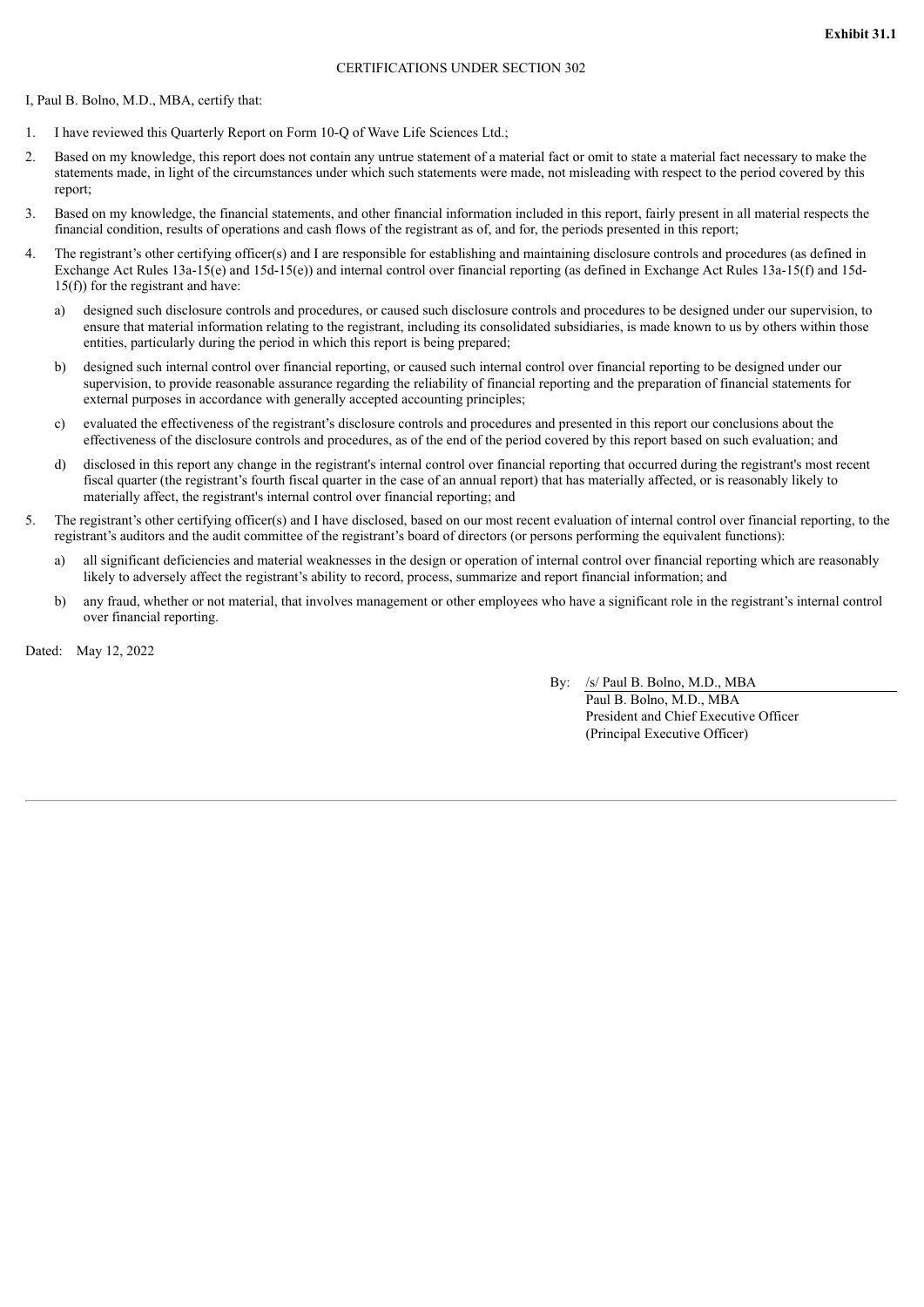#### CERTIFICATIONS UNDER SECTION 302

<span id="page-53-0"></span>I, Kyle Moran, certify that:

- 1. I have reviewed this Quarterly Report on Form 10-Q of Wave Life Sciences Ltd.;
- 2. Based on my knowledge, this report does not contain any untrue statement of a material fact or omit to state a material fact necessary to make the statements made, in light of the circumstances under which such statements were made, not misleading with respect to the period covered by this report;
- 3. Based on my knowledge, the financial statements, and other financial information included in this report, fairly present in all material respects the financial condition, results of operations and cash flows of the registrant as of, and for, the periods presented in this report;
- 4. The registrant's other certifying officer(s) and I are responsible for establishing and maintaining disclosure controls and procedures (as defined in Exchange Act Rules 13a-15(e) and 15d-15(e)) and internal control over financial reporting (as defined in Exchange Act Rules 13a-15(f) and 15d-15(f)) for the registrant and have:
	- a) designed such disclosure controls and procedures, or caused such disclosure controls and procedures to be designed under our supervision, to ensure that material information relating to the registrant, including its consolidated subsidiaries, is made known to us by others within those entities, particularly during the period in which this report is being prepared;
	- b) designed such internal control over financial reporting, or caused such internal control over financial reporting to be designed under our supervision, to provide reasonable assurance regarding the reliability of financial reporting and the preparation of financial statements for external purposes in accordance with generally accepted accounting principles;
	- c) evaluated the effectiveness of the registrant's disclosure controls and procedures and presented in this report our conclusions about the effectiveness of the disclosure controls and procedures, as of the end of the period covered by this report based on such evaluation; and
	- d) disclosed in this report any change in the registrant's internal control over financial reporting that occurred during the registrant's most recent fiscal quarter (the registrant's fourth fiscal quarter in the case of an annual report) that has materially affected, or is reasonably likely to materially affect, the registrant's internal control over financial reporting; and
- 5. The registrant's other certifying officer(s) and I have disclosed, based on our most recent evaluation of internal control over financial reporting, to the registrant's auditors and the audit committee of the registrant's board of directors (or persons performing the equivalent functions):
	- a) all significant deficiencies and material weaknesses in the design or operation of internal control over financial reporting which are reasonably likely to adversely affect the registrant's ability to record, process, summarize and report financial information; and
	- b) any fraud, whether or not material, that involves management or other employees who have a significant role in the registrant's internal control over financial reporting.

Dated: May 12, 2022

By: /s/ Kyle Moran

Kyle Moran Chief Financial Officer (Principal Financial Officer)